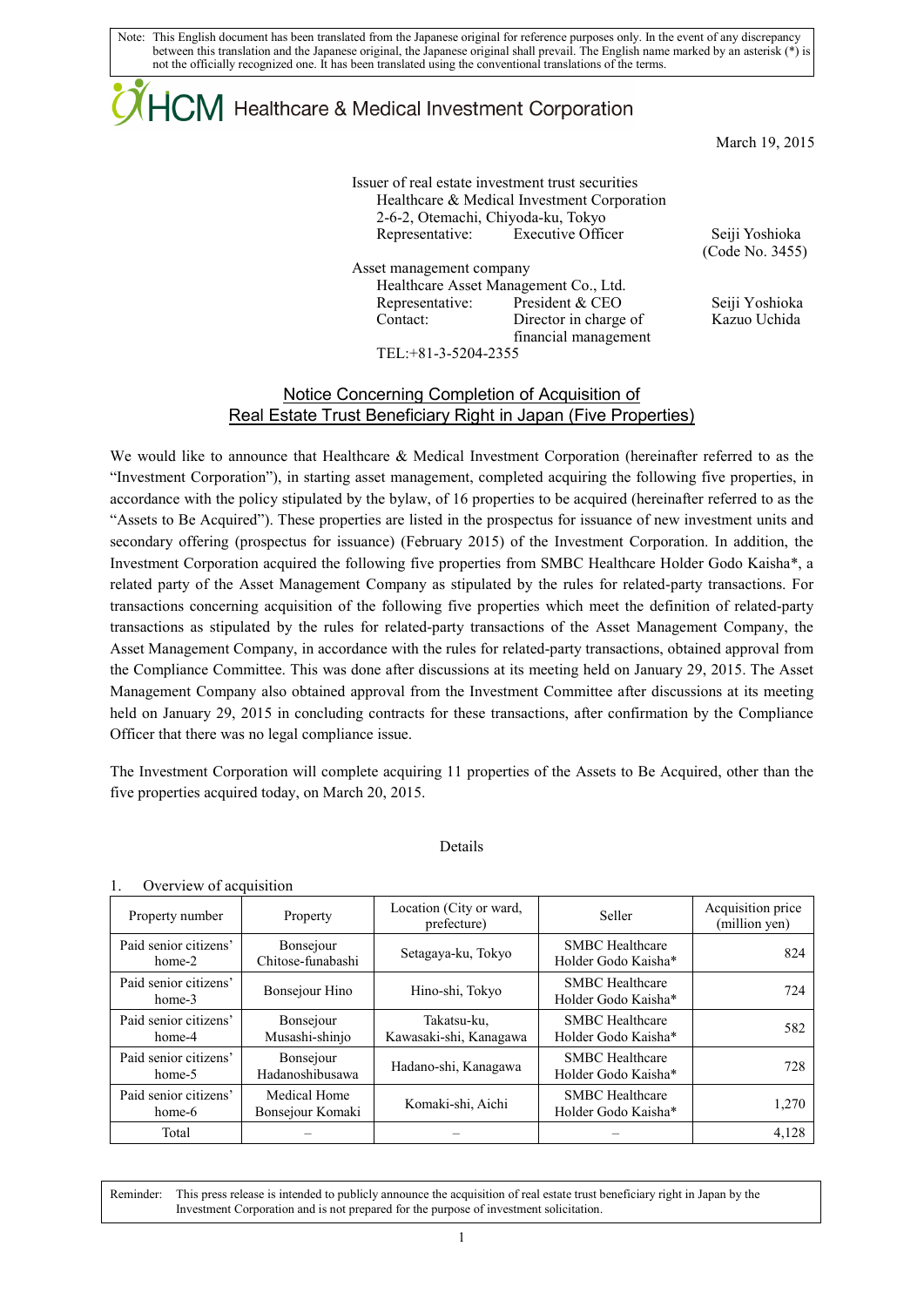### 

- (1) Date of concluding purchase agreement : February 10, 2015 (2) Date of acquisition : March 19, 2015 (3) Seller : For details of the seller, please see "3. Overview of seller"
- below. (4) Funds for acquisition : Proceeds from issuance of new investment units (public placement) resolved at the board of directors' meetings of the Investment Corporation held on February 17, 2015 and March 11, 2015
- (5) Method of settlement : Payment in full at the time of delivery
- (6) Annual rent, lease and guarantee deposited of property

: As approval from the tenant is not obtained for total rent revenue and monthly rent of the respective property, they are not disclosed. Total rent revenue for the Assets to Be Acquired (16 properties) amounts to 1,493 million yen (Note 1) while total lease and guarantee deposited amounts to 596 million yen (Note 2).

- (Note 1) Total rent revenue is calculated by adding the amounts computed by multiplying the monthly rent included in the lease agreement for the respective Asset to Be Acquired (16 properties) as of October 31, 2014 by 12 and rounding it down to the nearest million.
- (Note 2) Total lease and guarantee deposited is calculated by adding the lease and guarantee deposited (including trust lease and guarantee deposited) included in the lease agreement for the respective Asset to Be Acquired (16 properties) as of October 31, 2014 and rounding it down to the nearest million.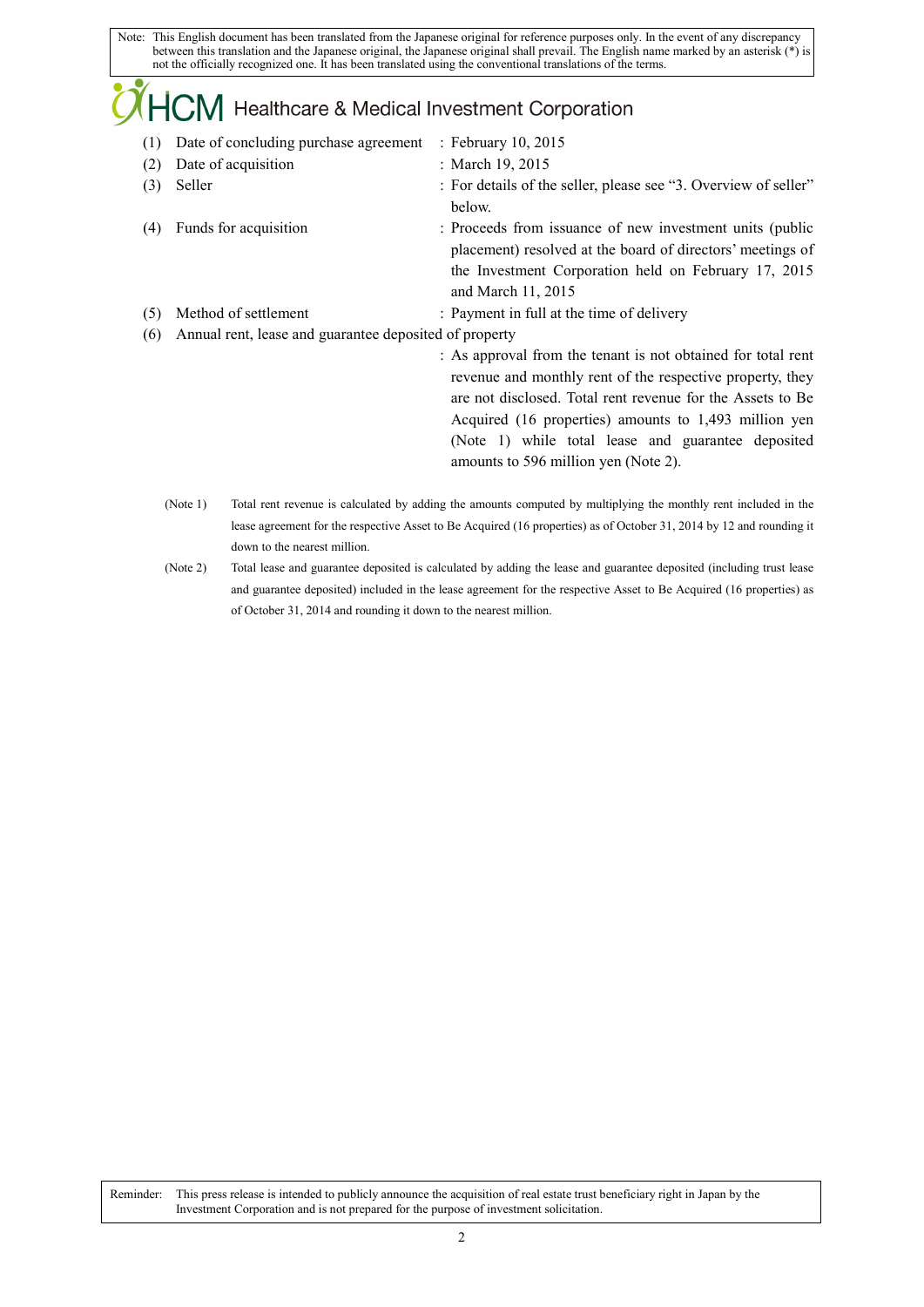## $\sum$ M Healthcare & Medical Investment Corporation

### 2. Details of assets acquired

Overview of assets acquired

- "Trustee" and "Trust period" are the trustee and the trust period at the time of acquiring the respective asset acquired.
- "Address (residence indication)" is the residence indication of the respective real estate. When the "residence indication" is not yet shown, the location of the building in the register (when there are multiple locations, one of them is used) is shown.

<Land>

- For "Building coverage ratio" and "Floor-area ratio," figures based on the relevant laws and regulations such as the Building Standards Act (Act No. 201 of 1950, including its amendments) (hereinafter referred to as the "Building Standards Act") and the City Planning Act (Act No. 100 of 1968, including its amendments) (hereinafter referred to as the "City Planning Act") are shown in principle. In some cases, certain easing measures or restrictive measures may apply.
- "Use district" is the type of the use district stipulated by Article 8, Section 1, Item 1 of the City Planning Act.
- "Ground-floor area" is based on the information in the register and may not be consistent with the current status. In addition, the ground-floor area of the entire building is shown regardless of whether it is sectional ownership or quasi-co-ownership.
- For "Ownership form," the type of right the real estate trustee owns concerning the respective asset acquired is shown.

<Building>

- "Completed" is the date of new construction (year and month) in the register.
- "Structure" and "Number of stories" are based on the information in the register.
- "Use" is the major use under the building classification in the register.
- "Total floor area" is based on the information in the register. In addition, the total floor area of the entire building is shown regardless of whether it is sectional ownership or quasi-co-ownership.
- For "Ownership form" of "Building," the type of right the real estate trustee owns concerning the respective asset acquired is shown.
- "Design firm," "Construction company" and "Building certification organization" are the designer, the builder and the building certification organization of the respective asset acquired in their names at the time of design, construction and building certification.
- "PM company" is the one the Investment Corporation signs a property management agreement with for the respective asset acquired. When an operator is also in charge of property management, such operator is shown in the column.
- "Master lease company" is the one the Investment Corporation signs a lease agreement with for the healthcare facility section of the respective asset acquired.
- For "PML," figures included in the engineering report prepared by Tokio Marine & Nichido Risk Consulting Co., Ltd. are shown.
- For "Acquisition price," a trading value is shown which is listed in the purchase agreement for the respective asset acquired (rounded off to the nearest million yen). Trading value does not include consumption tax, local consumption tax and various expenses required for acquisition.
- "Appraisal value" is based on the appraisal report with October 31, 2014 as the date of value estimate.
- "Leasable area" is the area of the building of the respective asset acquired which is considered leasable as of October 31, 2014.
- "Rate of utilization" is the ratio of the total leased area to the leasable area of the respective asset acquired as of October 31, 2014 and is rounded off to one decimal place.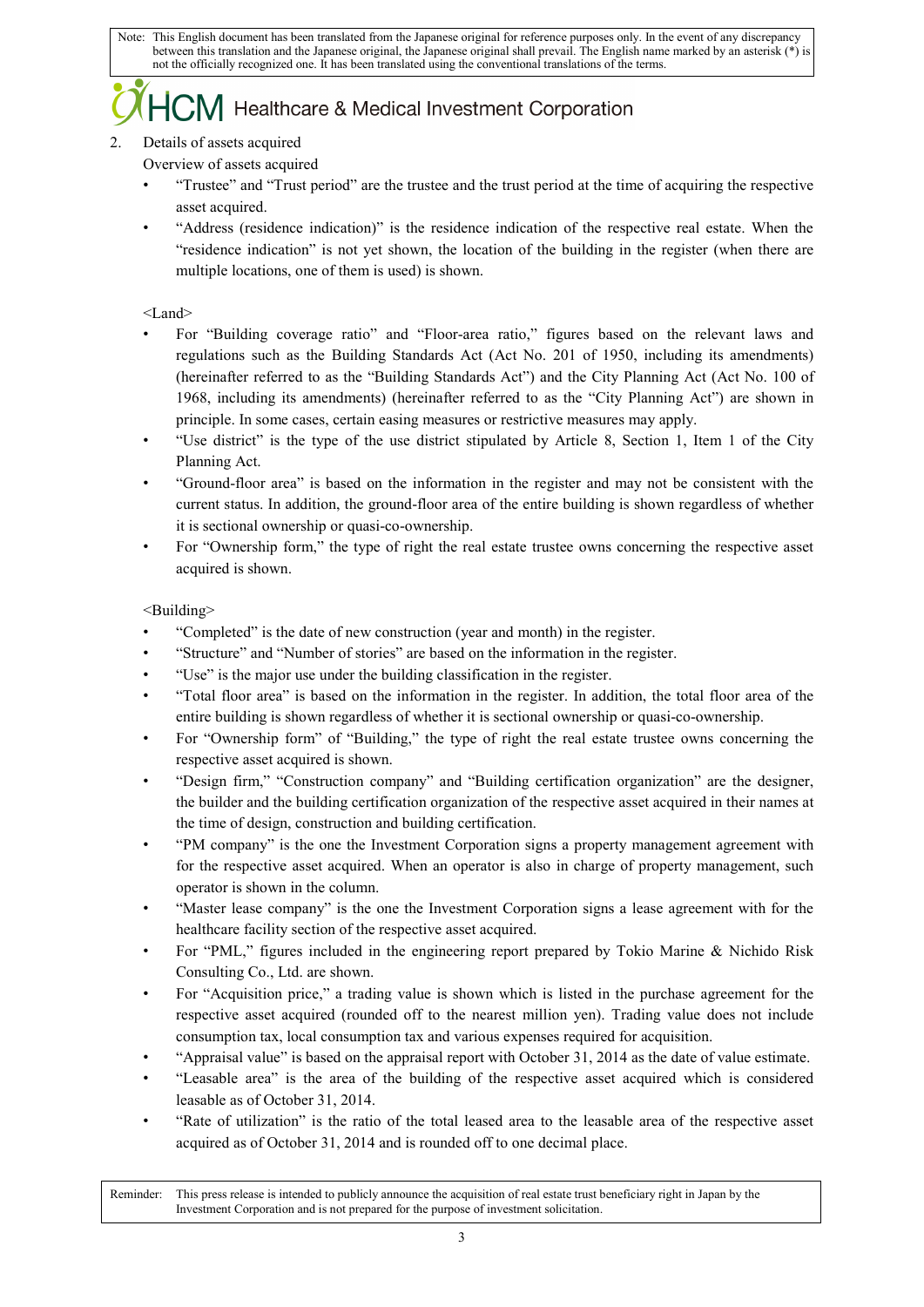# CM Healthcare & Medical Investment Corporation

- "Total leased area" is the area actually leased of the leasable area of the building of the respective asset acquired as of October 31, 2014.
- "Number of tenants" is that of the respective asset acquired based on its lease agreement as of October 31, 2014. However, for the healthcare facility section of such asset acquired, the master lease company which operates healthcare facilities in that section is the tenant.
- "Major tenant" is the one whose leased area is the largest among the total leased area of the respective asset acquired. For the healthcare facility section of such asset acquired, the master lease company which operates healthcare facilities in that section is the tenant.
- "Lease deposits and guarantee" is the sum of the lease deposits and guarantee required based on the lease agreement between the Investment Corporation and the tenant at the time of acquisition and is rounded off to the nearest million yen. When approval from the operator, the tenant or any of the related parties is not obtained for disclosure, "Lease deposits and guarantee" remains blank.
- "Total rent revenue (annualized)" is calculated by multiplying the monthly rent included in the lease agreement with the tenant as of October 31, 2014 by 12 for annualization. When approval from the operator, the tenant or any of the related parties is not obtained for disclosure, "Total rent revenue (annualized)" remains blank.
- For "Special notes," matters which are considered important based on their impact on the appraisal value, the profitability and the disposability of the respective asset are shown, in addition to matters which are considered important concerning rights and use of such asset, based on the information as of October 31, 2014 in principle.

<Status of residents and overview of facility>

- For "Status of residents and overview of facility," part of the information included in the Property Disclosure Statement of Important Issues is shown.
- "Requirements for occupancy" are only those concerning the nursing care level among requirements for occupancy of such facility.
- "Average nursing care level of residents" is calculated by dividing the sum of the figures computed by multiplying the number of residents by the nursing care level included in the Property Disclosure Statement of Important Issues by 0 (Self-sustained), 0.375 (Assistance level 1), 1 (Assistance level 2), 1 to 5 (Nursing care level 1 to 5) and 1 (Other) by the number of residents and is rounded down to two decimal places.
- "Occupancy rate" is rounded down to one decimal place. When the occupancy rate included in the Property Disclosure Statement of Important Issues is used, it may not be the same as the ratio calculated by dividing the number of residents by the capacity due to circumstances such as including those who are absent temporarily.
- "Average age of residents" is rounded down to one decimal place.
- "Monthly fee" is rounded down to the nearest thousand yen. Residents may be required to pay nursing care expenses and other costs in addition to the monthly fee.
- For "Ratio of residents to nursing care staff," the ratio of the number of nursing staff and nursing care staff (full-time equivalent) to the number of users of the respective facility included in the Property Disclosure Statement of Important Issues is shown.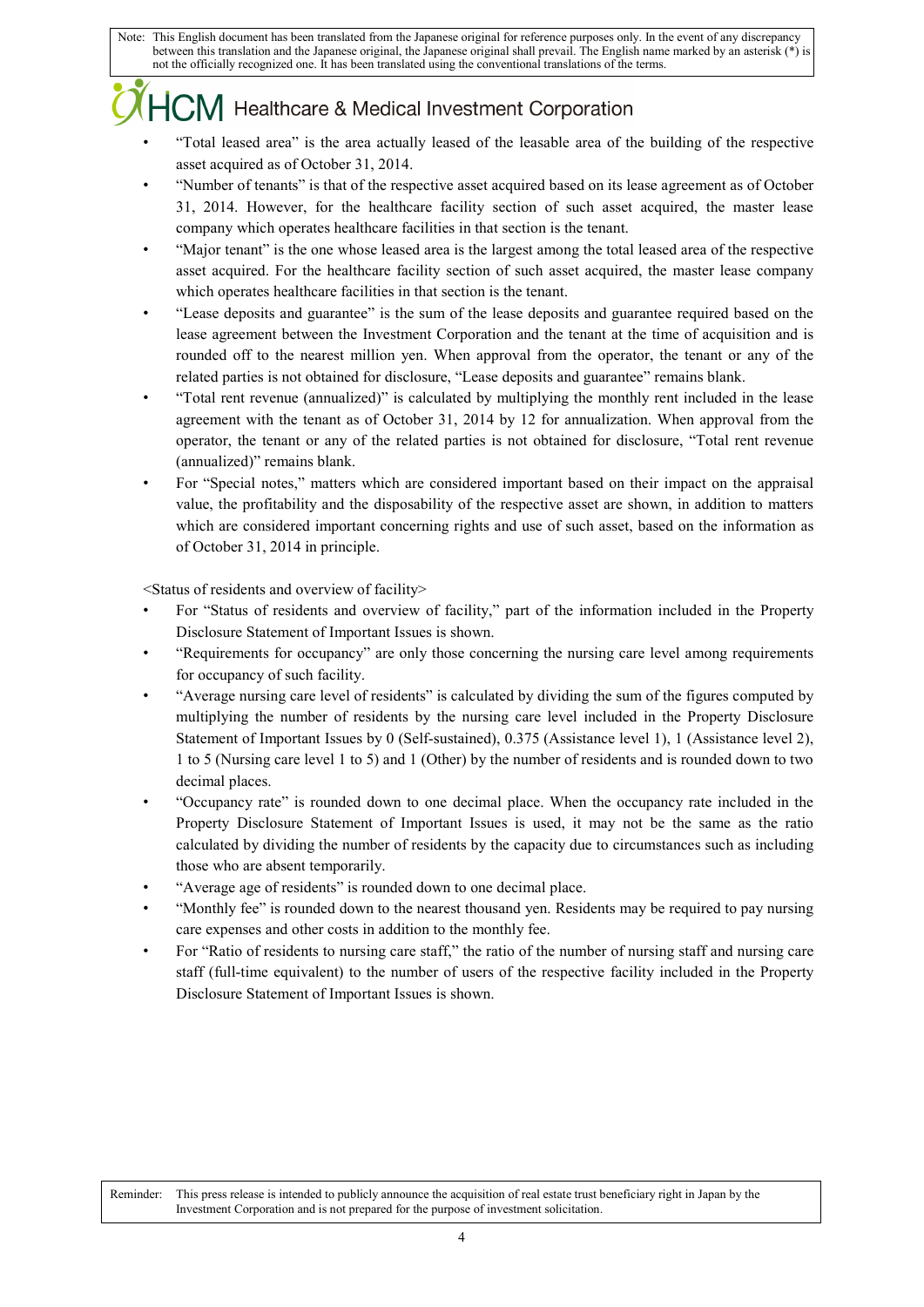### $\dashv{\sf CM}$  Healthcare & Medical Investment Corporation ŀ

### Paid senior citizens' home-2 Bonsejour Chitose-funabashi

| Property |                                             | Bonsejour Chitose-funabashi                                                                                                                                                                                                                                                        |  |  |
|----------|---------------------------------------------|------------------------------------------------------------------------------------------------------------------------------------------------------------------------------------------------------------------------------------------------------------------------------------|--|--|
|          | Date of acquisition                         | March 19, 2015                                                                                                                                                                                                                                                                     |  |  |
|          | Type of specified asset                     | Trust beneficiary right                                                                                                                                                                                                                                                            |  |  |
|          | Trustee                                     | Sumitomo Mitsui Trust Bank, Limited                                                                                                                                                                                                                                                |  |  |
|          | Trust period                                | From May 22, 2014 to March 31, 2025                                                                                                                                                                                                                                                |  |  |
|          | Former owner (former beneficiary)           | SMBC Healthcare Holder Godo Kaisha*                                                                                                                                                                                                                                                |  |  |
|          | Address (residence indication)              | 1-37-3, Funabashi, Setagaya-ku, Tokyo                                                                                                                                                                                                                                              |  |  |
|          | Building coverage ratio                     | 66%                                                                                                                                                                                                                                                                                |  |  |
|          | Floor-area ratio                            | 232%                                                                                                                                                                                                                                                                               |  |  |
| Land     | Use district                                | Neighborhood commercial district, Category I exclusive mid-to-high-rise<br>housing district                                                                                                                                                                                        |  |  |
|          | Ground-floor area                           | $1,020.92 \text{ m}^2$                                                                                                                                                                                                                                                             |  |  |
|          | Ownership form                              | Ownership                                                                                                                                                                                                                                                                          |  |  |
|          | Completed                                   | March 1988                                                                                                                                                                                                                                                                         |  |  |
|          | Structure and number of stories             | RC, flat-roofed, 6F, B1F                                                                                                                                                                                                                                                           |  |  |
| Building | Use                                         | Senior citizens' home                                                                                                                                                                                                                                                              |  |  |
|          | Total floor area                            | $2,342.17 \text{ m}^2$                                                                                                                                                                                                                                                             |  |  |
|          | Ownership form                              | Ownership                                                                                                                                                                                                                                                                          |  |  |
|          | Design firm                                 | KYORITSU ASSOCIATES ARCHITECTS & ENGINEERS (new<br>construction)                                                                                                                                                                                                                   |  |  |
|          |                                             | HASEKO Corporation (change of use)                                                                                                                                                                                                                                                 |  |  |
|          |                                             | Fujita Corporation (new construction)                                                                                                                                                                                                                                              |  |  |
|          | Construction company                        | DAISUE CONSTRUCTION CO., LTD. (change of use)                                                                                                                                                                                                                                      |  |  |
|          | Building certification organization         | Building Official of Setagaya-ku (new construction)<br>The Japan Building Equipment and Elevator Center Foundation (change of<br>use)                                                                                                                                              |  |  |
|          | PM company                                  | Benesse Style Care Co., Ltd.                                                                                                                                                                                                                                                       |  |  |
|          | Master lease company                        | Benesse Style Care Co., Ltd.                                                                                                                                                                                                                                                       |  |  |
| PML      |                                             | 5.4%                                                                                                                                                                                                                                                                               |  |  |
|          | Status of collateral                        | Not applicable                                                                                                                                                                                                                                                                     |  |  |
|          | Acquisition price                           | 824 million yen                                                                                                                                                                                                                                                                    |  |  |
|          | Appraisal value<br>(date of value estimate) | 832 million yen (October 31, 2014)                                                                                                                                                                                                                                                 |  |  |
|          | Appraisal organization                      | The Tanizawa Sōgō Appraisal Co., Ltd.                                                                                                                                                                                                                                              |  |  |
|          | Details of tenant                           |                                                                                                                                                                                                                                                                                    |  |  |
|          | Leasable area                               | 2,342.17 $m2$                                                                                                                                                                                                                                                                      |  |  |
|          | Rate of utilization                         | 100%                                                                                                                                                                                                                                                                               |  |  |
|          | Total leased area                           | 2,342.17 m <sup>2</sup>                                                                                                                                                                                                                                                            |  |  |
|          | Number of tenants                           | 1                                                                                                                                                                                                                                                                                  |  |  |
|          | Major tenant                                | Benesse Style Care Co., Ltd.                                                                                                                                                                                                                                                       |  |  |
|          | Lease deposits and guarantee                | As approval from the operator for disclosure has not been obtained, it remains<br>undisclosed.                                                                                                                                                                                     |  |  |
|          | Total rent revenue (annualized)             | As approval from the operator for disclosure has not been obtained, it remains<br>undisclosed.                                                                                                                                                                                     |  |  |
|          | Special notes                               | • Urban planning decision was made on a portion of the northern part of the<br>land in 1946, and building restrictions based on the City Planning Act are<br>imposed on that portion. When business decisions will be made is not yet<br>determined as of the date of this notice. |  |  |
|          |                                             | • Type of contract: Ordinary building lease agreement                                                                                                                                                                                                                              |  |  |
| Other    |                                             | • Term of contract: From May 25, 2006 to May 24, 2026                                                                                                                                                                                                                              |  |  |
|          |                                             | • Rent revision: Rent can be revised after consultation and based on an<br>agreement between the lessor and the lessee every five years with March 1,                                                                                                                              |  |  |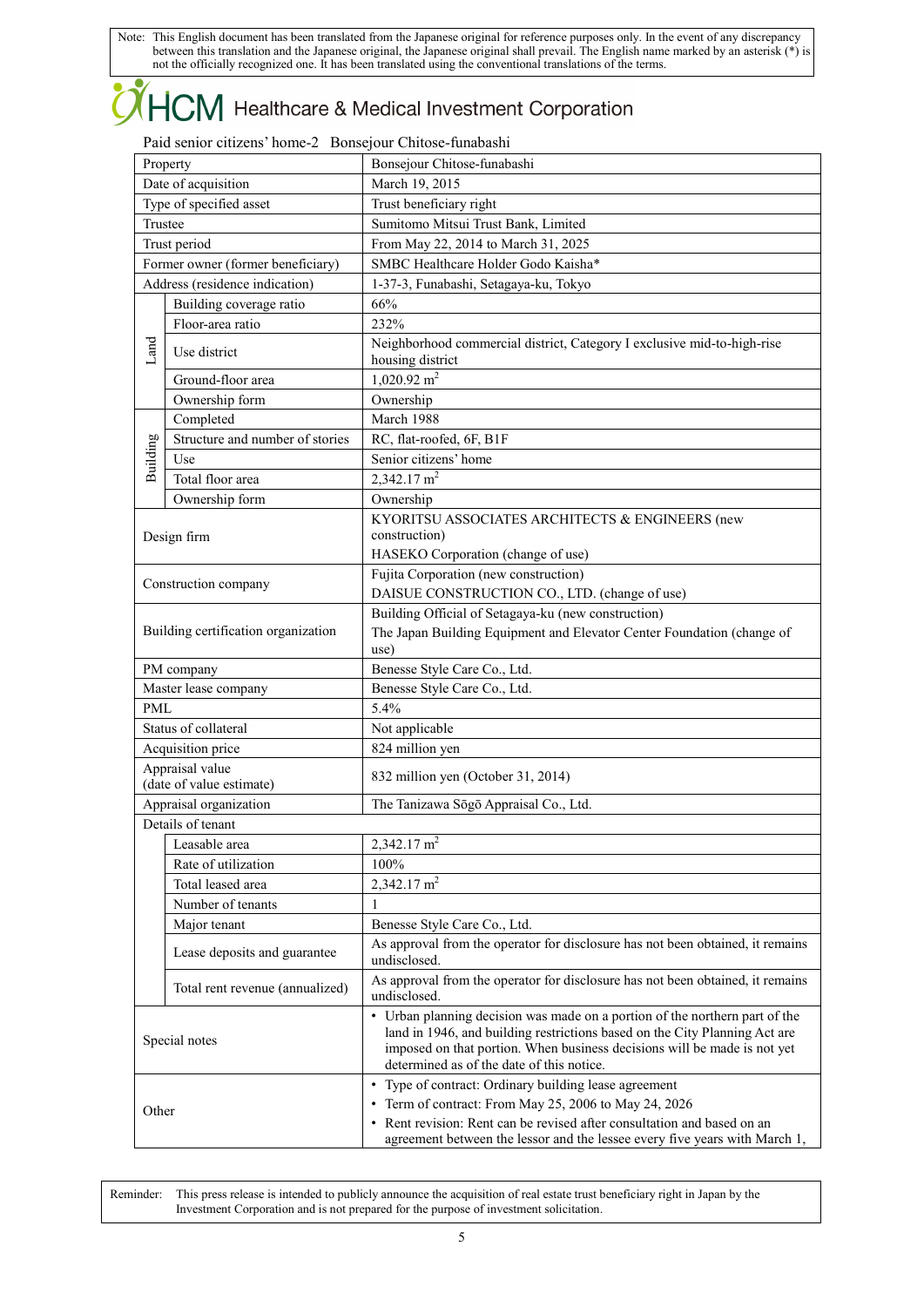|            |                           |                                              | $\mathsf{M}\!\!\mathsf{I}$ Healthcare & Medical Investment Corporation                                                                                                                                                                                                                                                                                                                                                                                                                                                      |
|------------|---------------------------|----------------------------------------------|-----------------------------------------------------------------------------------------------------------------------------------------------------------------------------------------------------------------------------------------------------------------------------------------------------------------------------------------------------------------------------------------------------------------------------------------------------------------------------------------------------------------------------|
|            |                           |                                              | 2010 as the starting date of the computation.<br>• Contract renewal: When the lessor or the lessee does not indicate its intention<br>to the other party to refuse renewal of the contract by six months prior to<br>expiration of such contract, this contract will be renewed with the same terms<br>and conditions for another five years until the end of the lease period.<br>• Midterm cancellation: The lessor and the lessee are required to continue the<br>contract and cannot cancel it during the lease period. |
|            |                           | Status of residents and overview of facility | (Date of completion of Property Disclosure Statement of Important Issues: July 1, 2014)                                                                                                                                                                                                                                                                                                                                                                                                                                     |
| Operator   |                           |                                              | Benesse Style Care Co., Ltd.                                                                                                                                                                                                                                                                                                                                                                                                                                                                                                |
|            | Type of facility          |                                              | Paid senior citizens' home with nursing care                                                                                                                                                                                                                                                                                                                                                                                                                                                                                |
|            |                           | Mode of right of occupancy                   | Right to use                                                                                                                                                                                                                                                                                                                                                                                                                                                                                                                |
|            | Residential area range    |                                              | $20.8 - 35.1$ m <sup>2</sup>                                                                                                                                                                                                                                                                                                                                                                                                                                                                                                |
|            |                           | Requirements for occupancy                   | Assistance or nursing care required                                                                                                                                                                                                                                                                                                                                                                                                                                                                                         |
| residents  |                           | Average nursing care level of                | 2.02                                                                                                                                                                                                                                                                                                                                                                                                                                                                                                                        |
| Opened     |                           |                                              | April 1, 2012                                                                                                                                                                                                                                                                                                                                                                                                                                                                                                               |
|            | Number of rooms           |                                              | 42 rooms                                                                                                                                                                                                                                                                                                                                                                                                                                                                                                                    |
|            | Resident capacity         |                                              | 47 people                                                                                                                                                                                                                                                                                                                                                                                                                                                                                                                   |
|            | Number of residents       |                                              | 44 people                                                                                                                                                                                                                                                                                                                                                                                                                                                                                                                   |
|            | Occupancy rate            |                                              | 93.6%                                                                                                                                                                                                                                                                                                                                                                                                                                                                                                                       |
|            | Average age of residents  |                                              | 87.0                                                                                                                                                                                                                                                                                                                                                                                                                                                                                                                        |
|            |                           | Method of payment by residents               |                                                                                                                                                                                                                                                                                                                                                                                                                                                                                                                             |
|            | Lump-sum<br>payment       | Upfront<br>entrance fees                     | 7,600,000 yen to 16,800,000 yen                                                                                                                                                                                                                                                                                                                                                                                                                                                                                             |
| method     |                           | Monthly fee                                  | 201,000 yen to 462,000 yen                                                                                                                                                                                                                                                                                                                                                                                                                                                                                                  |
|            | Monthly<br>payment        | Upfront<br>entrance fees                     | None                                                                                                                                                                                                                                                                                                                                                                                                                                                                                                                        |
| method     |                           | Monthly fee                                  | 368,000 yen to 662,000 yen                                                                                                                                                                                                                                                                                                                                                                                                                                                                                                  |
| care staff |                           | Ratio of residents to nursing                | $2.5:1$ or higher                                                                                                                                                                                                                                                                                                                                                                                                                                                                                                           |
| (minimum)  | Night nursing care staff  |                                              | Two nursing care staff or more                                                                                                                                                                                                                                                                                                                                                                                                                                                                                              |
|            |                           | Cooperative medical institution              | Medical Corporation Yosei-kai Kawai Clinic*<br>Medical Corporation Wakei-kai Medics Clinic Mizonokuchi*                                                                                                                                                                                                                                                                                                                                                                                                                     |
|            | Cooperative dental clinic |                                              | Medical Corporation Sugitomo-kai ABC Dental Clinic*                                                                                                                                                                                                                                                                                                                                                                                                                                                                         |

Characteristics of the Property

### ■ Location features

The property is located in northwest Setagaya-ku, five minutes' walk from Chitose-funabashi Station on the Odakyu Odawara Line along Chitose-dori. In the vicinity of the property there are commercial districts and residential areas.

### **Property features**

The standard room size for people that need nursing care is about  $18 \text{ m}^2$ , but while competing facilities with similar prices have somewhat small rooms, the property stands out by offering rooms over 20  $\text{m}^2$  in size.

The property has one floor underground and six floors above ground. Shared facilities, such as dining and bathing facilities, are located underground and on the first floor. Residents' rooms are located on the second to sixth floors.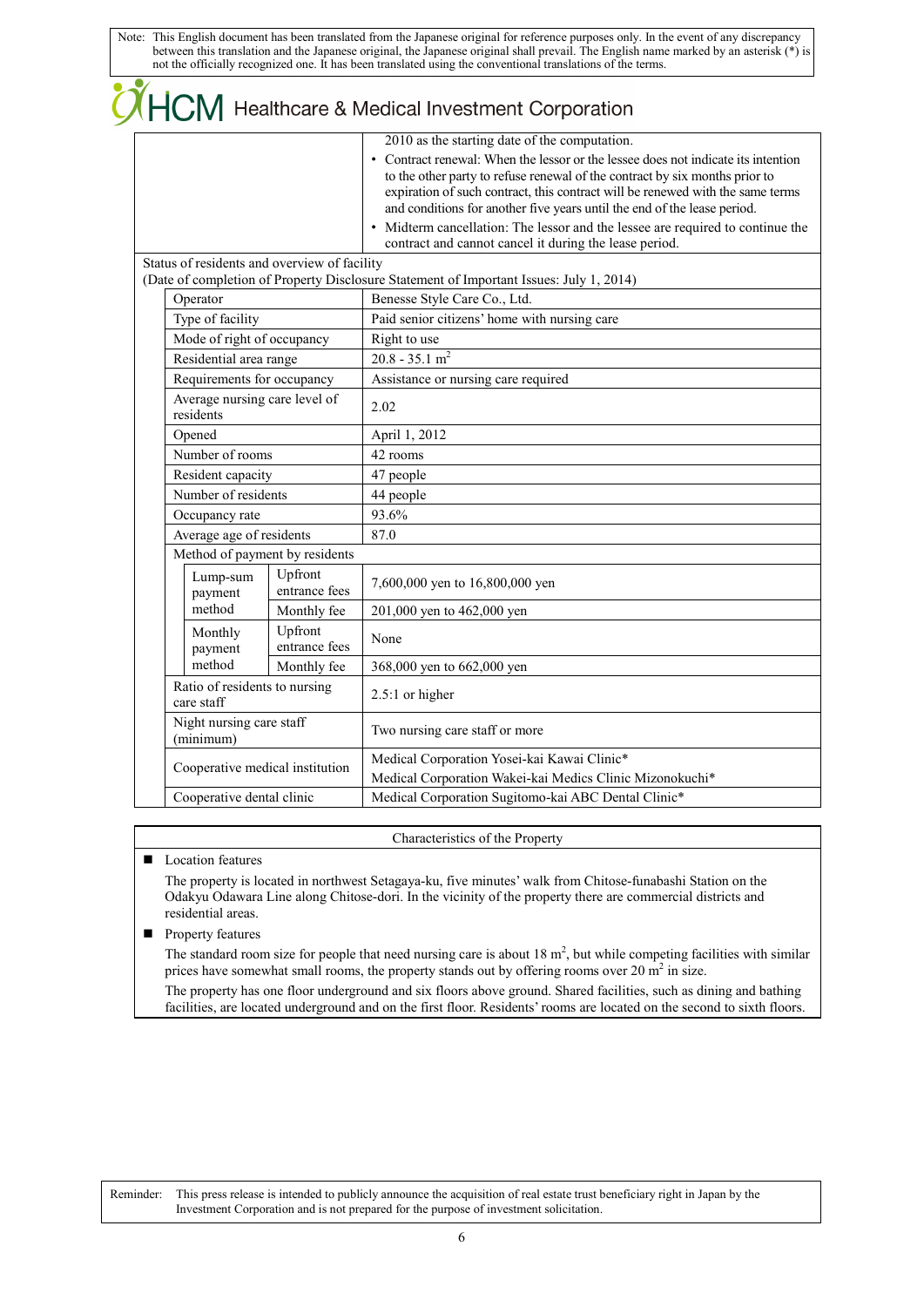### $\mathsf{ICM}\xspace$  Healthcare & Medical Investment Corporation ŀ

### Paid senior citizens' home-3 Bonsejour Hino

| Property |                                     | Bonsejour Hino                                                                                                                                                |
|----------|-------------------------------------|---------------------------------------------------------------------------------------------------------------------------------------------------------------|
|          | Date of acquisition                 | March 19, 2015                                                                                                                                                |
|          | Type of specified asset             | Trust beneficiary right                                                                                                                                       |
|          | Trustee                             | Sumitomo Mitsui Trust Bank, Limited                                                                                                                           |
|          | Trust period                        | From May 22, 2014 to March 31, 2025                                                                                                                           |
|          | Former owner (former beneficiary)   | SMBC Healthcare Holder Godo Kaisha*                                                                                                                           |
|          | Address (residence indication)      | 438-1, Ochikawa, Hino-shi, Tokyo                                                                                                                              |
|          | Building coverage ratio             | 40%                                                                                                                                                           |
|          | Floor-area ratio                    | 80%                                                                                                                                                           |
| Land     | Use district                        | Category I exclusive low-rise housing district                                                                                                                |
|          | Ground-floor area                   | $2,211.28$ m <sup>2</sup>                                                                                                                                     |
|          | Ownership form                      | Ownership                                                                                                                                                     |
|          | Completed                           | May 1990                                                                                                                                                      |
|          | Structure and number of stories     | RC, flat-roofed, 3F                                                                                                                                           |
| Building | Use                                 | Senior citizens' home                                                                                                                                         |
|          | Total floor area                    | $1,984.17 \text{ m}^2$                                                                                                                                        |
|          | Ownership form                      | Ownership                                                                                                                                                     |
|          |                                     | Fuji Home Kikaku Co., Ltd.* (new construction)                                                                                                                |
|          | Design firm                         | Kura Kenchiku Sekkei* (renovation)                                                                                                                            |
|          |                                     | NISSIN KOEI Corporation (new construction)                                                                                                                    |
|          | Construction company                | ZECS Community Co., Ltd.* (renovation)                                                                                                                        |
|          |                                     | Building Official of Hino-shi (new construction)                                                                                                              |
|          | Building certification organization | The Japan Building Equipment and Elevator Center Foundation (renovation)                                                                                      |
|          | PM company                          | Benesse Style Care Co., Ltd.                                                                                                                                  |
|          | Master lease company                | Benesse Style Care Co., Ltd.                                                                                                                                  |
| PML      |                                     | 14.0%                                                                                                                                                         |
|          | Status of collateral                | Not applicable                                                                                                                                                |
|          | Acquisition price                   | 724 million yen                                                                                                                                               |
|          | Appraisal value                     |                                                                                                                                                               |
|          | (date of value estimate)            | 732 million yen (October 31, 2014)                                                                                                                            |
|          | Appraisal organization              | The Tanizawa Sōgō Appraisal Co., Ltd.                                                                                                                         |
|          | Details of tenant                   |                                                                                                                                                               |
|          | Leasable area                       | $1,984.17 \text{ m}^2$                                                                                                                                        |
|          | Rate of utilization                 | 100%                                                                                                                                                          |
|          | Total leased area                   | $1,984.17 \text{ m}^2$                                                                                                                                        |
|          | Number of tenants                   | 1                                                                                                                                                             |
|          | Major tenant                        | Benesse Style Care Co., Ltd.                                                                                                                                  |
|          | Lease deposits and guarantee        | As approval from the operator for disclosure has not been obtained, it remains<br>undisclosed.                                                                |
|          | Total rent revenue (annualized)     | As approval from the operator for disclosure has not been obtained, it remains<br>undisclosed.                                                                |
|          | Special notes                       | Not applicable                                                                                                                                                |
|          |                                     | • Type of contract: Ordinary building lease agreement                                                                                                         |
|          |                                     | • Term of contract: From May 25, 2006 to May 24, 2026                                                                                                         |
|          |                                     | • Rent revision: Rent can be revised after consultation and based on an                                                                                       |
|          |                                     | agreement between the lessor and the lessee every five years with March 1,                                                                                    |
| Other    |                                     | 2010 as the starting date of the computation.                                                                                                                 |
|          |                                     | • Contract renewal: When the lessor or the lessee does not indicate its intention                                                                             |
|          |                                     | to the other party to refuse renewal of the contract by six months prior to<br>expiration of such contract, this contract will be renewed with the same terms |
|          |                                     | and conditions for another five years until the end of the lease period.                                                                                      |
|          |                                     | • Midterm cancellation: The lessor and the lessee are required to continue the                                                                                |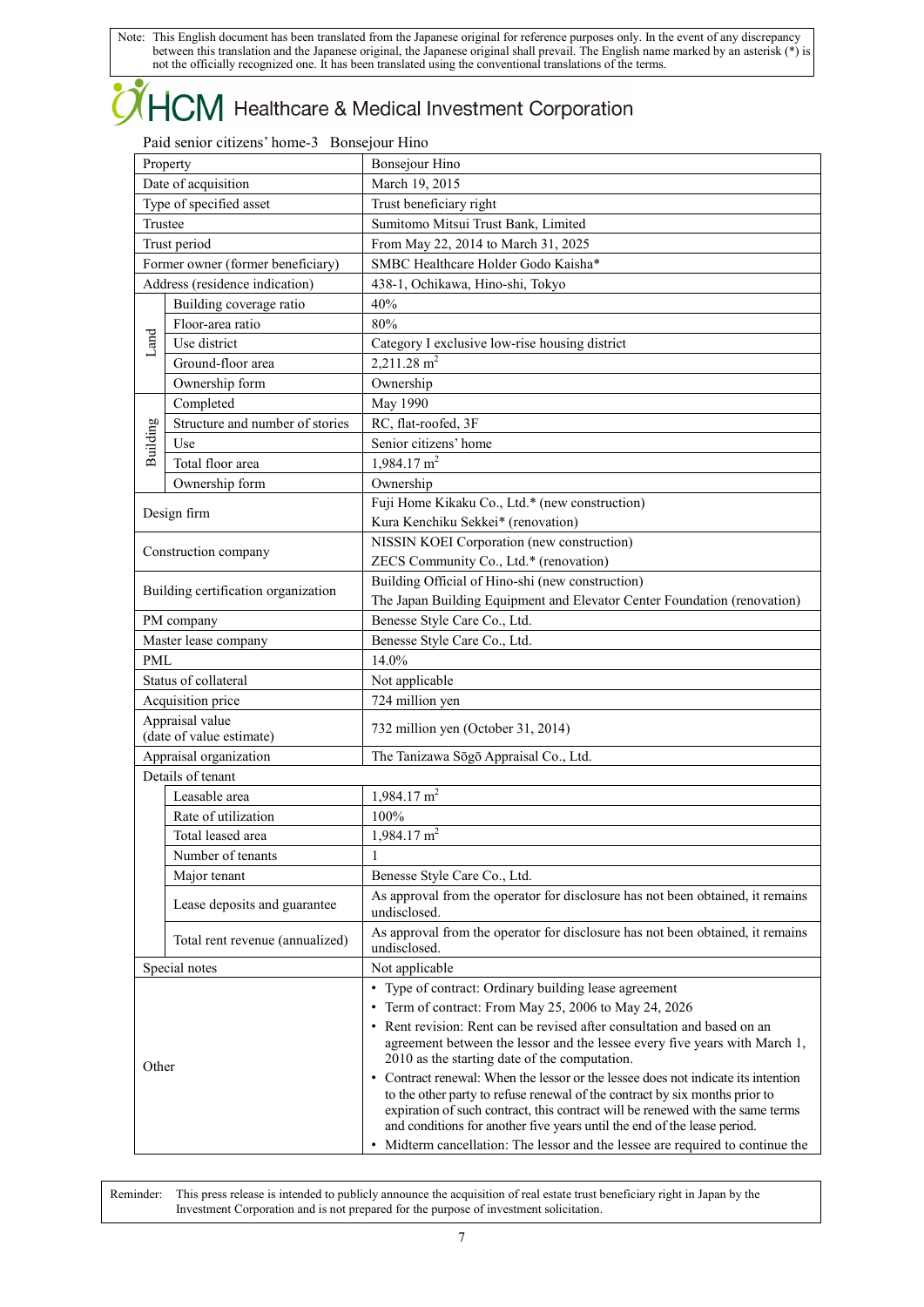# $\overline{\mathsf{LCM}}$  Healthcare & Medical Investment Corporation

|                                              |                                | contract and cannot cancel it during the lease period.                                                           |
|----------------------------------------------|--------------------------------|------------------------------------------------------------------------------------------------------------------|
| Status of residents and overview of facility |                                |                                                                                                                  |
|                                              |                                | (Date of completion of Property Disclosure Statement of Important Issues: July 1, 2014)                          |
| Operator                                     |                                | Benesse Style Care Co., Ltd.                                                                                     |
| Type of facility                             |                                | Paid senior citizens' home with nursing care                                                                     |
| Mode of right of occupancy                   |                                | Right to use                                                                                                     |
| Residential area range                       |                                | $15.6 - 31.3$ m <sup>2</sup>                                                                                     |
| Requirements for occupancy                   |                                | Assistance or nursing care required                                                                              |
| Average nursing care level of<br>residents   |                                | 2.19                                                                                                             |
| Opened                                       |                                | April 1, 2012                                                                                                    |
| Number of rooms                              |                                | 56 rooms                                                                                                         |
| Resident capacity                            |                                | 58 people                                                                                                        |
| Number of residents                          |                                | 50 people                                                                                                        |
| Occupancy rate                               |                                | 86.2%                                                                                                            |
| Average age of residents                     |                                | 87.9                                                                                                             |
|                                              | Method of payment by residents |                                                                                                                  |
| Lump-sum<br>payment                          | Upfront<br>entrance fees       | 5,100,000 yen to 14,900,000 yen                                                                                  |
| method                                       | Monthly fee                    | 156,000 yen to 392,000 yen                                                                                       |
| Monthly<br>payment                           | Upfront<br>entrance fees       | None                                                                                                             |
| method                                       | Monthly fee                    | 281,000 yen to 560,000 yen                                                                                       |
| Ratio of residents to nursing<br>care staff  |                                | 2.5:1 or higher                                                                                                  |
| Night nursing care staff<br>(minimum)        |                                | Two nursing care staff or more                                                                                   |
| Cooperative medical institution              |                                | Medical Corporation Heiseiyuwa-kai Mogusanomori Fureai Clinic*<br>Medical Corporation Kyosai-kai Yotsuba Clinic* |
| Cooperative dental clinic                    |                                | Medical Corporation Keijin-kai Station Dental Clinic*                                                            |
|                                              |                                |                                                                                                                  |

#### Characteristics of the Property

#### **Location features**

The property is located in a residential area four minutes' walk from the north exit of Mogusaen Station on the Keio Corporation Keio Line, with a library and many other public facilities nearby. Also, to the north of the property there is a large, new residential area.

Furthermore, south of the station there are areas with rich vegetation, such as Mogusaen and Omiya-Jingu.

**Property features** 

The property is thought to focus on its shared space amenities, including large dining facilities and bathing facilities.

On the first floor there is a relatively large space and a dining room-cum-functional training space about  $150 \text{ m}^2$  in size. The only dining room is on the first floor and a single elevator is used in its operation, but it is thought that there is limited possibility of any operational hindrance, as the property is a low-rise facility.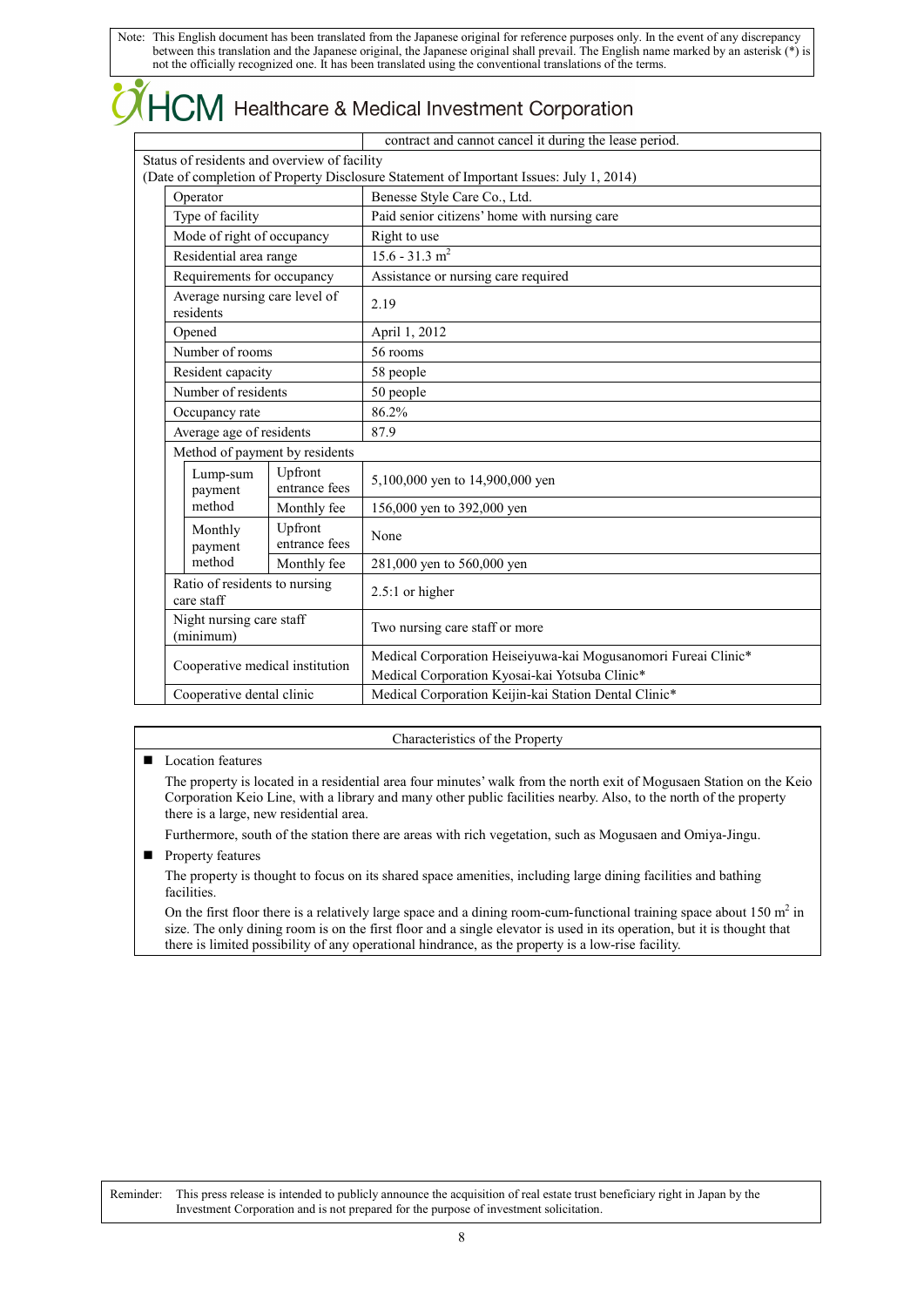## $+C\!M$  Healthcare & Medical Investment Corporation

### Paid senior citizens' home-4 Bonsejour Musashi-shinjo

|            | Property                            | Bonsejour Musashi-shinjo                                                                                                                                         |
|------------|-------------------------------------|------------------------------------------------------------------------------------------------------------------------------------------------------------------|
|            | Date of acquisition                 | March 19, 2015                                                                                                                                                   |
|            | Type of specified asset             | Trust beneficiary right                                                                                                                                          |
| Trustee    |                                     | Sumitomo Mitsui Trust Bank, Limited                                                                                                                              |
|            | Trust period                        | From May 22, 2014 to March 31, 2025                                                                                                                              |
|            | Former owner (former beneficiary)   | SMBC Healthcare Holder Godo Kaisha*                                                                                                                              |
|            | Address (residence indication)      | 773-2, Chitose, Takatsu-ku, Kawasaki-shi, Kanagawa                                                                                                               |
|            | Building coverage ratio             | 60%                                                                                                                                                              |
|            | Floor-area ratio                    | 200%                                                                                                                                                             |
| Land       | Use district                        | Category I housing district                                                                                                                                      |
|            | Ground-floor area                   | 1,233.49 $m2$                                                                                                                                                    |
|            | Ownership form                      | Ownership                                                                                                                                                        |
|            | Completed                           | February 1985                                                                                                                                                    |
|            | Structure and number of stories     | RC, flat-roofed, 4F                                                                                                                                              |
| Building   | Use                                 | Senior citizens' home                                                                                                                                            |
|            | Total floor area                    | $1,710.43$ m <sup>2</sup>                                                                                                                                        |
|            | Ownership form                      | Ownership                                                                                                                                                        |
|            | Design firm                         | OHKI CORPORATION                                                                                                                                                 |
|            | Construction company                | OHKI CORPORATION                                                                                                                                                 |
|            | Building certification organization | Building Official of Kawasaki-shi                                                                                                                                |
|            | PM company                          | Benesse Style Care Co., Ltd.                                                                                                                                     |
|            | Master lease company                | Benesse Style Care Co., Ltd.                                                                                                                                     |
| <b>PML</b> |                                     | 12.3%                                                                                                                                                            |
|            | Status of collateral                | Not applicable                                                                                                                                                   |
|            | Acquisition price                   | 582 million yen                                                                                                                                                  |
|            | Appraisal value                     |                                                                                                                                                                  |
|            | (date of value estimate)            | 589 million yen (October 31, 2014)                                                                                                                               |
|            | Appraisal organization              | The Tanizawa Sōgō Appraisal Co., Ltd.                                                                                                                            |
|            | Details of tenant                   |                                                                                                                                                                  |
|            | Leasable area                       | $1,710.43 \text{ m}^2$                                                                                                                                           |
|            | Rate of utilization                 | 100%                                                                                                                                                             |
|            | Total leased area                   | $1,710.43$ m <sup>2</sup>                                                                                                                                        |
|            | Number of tenants                   | 1                                                                                                                                                                |
|            | Major tenant                        | Benesse Style Care Co., Ltd.                                                                                                                                     |
|            | Lease deposits and guarantee        | As approval from the operator for disclosure has not been obtained, it remains<br>undisclosed.                                                                   |
|            | Total rent revenue<br>(annualized)  | As approval from the operator for disclosure has not been obtained, it remains<br>undisclosed.                                                                   |
|            | Special notes                       | Not applicable                                                                                                                                                   |
|            |                                     | • Type of contract: Ordinary building lease agreement                                                                                                            |
|            |                                     | • Term of contract: From November 24, 2006 to November 23, 2026                                                                                                  |
|            |                                     | • Rent revision: Rent can be revised after consultation and based on an                                                                                          |
|            |                                     | agreement between the lessor and the lessee every five years with March 1,<br>2010 as the starting date of the computation.                                      |
| Other      |                                     | • Contract renewal: When the lessor or the lessee does not indicate its intention<br>to the other party to refuse renewal of the contract by six months prior to |
|            |                                     | expiration of such contract, this contract will be renewed with the same terms<br>and conditions for another five years until the end of the lease period.       |
|            |                                     | • Midterm cancellation: The lessor and the lessee are required to continue the<br>contract and cannot cancel it during the lease period.                         |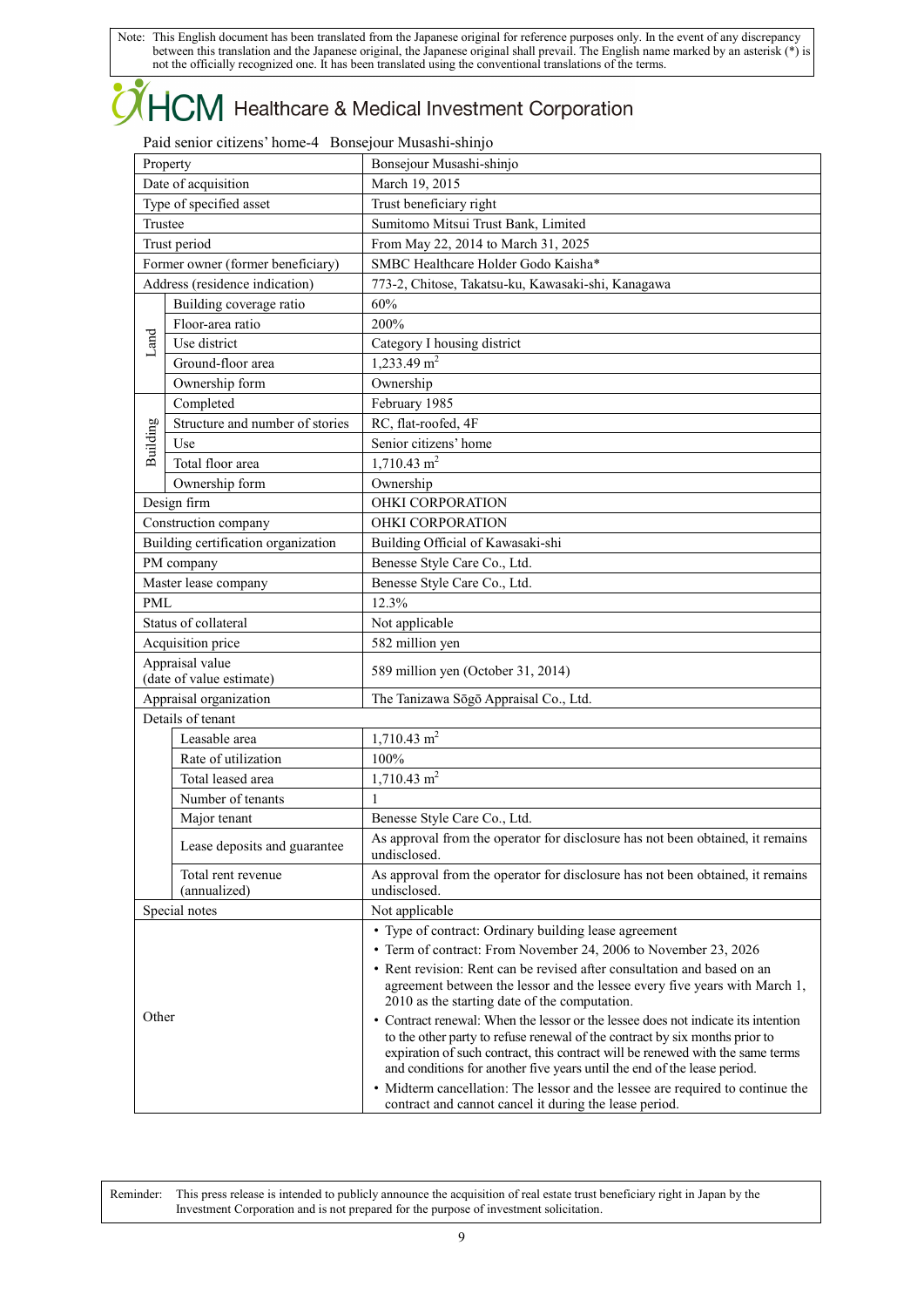|  |                                              |                          | $\widetilde{X}$ $HCM$ Healthcare & Medical Investment Corporation                                                   |
|--|----------------------------------------------|--------------------------|---------------------------------------------------------------------------------------------------------------------|
|  | Status of residents and overview of facility |                          |                                                                                                                     |
|  |                                              |                          | (Date of completion of Property Disclosure Statement of Important Issues: July 1, 2014)                             |
|  | Operator                                     |                          | Benesse Style Care Co., Ltd.                                                                                        |
|  | Type of facility                             |                          | Paid senior citizens' home with nursing care                                                                        |
|  | Mode of right of occupancy                   |                          | Right to use                                                                                                        |
|  | Residential area range                       |                          | 13.0 to $26.\overline{7 \text{ m}^2}$                                                                               |
|  | Requirements for occupancy                   |                          | Assistance or nursing care required                                                                                 |
|  | Average nursing care level of<br>residents   |                          | 2.31                                                                                                                |
|  | Opened                                       |                          | April 1, 2012                                                                                                       |
|  | Number of rooms                              |                          | 46 rooms                                                                                                            |
|  | Resident capacity                            |                          | 49 people                                                                                                           |
|  | Number of residents                          |                          | 47 people                                                                                                           |
|  | Occupancy rate                               |                          | 95.9%                                                                                                               |
|  | Average age of residents                     |                          | 87.6                                                                                                                |
|  | Method of payment by residents               |                          |                                                                                                                     |
|  | Lump-sum<br>payment                          | Upfront<br>entrance fees | 4,200,000 yen to 12,000,000 yen                                                                                     |
|  | method                                       | Monthly fee              | 156,000 yen to 372,000 yen                                                                                          |
|  | Monthly<br>payment                           | Upfront<br>entrance fees | None                                                                                                                |
|  | method                                       | Monthly fee              | 256,000 yen to 512,000 yen                                                                                          |
|  | Ratio of residents to nursing<br>care staff  |                          | 2.5:1 or higher                                                                                                     |
|  | Night nursing care staff<br>(minimum)        |                          | Two nursing care staff or more                                                                                      |
|  | Cooperative medical<br>institution           |                          | Medical Corporation Ryoyu-kai Fukuzumi Hospital*<br>Medical Corporation Wakei-kai Medics Mizonokuchi Garden Clinic* |
|  | Cooperative dental clinic                    |                          | Not listed                                                                                                          |

Characteristics of the Property

### **Location features**

 $\overline{\phantom{a}}$ 7

> The property is located 15 minutes' walk from the south exit of Musashi-Shinjo Station on the JR Nambu Line. In the vicinity of the property there is a residential area made up of multi-unit apartments and detached houses, but near Musashi-Shinjo Station there are commercial facilities such as a commercial district beside the station.

### **Property features**

The property is overhauling its common areas, including a renovation of the entrance area in 2013.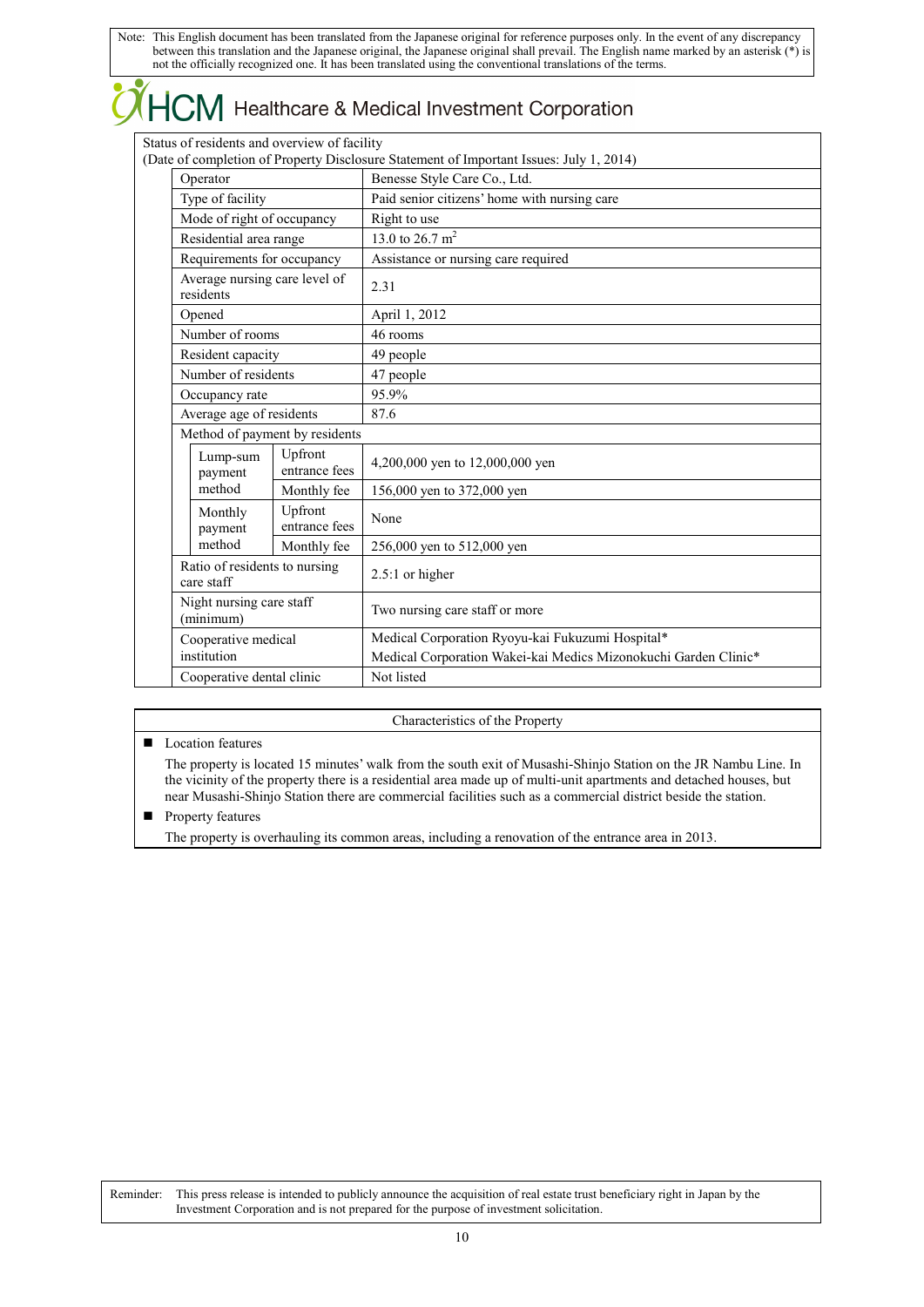## $\mathsf{ICM}\xspace$  Healthcare & Medical Investment Corporation

### Paid senior citizens' home-5 Bonsejour Hadanoshibusawa

|            | Property                                    | Bonsejour Hadanoshibusawa                                                                                                                                                                                                                                                                                                      |  |
|------------|---------------------------------------------|--------------------------------------------------------------------------------------------------------------------------------------------------------------------------------------------------------------------------------------------------------------------------------------------------------------------------------|--|
|            | Date of acquisition                         | March 19, 2015                                                                                                                                                                                                                                                                                                                 |  |
|            | Type of specified asset                     | Trust beneficiary right                                                                                                                                                                                                                                                                                                        |  |
|            | Trustee                                     | Sumitomo Mitsui Trust Bank, Limited                                                                                                                                                                                                                                                                                            |  |
|            | Trust period                                | From May 22, 2014 to March 31, 2025                                                                                                                                                                                                                                                                                            |  |
|            | Former owner (former beneficiary)           | SMBC Healthcare Holder Godo Kaisha*                                                                                                                                                                                                                                                                                            |  |
|            | Address (residence indication)              | 1-6-60, Shibusawakami, Hadano-shi, Kanagawa                                                                                                                                                                                                                                                                                    |  |
|            | Building coverage ratio                     | 60%                                                                                                                                                                                                                                                                                                                            |  |
|            | Floor-area ratio                            | 180%                                                                                                                                                                                                                                                                                                                           |  |
| Land       | Use district                                | Category I exclusive mid-to-high-rise housing district                                                                                                                                                                                                                                                                         |  |
|            | Ground-floor area                           | $2,588.04$ m <sup>2</sup>                                                                                                                                                                                                                                                                                                      |  |
|            | Ownership form                              | Ownership                                                                                                                                                                                                                                                                                                                      |  |
|            | Completed                                   | <b>July 1991</b>                                                                                                                                                                                                                                                                                                               |  |
|            | Structure and number of stories             | RC, galvanized steel shingle roof, 5F                                                                                                                                                                                                                                                                                          |  |
|            | Use                                         |                                                                                                                                                                                                                                                                                                                                |  |
| Building   |                                             | Senior citizens' home<br>3,435.79 m <sup>2</sup>                                                                                                                                                                                                                                                                               |  |
|            | Total floor area                            |                                                                                                                                                                                                                                                                                                                                |  |
|            | Ownership form                              | Ownership                                                                                                                                                                                                                                                                                                                      |  |
|            | Design firm                                 | Iwata Sekkei Jimusho* (new construction)                                                                                                                                                                                                                                                                                       |  |
|            |                                             | Fillth Space Planning & Architect* (renovation)                                                                                                                                                                                                                                                                                |  |
|            | Construction company                        | Okano Construction* (new construction)                                                                                                                                                                                                                                                                                         |  |
|            |                                             | Tokyu Renewal Co., Ltd. (renovation)                                                                                                                                                                                                                                                                                           |  |
|            | Building certification organization         | Building Official of Hadano-shi (new construction and renovation)                                                                                                                                                                                                                                                              |  |
|            | PM company                                  | Benesse Style Care Co., Ltd.                                                                                                                                                                                                                                                                                                   |  |
|            | Master lease company                        | Benesse Style Care Co., Ltd.                                                                                                                                                                                                                                                                                                   |  |
| <b>PML</b> |                                             | 18.2%                                                                                                                                                                                                                                                                                                                          |  |
|            | Status of collateral                        | Not applicable                                                                                                                                                                                                                                                                                                                 |  |
|            | Acquisition price                           | 728 million yen                                                                                                                                                                                                                                                                                                                |  |
|            | Appraisal value<br>(date of value estimate) | 766 million yen (October 31, 2014)                                                                                                                                                                                                                                                                                             |  |
|            | Appraisal organization                      | The Tanizawa Sōgō Appraisal Co., Ltd.                                                                                                                                                                                                                                                                                          |  |
|            | Details of tenant                           |                                                                                                                                                                                                                                                                                                                                |  |
|            | Leasable area                               | 3,435.79 $\overline{m^2}$                                                                                                                                                                                                                                                                                                      |  |
|            | Rate of utilization                         | 100%                                                                                                                                                                                                                                                                                                                           |  |
|            | Total leased area                           | 3,435.79 m <sup>2</sup>                                                                                                                                                                                                                                                                                                        |  |
|            | Number of tenants                           | 1                                                                                                                                                                                                                                                                                                                              |  |
|            | Major tenant                                | Benesse Style Care Co., Ltd.                                                                                                                                                                                                                                                                                                   |  |
|            | Lease deposits and guarantee                | As approval from the operator for disclosure has not been obtained, it remains<br>undisclosed.                                                                                                                                                                                                                                 |  |
|            | Total rent revenue (annualized)             | As approval from the operator for disclosure has not been obtained, it remains<br>undisclosed.                                                                                                                                                                                                                                 |  |
|            | Special notes                               | Not applicable                                                                                                                                                                                                                                                                                                                 |  |
|            |                                             | • Type of contract: Ordinary building lease agreement                                                                                                                                                                                                                                                                          |  |
|            |                                             | • Term of contract: From May 22, 2007 to May 21, 2027                                                                                                                                                                                                                                                                          |  |
|            |                                             | • Rent revision: Rent can be revised after consultation and based on an<br>agreement between the lessor and the lessee every five years with March 1,<br>2010 as the starting date of the computation.                                                                                                                         |  |
| Other      |                                             | • Contract renewal: When the lessor or the lessee does not indicate its intention<br>to the other party to refuse renewal of the contract by six months prior to<br>expiration of such contract, this contract will be renewed with the same terms<br>and conditions for another five years until the end of the lease period. |  |
|            |                                             | • Midterm cancellation: The lessor and the lessee are required to continue the<br>contract and cannot cancel it during the lease period.                                                                                                                                                                                       |  |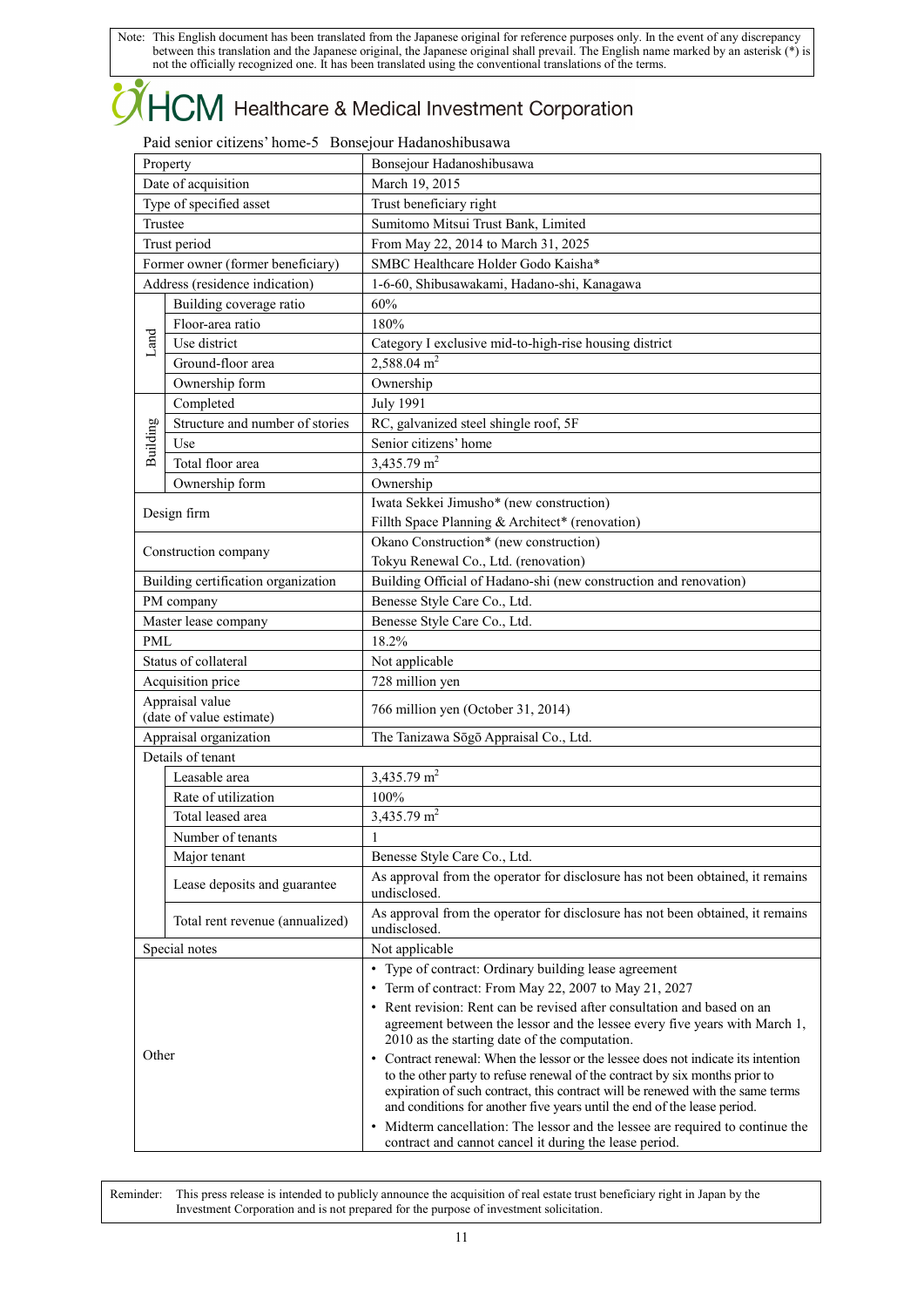|                                              |                          | $\chi$ $HCM$ Healthcare & Medical Investment Corporation                                |
|----------------------------------------------|--------------------------|-----------------------------------------------------------------------------------------|
| Status of residents and overview of facility |                          | (Date of completion of Property Disclosure Statement of Important Issues: July 1, 2014) |
| Operator                                     |                          | Benesse Style Care Co., Ltd.                                                            |
| Type of facility                             |                          | Paid senior citizens' home with nursing care                                            |
| Mode of right of occupancy                   |                          | Right to use                                                                            |
| Residential area range                       |                          | 14.0 to 28.1 m <sup>2</sup>                                                             |
| Requirements for occupancy                   |                          | Assistance or nursing care required                                                     |
| Average nursing care level of<br>residents   |                          | 2.27                                                                                    |
| Opened                                       |                          | April 1, 2012                                                                           |
| Number of rooms                              |                          | 100 rooms                                                                               |
| Resident capacity                            |                          | 101 people                                                                              |
| Number of residents                          |                          | 84 people                                                                               |
| Occupancy rate                               |                          | 83.1%                                                                                   |
| Average age of residents                     |                          | 85.6                                                                                    |
| Method of payment by residents               |                          |                                                                                         |
| Lump-sum<br>payment                          | Upfront<br>entrance fees | 3,000,000 yen to 10,200,000 yen                                                         |
| method                                       | Monthly fee              | 140,000 yen to 365,000 yen                                                              |
| Monthly<br>payment                           | Upfront<br>entrance fees | None                                                                                    |
| method                                       | Monthly fee              | 230,000 yen to 456,000 yen                                                              |
| Ratio of residents to nursing<br>care staff  |                          | $2.5:1$ or higher                                                                       |
| Night nursing care staff<br>(minimum)        |                          | Three nursing care staff or more                                                        |
| Cooperative medical institution              |                          | Medical Corporation Ohisama-kai Ohisama Clinic*<br>Midori Clinic*                       |
| Cooperative dental clinic                    |                          | Medical Corporation Gyokusei-kai Nakanishi Dental Clinic*                               |

Characteristics of the Property

■ Location features

 $\bullet$ 

The property is located 10 minutes' walk from the south exit of Shibusawa Station on the Odakyu Odawara Line. Within a 5 km radius of the property there are scattered non-residential areas, including a sports park and a golf course.

**Property features** 

Rooms in the property are about  $14 \text{ m}^2$  in size, and not only is the dining room in a large space on the first floor, but there are also living spaces on each floor. The property is also designed for the event that residents require more nursing care.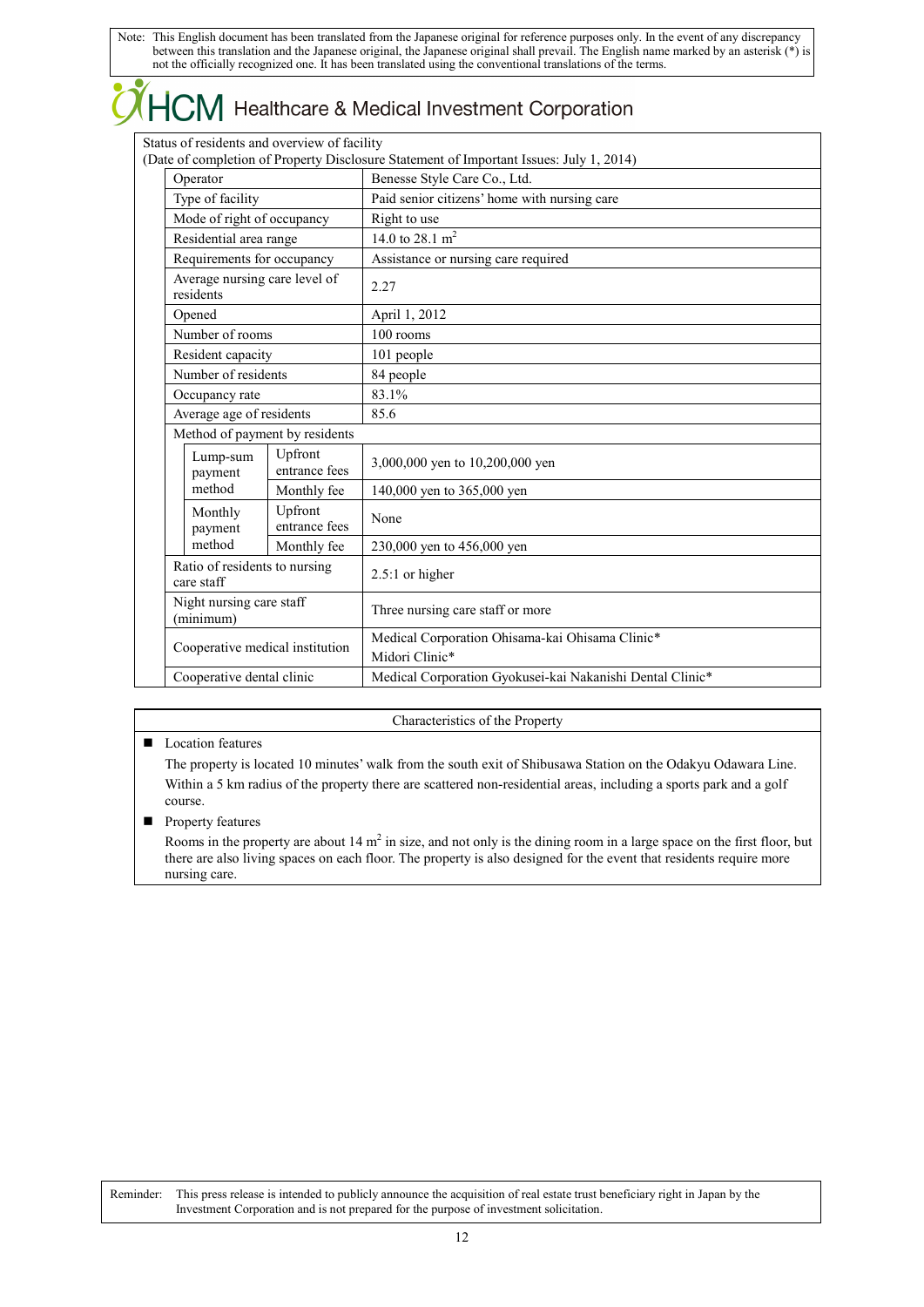### $+C\!M$  Healthcare & Medical Investment Corporation ŀ

### Paid senior citizens' home-6 Medical Home Bonsejour Komaki

| Property |                                             | Medical Home Bonsejour Komaki                                                                                                                                                                                                                                                                                                                                                                                 |
|----------|---------------------------------------------|---------------------------------------------------------------------------------------------------------------------------------------------------------------------------------------------------------------------------------------------------------------------------------------------------------------------------------------------------------------------------------------------------------------|
|          | Date of acquisition                         | March 19, 2015                                                                                                                                                                                                                                                                                                                                                                                                |
|          | Type of specified asset                     | Trust beneficiary right                                                                                                                                                                                                                                                                                                                                                                                       |
| Trustee  |                                             | Sumitomo Mitsui Trust Bank, Limited                                                                                                                                                                                                                                                                                                                                                                           |
|          | Trust period                                | From May 22, 2014 to March 31, 2025                                                                                                                                                                                                                                                                                                                                                                           |
|          | Former owner<br>(former beneficiary)        | SMBC Healthcare Holder Godo Kaisha*                                                                                                                                                                                                                                                                                                                                                                           |
|          | Address (residence indication)              | 3-1, Shiroyama, Komaki-shi, Aichi                                                                                                                                                                                                                                                                                                                                                                             |
|          | Building coverage ratio                     | 60%                                                                                                                                                                                                                                                                                                                                                                                                           |
|          | Floor-area ratio                            | 200%                                                                                                                                                                                                                                                                                                                                                                                                          |
| Land     | Use district                                | Category I exclusive mid-to-high-rise housing district                                                                                                                                                                                                                                                                                                                                                        |
|          | Ground-floor area                           | $8,229.85 \text{ m}^2$                                                                                                                                                                                                                                                                                                                                                                                        |
|          | Ownership form                              | Ownership                                                                                                                                                                                                                                                                                                                                                                                                     |
|          | Completed                                   | March 1991                                                                                                                                                                                                                                                                                                                                                                                                    |
|          | Structure and number of stories             | S/RC, RC, S, copper shingle roof, flat-roofed, 10F                                                                                                                                                                                                                                                                                                                                                            |
| Building | Use                                         | Senior citizens' home                                                                                                                                                                                                                                                                                                                                                                                         |
|          | Total floor area                            | 8,858.49 m <sup>2</sup>                                                                                                                                                                                                                                                                                                                                                                                       |
|          | Ownership form                              | Ownership                                                                                                                                                                                                                                                                                                                                                                                                     |
|          |                                             | Kume Kenchiku Jimusho* (new construction)                                                                                                                                                                                                                                                                                                                                                                     |
|          | Design firm                                 | Naito Architects Co., Ltd. (extension or change of use)                                                                                                                                                                                                                                                                                                                                                       |
|          |                                             | Consortium of Dai Nippon Construction and MATSUMURA-GUMI (new                                                                                                                                                                                                                                                                                                                                                 |
|          | Construction company                        | construction)                                                                                                                                                                                                                                                                                                                                                                                                 |
|          |                                             | Tokyo branch of ICHIKEN Co., Ltd. (extension or change of use)                                                                                                                                                                                                                                                                                                                                                |
|          | Building certification organization         | Building Official of Owari Construction Office of Aichi Prefecture (new<br>construction, extension or change of use)                                                                                                                                                                                                                                                                                          |
|          | PM company                                  | Benesse Style Care Co., Ltd.                                                                                                                                                                                                                                                                                                                                                                                  |
|          | Master lease company                        | Benesse Style Care Co., Ltd.                                                                                                                                                                                                                                                                                                                                                                                  |
| PML      |                                             | 4.3%                                                                                                                                                                                                                                                                                                                                                                                                          |
|          | Status of collateral                        | Not applicable                                                                                                                                                                                                                                                                                                                                                                                                |
|          | Acquisition price                           | 1,270 million yen                                                                                                                                                                                                                                                                                                                                                                                             |
|          | Appraisal value<br>(date of value estimate) | 1,310 million yen (October 31, 2014)                                                                                                                                                                                                                                                                                                                                                                          |
|          | Appraisal organization                      | The Tanizawa Sōgō Appraisal Co., Ltd.                                                                                                                                                                                                                                                                                                                                                                         |
|          | Details of tenant                           |                                                                                                                                                                                                                                                                                                                                                                                                               |
|          | Leasable area                               | 8,858.49 m <sup>2</sup>                                                                                                                                                                                                                                                                                                                                                                                       |
|          | Rate of utilization                         | 100%                                                                                                                                                                                                                                                                                                                                                                                                          |
|          | Total leased area                           | 8,858.49 m <sup>2</sup>                                                                                                                                                                                                                                                                                                                                                                                       |
|          | Number of tenants                           | 1                                                                                                                                                                                                                                                                                                                                                                                                             |
|          | Major tenant                                | Benesse Style Care Co., Ltd.                                                                                                                                                                                                                                                                                                                                                                                  |
|          |                                             | As approval from the operator for disclosure has not been obtained, it remains                                                                                                                                                                                                                                                                                                                                |
|          | Lease deposits and guarantee                | undisclosed.                                                                                                                                                                                                                                                                                                                                                                                                  |
|          | Total rent revenue (annualized)             | As approval from the operator for disclosure has not been obtained, it remains<br>undisclosed.                                                                                                                                                                                                                                                                                                                |
|          | Special notes                               | Not applicable                                                                                                                                                                                                                                                                                                                                                                                                |
| Other    |                                             | • Type of contract: Ordinary building lease agreement<br>• Term of contract: From May 22, 2007 to May 21, 2027<br>• Rent revision: Rent can be revised after consultation and based on an<br>agreement between the lessor and the lessee every five years with March 1,<br>2010 as the starting date of the computation.<br>• Contract renewal: When the lessor or the lessee does not indicate its intention |
|          |                                             | to the other party to refuse renewal of the contract by six months prior to<br>expiration of such contract, this contract will be renewed with the same terms                                                                                                                                                                                                                                                 |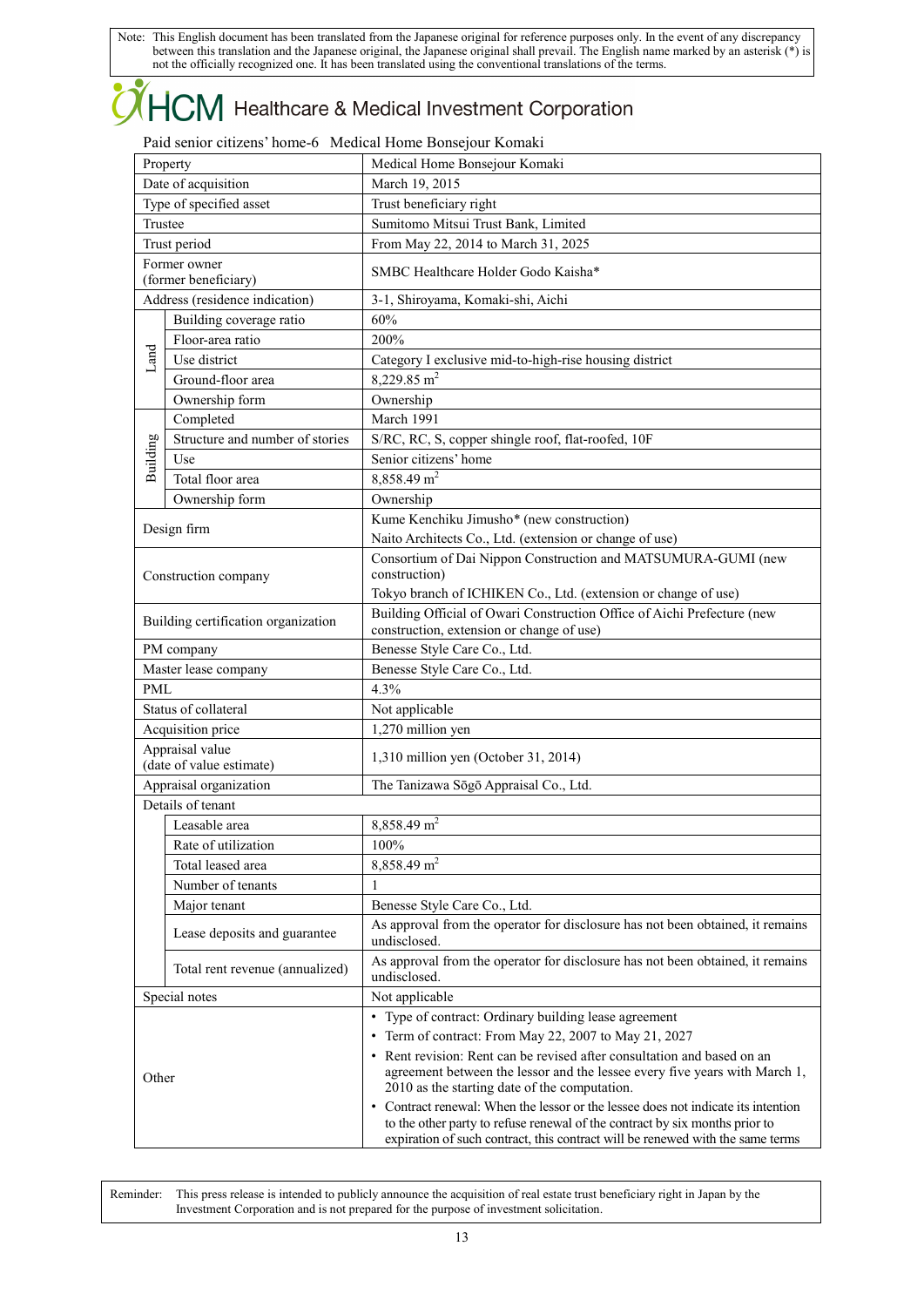# $(HCM)$  Healthcare & Medical Investment Corporation

|                                             |                                              | and conditions for another five years until the end of the lease period.                                                                 |
|---------------------------------------------|----------------------------------------------|------------------------------------------------------------------------------------------------------------------------------------------|
|                                             |                                              | • Midterm cancellation: The lessor and the lessee are required to continue the<br>contract and cannot cancel it during the lease period. |
|                                             | Status of residents and overview of facility |                                                                                                                                          |
|                                             |                                              | (Date of completion of Property Disclosure Statement of Important Issues: July 1, 2014)                                                  |
| Operator                                    |                                              | Benesse Style Care Co., Ltd.                                                                                                             |
| Type of facility                            |                                              | Housing type paid senior citizens' home                                                                                                  |
| Mode of right of occupancy                  |                                              | Right to use                                                                                                                             |
| Residential area range                      |                                              | 23.3 to $\frac{1}{2.9}$ m <sup>2</sup>                                                                                                   |
| Requirements for occupancy                  |                                              | Self-sustained, and assistance or nursing care required                                                                                  |
| residents                                   | Average nursing care level of                | 2.02                                                                                                                                     |
| Opened                                      |                                              | April 1, 2012                                                                                                                            |
| Number of rooms                             |                                              | 123 rooms                                                                                                                                |
| Resident capacity                           |                                              | 166 people                                                                                                                               |
| Number of residents                         |                                              | 101 people                                                                                                                               |
| Occupancy rate                              |                                              | 60.8%                                                                                                                                    |
| Average age of residents                    |                                              | 85.5                                                                                                                                     |
|                                             | Method of payment by residents               |                                                                                                                                          |
| Lump-sum<br>payment                         | Upfront<br>entrance fees                     | None                                                                                                                                     |
| method                                      | Monthly fee                                  | None                                                                                                                                     |
| Monthly<br>payment                          | Upfront<br>entrance fees                     | None                                                                                                                                     |
| method                                      | Monthly fee                                  | 172,000 yen to 375,000 yen                                                                                                               |
| Ratio of residents to nursing<br>care staff |                                              | Not listed                                                                                                                               |
| Night nursing care staff                    |                                              | One nursing staff or more                                                                                                                |
| (minimum)                                   |                                              | Four other staff or more                                                                                                                 |
|                                             |                                              | Medical Corporation Keisei-kai Chigusasan Clinic*                                                                                        |
|                                             | Cooperative medical institution              | Egao no Ouchi Clinic Nagoya*                                                                                                             |
|                                             |                                              | Medical Corporation Kiho-kai Toukai Memorial Hospital*                                                                                   |
| Cooperative dental clinic                   |                                              | Not listed                                                                                                                               |
|                                             |                                              |                                                                                                                                          |

### Characteristics of the Property

### ■ Location features

The property is located in an area of multi-unit apartments along the Chuo Expressway near the Komaki JCT. By public transport, the property is accessible via a bus that takes about 26 minutes from the north exit of Kasugai Station on the JR Chuo Line.

In the vicinity of the property, there are scattered large multi-unit apartments and new residential areas, but to the north there are farmland, mountains and forests.

**Property features** 

As the property is converted from an employee dormitory, most rooms are  $26.6$  m<sup>2</sup> in size, relatively large compared with other facilities. The property also stands out for its large common spaces.

The seventh to tenth floors are for independent residents, and rooms are equipped with a bathroom, mini-kitchen, and other facilities. As a result, there are no nursing stations.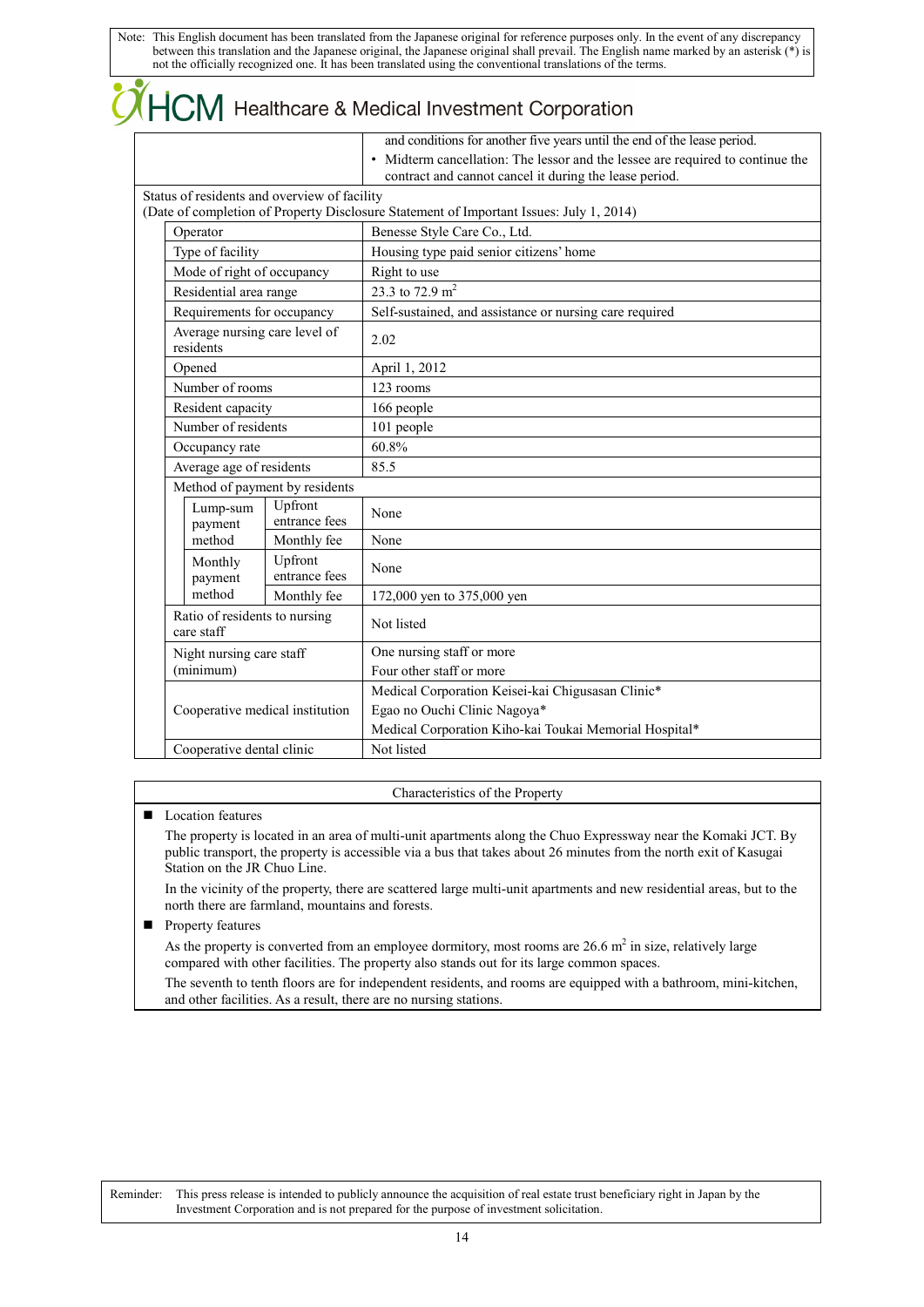## $\dag$  Healthcare & Medical Investment Corporation

### 3. Overview of seller

|      | Paid senior citizens' home-2                         | Bonsejour Chitose-funabashi                                                                                                                                                                                                                                                                                                                                                                                                                                                                                                                                                                                                                                    |
|------|------------------------------------------------------|----------------------------------------------------------------------------------------------------------------------------------------------------------------------------------------------------------------------------------------------------------------------------------------------------------------------------------------------------------------------------------------------------------------------------------------------------------------------------------------------------------------------------------------------------------------------------------------------------------------------------------------------------------------|
|      | Paid senior citizens' home-3                         | <b>Bonsejour Hino</b>                                                                                                                                                                                                                                                                                                                                                                                                                                                                                                                                                                                                                                          |
|      | Paid senior citizens' home-4                         | Bonsejour Musashi-shinjo                                                                                                                                                                                                                                                                                                                                                                                                                                                                                                                                                                                                                                       |
|      | Paid senior citizens' home-5                         | Bonsejour Hadanoshibusawa                                                                                                                                                                                                                                                                                                                                                                                                                                                                                                                                                                                                                                      |
|      | Paid senior citizens' home-6                         | Medical Home Bonsejour Komaki                                                                                                                                                                                                                                                                                                                                                                                                                                                                                                                                                                                                                                  |
| Name |                                                      | SMBC Healthcare Holder Godo Kaisha*                                                                                                                                                                                                                                                                                                                                                                                                                                                                                                                                                                                                                            |
|      | Address                                              | c/o Tokyo Kyodo Accounting Office 3-1-1 Marunouchi, Chiyoda-ku, Tokyo                                                                                                                                                                                                                                                                                                                                                                                                                                                                                                                                                                                          |
|      | Name and position of                                 | Executive Member, Support Holdings No. 11*                                                                                                                                                                                                                                                                                                                                                                                                                                                                                                                                                                                                                     |
|      | representative                                       | Function Manager, Masakazu Hongo*                                                                                                                                                                                                                                                                                                                                                                                                                                                                                                                                                                                                                              |
|      |                                                      | Acquisition, owning, disposal, rental and management of real estate<br>1.                                                                                                                                                                                                                                                                                                                                                                                                                                                                                                                                                                                      |
|      | Details of businesses                                | Acquisition, owning and disposal of real estate trust beneficiary rights<br>2.                                                                                                                                                                                                                                                                                                                                                                                                                                                                                                                                                                                 |
|      |                                                      | Business incidental or related to any of the businesses above<br>3.                                                                                                                                                                                                                                                                                                                                                                                                                                                                                                                                                                                            |
|      | Capital stock                                        | 1,000 yen                                                                                                                                                                                                                                                                                                                                                                                                                                                                                                                                                                                                                                                      |
|      | Founded                                              | September 26, 2013                                                                                                                                                                                                                                                                                                                                                                                                                                                                                                                                                                                                                                             |
|      | Net assets                                           | As the seller's consent has not been obtained for disclosing net assets, they are not<br>disclosed.                                                                                                                                                                                                                                                                                                                                                                                                                                                                                                                                                            |
|      | Total assets                                         | As the seller's consent has not been obtained for disclosing total assets, they are<br>not disclosed.                                                                                                                                                                                                                                                                                                                                                                                                                                                                                                                                                          |
|      |                                                      | Relations between the Investment Corporation, the Asset Management Company and seller                                                                                                                                                                                                                                                                                                                                                                                                                                                                                                                                                                          |
|      |                                                      | There are no capital relations that should be noted between the Investment                                                                                                                                                                                                                                                                                                                                                                                                                                                                                                                                                                                     |
|      | Capital relations                                    | Corporation, the Asset Management Company and the seller. There are no notable<br>capital relations between the parties concerned and affiliates of the Investment<br>Corporation or between the Asset Management Company and the parties<br>concerned and affiliates of the said company. The company is a limited liability<br>company in which the limited partnership for investment (with NEC Capital<br>Solutions Limited, the major sponsor of the Asset Management Company, as an<br>unlimited liability partner and Sumitomo Mitsui Banking Corporation as a limited<br>liability partner) invests in through investment in an anonymous association. |
|      | Personal affairs relations                           | There are no personal affairs relations that should be noted between the<br>Investment Corporation, the Asset Management Company and the seller. There are<br>no notable personal affairs relations between the parties concerned and affiliates<br>of the Investment Corporation or between the Asset Management Company, the<br>parties concerned and affiliates of the said company.                                                                                                                                                                                                                                                                        |
|      | <b>Business relations</b><br>Status of related party | There are no business relations that should be noted between the Investment<br>Corporation, the Asset Management Company and the seller. There are no notable<br>business relations between the parties concerned and affiliates of the Investment<br>Corporation or between the Asset Management Company, the parties concerned<br>and affiliates of the said company.<br>Not applicable                                                                                                                                                                                                                                                                      |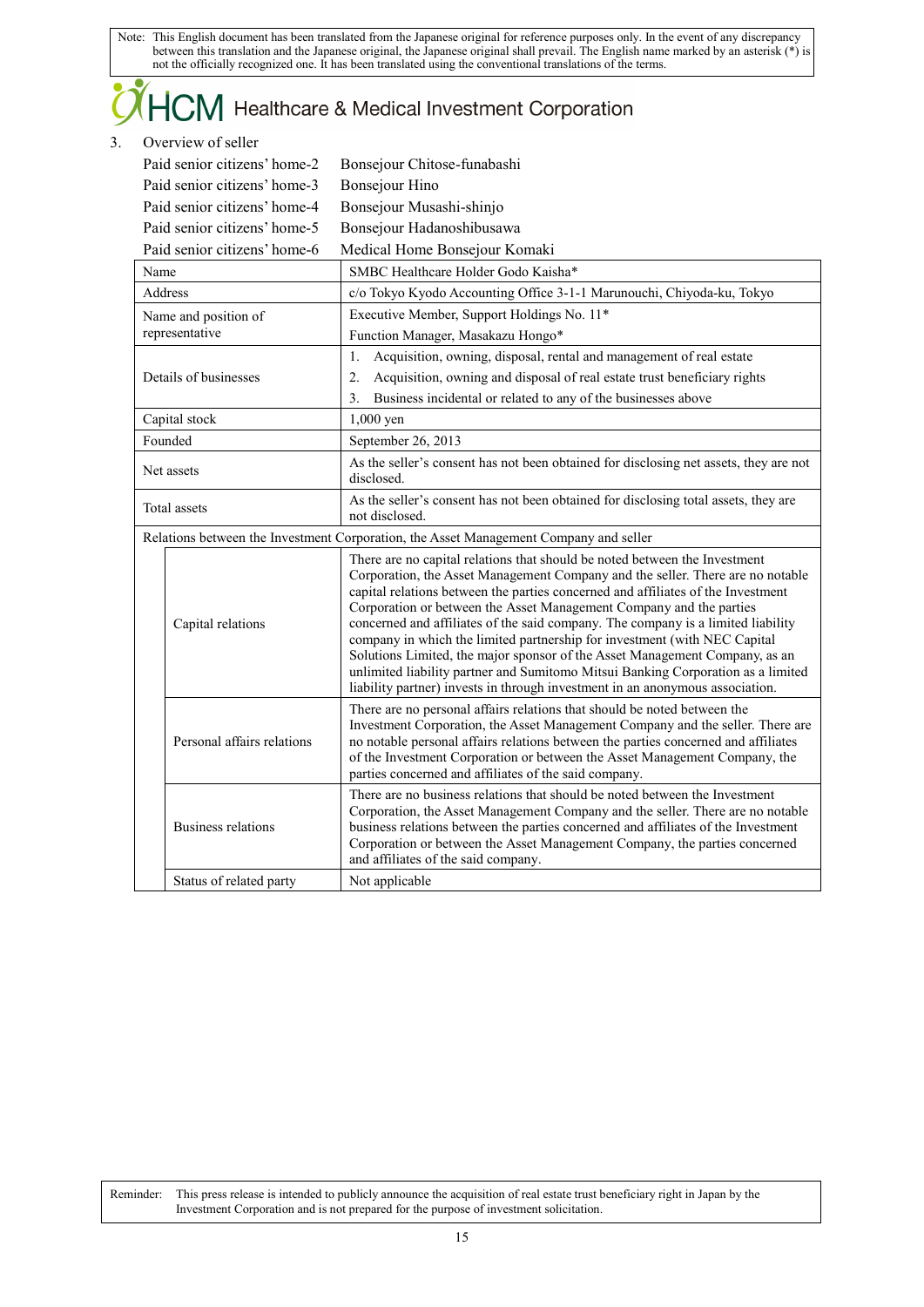### $+C\!M$  Healthcare & Medical Investment Corporation

### 4. Status of property acquisition, etc.

\* 1) Company name or name, 2) Relations with a company which has a special interest, 3) Background to and reason for acquisition, etc.

| Property          | Investment corporation                                   | Former owner or former trust<br>beneficiary                                    | Owner before last or trust<br>beneficiary before last |
|-------------------|----------------------------------------------------------|--------------------------------------------------------------------------------|-------------------------------------------------------|
| *                 | 3)                                                       | 1), 2), 3)                                                                     | 1, 2, 3)                                              |
|                   | Acquisition (transfer) price                             | Acquisition (transfer) price                                                   | Acquisition (transfer) price                          |
|                   | Acquisition (transfer) period                            | Acquisition (transfer) period                                                  | Acquisition (transfer) period                         |
| Bonsejour         | 3) As it is a target asset for                           | 1) SMBC Healthcare Holder Godo                                                 | Those other than a                                    |
| Chitose-funabashi | management as stipulated                                 | Kaisha*                                                                        | company which has a                                   |
|                   | by the bylaw of the                                      | 2) Limited liability company in which                                          | special interest                                      |
|                   | Investment Corporation and                               | the limited partnership for investment                                         |                                                       |
|                   | conforms to the investment                               | (with NEC Capital Solutions Limited,                                           |                                                       |
|                   | standards of the Investment                              | the major sponsor of the Asset                                                 |                                                       |
|                   | Corporation, the Investment                              | Management Company, as an unlimited                                            |                                                       |
|                   | Corporation acquired it<br>based on the judgment that    | liability partner and Sumitomo Mitsui                                          |                                                       |
|                   | it is appropriate for the                                | Banking Corporation as a limited                                               |                                                       |
|                   | portfolio at the time of                                 | liability partner) invests in through<br>investment in anonymous association.  |                                                       |
|                   | listing. The appraisal value                             | 3) Acquisition for the purpose of                                              |                                                       |
|                   | by The Tanizawa Sōgō                                     | warehousing as part of relations with                                          |                                                       |
|                   | Appraisal Co., Ltd. is 832                               | the Investment Corporation                                                     |                                                       |
|                   | million yen.                                             |                                                                                |                                                       |
|                   | 824 million yen                                          | 830 million yen                                                                |                                                       |
|                   | March 2015                                               | May 2014                                                                       |                                                       |
| Bonsejour Hino    | 3) As it is a target asset for                           | 1) SMBC Healthcare Holder Godo                                                 | Those other than a                                    |
|                   | management as stipulated                                 | Kaisha*                                                                        | company which has a                                   |
|                   | by the bylaw of the                                      | 2) Limited liability company in which                                          | special interest                                      |
|                   | Investment Corporation and<br>conforms to the investment | the limited partnership for investment                                         |                                                       |
|                   | standards of the Investment                              | (with NEC Capital Solutions Limited,<br>the major sponsor of the Asset         |                                                       |
|                   | Corporation, the Investment                              | Management Company, as an unlimited                                            |                                                       |
|                   | Corporation acquired it                                  | liability partner and Sumitomo Mitsui                                          |                                                       |
|                   | based on the judgment that                               | Banking Corporation as a limited                                               |                                                       |
|                   | it is appropriate for the                                | liability partner) invests in through                                          |                                                       |
|                   | portfolio at the time of                                 | investment in anonymous association.                                           |                                                       |
|                   | listing. The appraisal value<br>by The Tanizawa Sōgō     | 3) Acquisition for the purpose of                                              |                                                       |
|                   | Appraisal Co., Ltd. is 732                               | warehousing as part of relations with                                          |                                                       |
|                   | million yen.                                             | the Investment Corporation                                                     |                                                       |
|                   | 724 million yen                                          | 729 million yen                                                                |                                                       |
|                   | March 2015                                               | May 2014                                                                       |                                                       |
| Bonsejour         | 3) As it is a target asset for                           | 1) SMBC Healthcare Holder Godo                                                 | Those other than a                                    |
| Musashi-shinjo    | management as stipulated                                 | Kaisha*                                                                        | company which has a<br>special interest               |
|                   | by the bylaw of the<br>Investment Corporation and        | 2) Limited liability company in which                                          |                                                       |
|                   | conforms to the investment                               | the limited partnership for investment<br>(with NEC Capital Solutions Limited, |                                                       |
|                   | standards of the Investment                              | the major sponsor of the Asset                                                 |                                                       |
|                   | Corporation, the Investment                              | Management Company, as an unlimited                                            |                                                       |
|                   | Corporation acquired it                                  | liability partner and Sumitomo Mitsui                                          |                                                       |
|                   | based on the judgment that                               | Banking Corporation as a limited                                               |                                                       |
|                   | it is appropriate for the<br>portfolio at the time of    | liability partner) invests in through                                          |                                                       |
|                   | listing. The appraisal value                             | investment in anonymous association.                                           |                                                       |
|                   | by The Tanizawa Sōgō                                     | 3) Acquisition for the purpose of<br>warehousing as part of relations with     |                                                       |
|                   | Appraisal Co., Ltd. is 589                               | the Investment Corporation                                                     |                                                       |
|                   | million yen.                                             |                                                                                |                                                       |
|                   | 582 million yen                                          | 586 million yen                                                                |                                                       |
|                   | March 2015                                               | May 2014                                                                       |                                                       |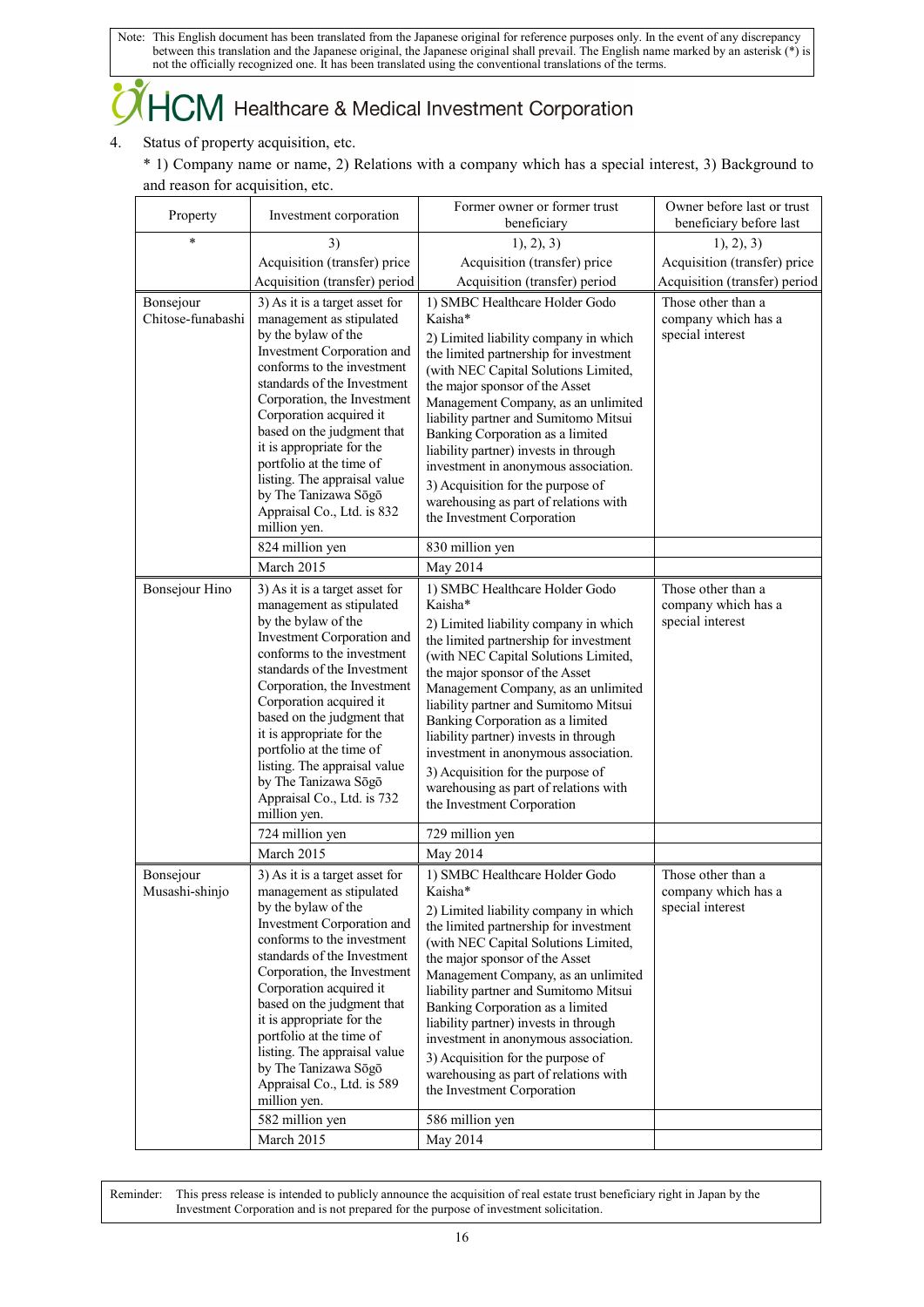| Property                            | Investment corporation                                                                                                                                                                                                                                                                                                                                                                                                                | Former owner or former trust<br>beneficiary                                                                                                                                                                                                                                                                                                                                                                                                                                                                             | Owner before last or trust<br>beneficiary before last         |
|-------------------------------------|---------------------------------------------------------------------------------------------------------------------------------------------------------------------------------------------------------------------------------------------------------------------------------------------------------------------------------------------------------------------------------------------------------------------------------------|-------------------------------------------------------------------------------------------------------------------------------------------------------------------------------------------------------------------------------------------------------------------------------------------------------------------------------------------------------------------------------------------------------------------------------------------------------------------------------------------------------------------------|---------------------------------------------------------------|
| Bonsejour<br>Hadanoshibusawa        | 3) As it is a target asset for<br>management as stipulated<br>by the bylaw of the<br>Investment Corporation and<br>conforms to the investment<br>standards of the Investment<br>Corporation, the Investment<br>Corporation acquired it<br>based on the judgment that<br>it is appropriate for the<br>portfolio at the time of<br>listing. The appraisal value<br>by The Tanizawa Sōgō<br>Appraisal Co., Ltd. is 766<br>million yen.   | 1) SMBC Healthcare Holder Godo<br>Kaisha*<br>2) Limited liability company in which<br>the limited partnership for investment<br>(with NEC Capital Solutions Limited,<br>the major sponsor of the Asset<br>Management Company, as an unlimited<br>liability partner and Sumitomo Mitsui<br>Banking Corporation as a limited<br>liability partner) invests in through<br>investment in anonymous association.<br>3) Acquisition for the purpose of<br>warehousing as part of relations with<br>the Investment Corporation | Those other than a<br>company which has a<br>special interest |
|                                     | 728 million yen                                                                                                                                                                                                                                                                                                                                                                                                                       | 733 million yen                                                                                                                                                                                                                                                                                                                                                                                                                                                                                                         |                                                               |
|                                     | March 2015                                                                                                                                                                                                                                                                                                                                                                                                                            | May 2014                                                                                                                                                                                                                                                                                                                                                                                                                                                                                                                |                                                               |
| Medical Home<br>Bonsejour<br>Komaki | 3) As it is a target asset for<br>management as stipulated<br>by the bylaw of the<br>Investment Corporation and<br>conforms to the investment<br>standards of the Investment<br>Corporation, the Investment<br>Corporation acquired it<br>based on the judgment that<br>it is appropriate for the<br>portfolio at the time of<br>listing. The appraisal value<br>by The Tanizawa Sōgō<br>Appraisal Co., Ltd. is 1,310<br>million yen. | 1) SMBC Healthcare Holder Godo<br>Kaisha*<br>2) Limited liability company in which<br>the limited partnership for investment<br>(with NEC Capital Solutions Limited,<br>the major sponsor of the Asset<br>Management Company, as an unlimited<br>liability partner and Sumitomo Mitsui<br>Banking Corporation as a limited<br>liability partner) invests in through<br>investment in anonymous association.<br>3) Acquisition for the purpose of<br>warehousing as part of relations with<br>the Investment Corporation | Those other than a<br>company which has a<br>special interest |
|                                     | 1,270 million yen                                                                                                                                                                                                                                                                                                                                                                                                                     | 1,275 million yen                                                                                                                                                                                                                                                                                                                                                                                                                                                                                                       |                                                               |
|                                     |                                                                                                                                                                                                                                                                                                                                                                                                                                       |                                                                                                                                                                                                                                                                                                                                                                                                                                                                                                                         |                                                               |

### 5. Overview of intermediary Not applicable

### 6. Future outlook

For the outlook for the status of management for the fiscal year ending July 2015 (from December 9, 2014 to July 31, 2015) and the fiscal year ending January 2016 (from August 1, 2015 to January 31, 2016), please see the "Notice Concerning the Forecast of the Status of Management for the Period Ending July 2015 and the Period Ending January 2016" announced today.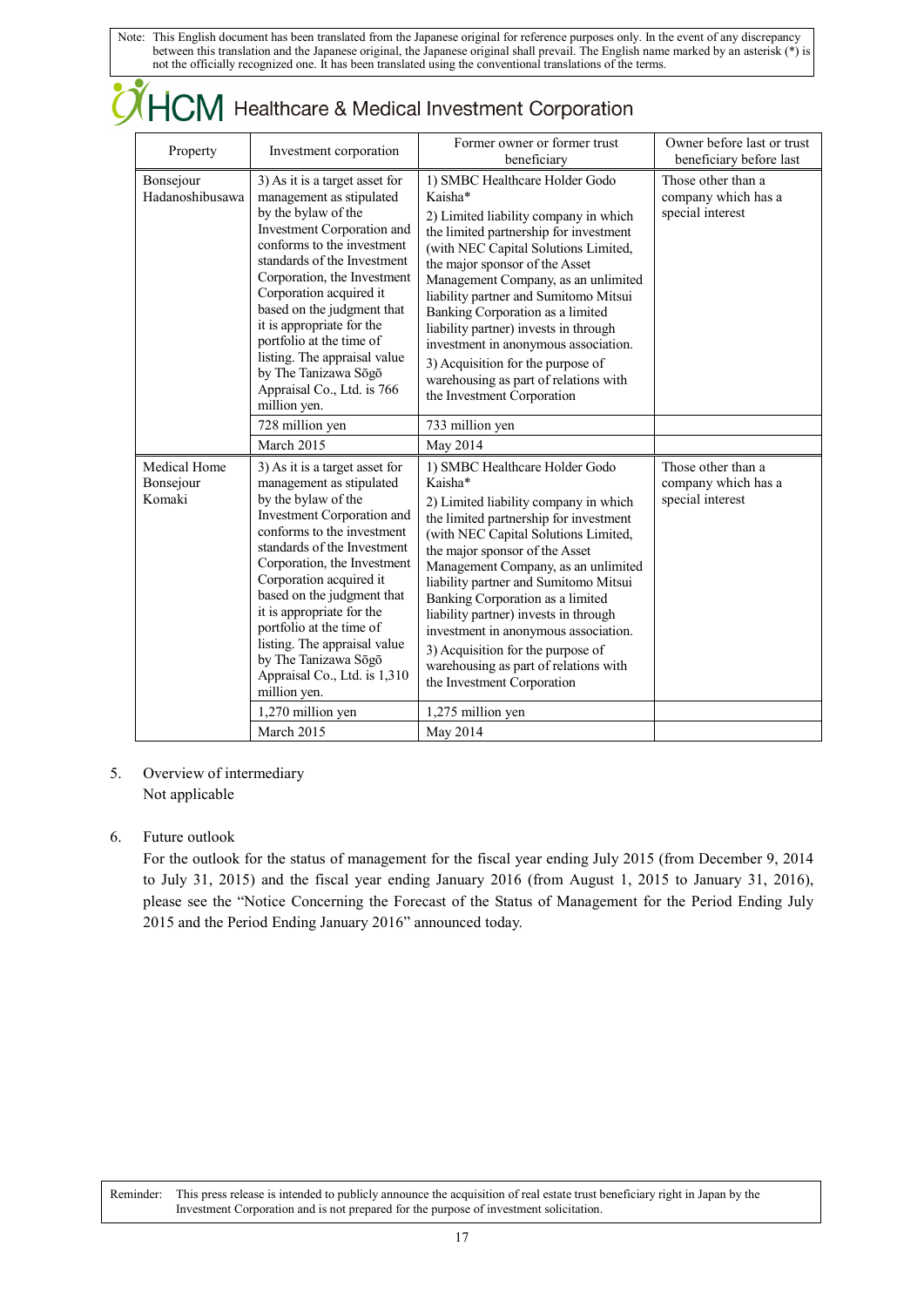## 

### 7. Overview of appraisal report

Paid senior citizens' home-2 Bonsejour Chitose-funabashi

| Appraisal summary                                                                        |                 |                                       |                                                                                                                                                                                                                                                                                                                                                                                                                                                                                                                             |  |
|------------------------------------------------------------------------------------------|-----------------|---------------------------------------|-----------------------------------------------------------------------------------------------------------------------------------------------------------------------------------------------------------------------------------------------------------------------------------------------------------------------------------------------------------------------------------------------------------------------------------------------------------------------------------------------------------------------------|--|
| Appraisal value                                                                          | 832 million yen |                                       |                                                                                                                                                                                                                                                                                                                                                                                                                                                                                                                             |  |
| Appraisal organization                                                                   |                 | The Tanizawa Sōgō Appraisal Co., Ltd. |                                                                                                                                                                                                                                                                                                                                                                                                                                                                                                                             |  |
| Date of value estimate<br>October 31, 2014                                               |                 |                                       |                                                                                                                                                                                                                                                                                                                                                                                                                                                                                                                             |  |
| Item                                                                                     |                 | Content                               | Overview, etc.                                                                                                                                                                                                                                                                                                                                                                                                                                                                                                              |  |
| Indicated value                                                                          |                 | 832 million yen                       | Appraised after verifying the indicated value by using the direct<br>capitalization method based on the indicated value by DCF method                                                                                                                                                                                                                                                                                                                                                                                       |  |
| Value obtained by using the<br>direct capitalization method                              |                 | 845 million yen                       | Appraised by capitalizing standard and stable net income by the<br>capitalization rate                                                                                                                                                                                                                                                                                                                                                                                                                                      |  |
| (1) Operating income<br>$(i) - ii)$                                                      |                 | Undisclosed (Note)                    | Not applicable                                                                                                                                                                                                                                                                                                                                                                                                                                                                                                              |  |
| i) Gross possible income                                                                 |                 | Undisclosed (Note)                    | Appraised based on an adequate rent level which is deemed stable<br>given the profitability of the target asset and the current contract, etc.                                                                                                                                                                                                                                                                                                                                                                              |  |
| ii) Vacancy loss                                                                         |                 | Undisclosed (Note)                    | Vacancy loss is not recorded in consideration of the current contract, etc.                                                                                                                                                                                                                                                                                                                                                                                                                                                 |  |
| (2) Operating expenses                                                                   |                 | 7 million yen                         | Not applicable                                                                                                                                                                                                                                                                                                                                                                                                                                                                                                              |  |
| Maintenance and<br>management fee                                                        |                 | 0 million yen                         | Paid by the tenant based on the lease terms and conditions                                                                                                                                                                                                                                                                                                                                                                                                                                                                  |  |
| Utility expenses                                                                         |                 | 0 million yen                         | Paid by the tenant based on the lease terms and conditions                                                                                                                                                                                                                                                                                                                                                                                                                                                                  |  |
| Repair expenses                                                                          |                 | 2 million yen                         | Appraised in reference to repair and renewal expenses in the<br>engineering report                                                                                                                                                                                                                                                                                                                                                                                                                                          |  |
| PM fee                                                                                   |                 | 1 million yen                         | Appraised after verifying similar cases based on the terms and<br>conditions of the current contract                                                                                                                                                                                                                                                                                                                                                                                                                        |  |
| Leasing cost                                                                             |                 | 0 million yen                         | Tenant replacement is not assumed                                                                                                                                                                                                                                                                                                                                                                                                                                                                                           |  |
| Property tax                                                                             |                 | 4 million yen                         | Appraised based on the historic report for FY2014                                                                                                                                                                                                                                                                                                                                                                                                                                                                           |  |
| Non-life insurance<br>premium                                                            |                 | 0 million yen                         | Appraised based on historic data on insurance premium and other<br>materials                                                                                                                                                                                                                                                                                                                                                                                                                                                |  |
| Other expenses                                                                           |                 | 0 million yen                         | Appraised in reference to actual income and expense data                                                                                                                                                                                                                                                                                                                                                                                                                                                                    |  |
| (3) Net operating income<br>$(NOI=(1)-(2))$                                              |                 | 49 million yen                        | Not applicable                                                                                                                                                                                                                                                                                                                                                                                                                                                                                                              |  |
| Financial interests on<br>(4)<br>refundable deposits                                     |                 | 0 million yen                         | Appraised with 2% management yield                                                                                                                                                                                                                                                                                                                                                                                                                                                                                          |  |
| (5) Capital expenditures                                                                 |                 | 6 million yen                         | Appraised in reference to repair and renewal expenses in the<br>engineering report                                                                                                                                                                                                                                                                                                                                                                                                                                          |  |
| Net cash flow<br>(6)<br>$(NCF=(3)+(4)-(5))$                                              |                 | 43 million yen                        | Not applicable                                                                                                                                                                                                                                                                                                                                                                                                                                                                                                              |  |
| Capitalization rate<br>(7)                                                               |                 | 5.2%                                  | Appraised by comparing with the rate of similar real estate transactions                                                                                                                                                                                                                                                                                                                                                                                                                                                    |  |
| Value obtained by the DCF<br>method                                                      |                 | 826 million yen                       | Not applicable                                                                                                                                                                                                                                                                                                                                                                                                                                                                                                              |  |
| Discount rate                                                                            |                 | 5.3%                                  | Appraised by comparing with cases of similar real estate transactions<br>and adding individuality of real estate to yield of financial instruments                                                                                                                                                                                                                                                                                                                                                                          |  |
| Terminal capitalization<br>rate                                                          |                 | 5.4%                                  | Appraised by adding uncertainty about future prediction based on the<br>capitalization rate                                                                                                                                                                                                                                                                                                                                                                                                                                 |  |
| Integrated value                                                                         |                 | $778$ million yen                     | Not applicable                                                                                                                                                                                                                                                                                                                                                                                                                                                                                                              |  |
| Land ratio                                                                               |                 | 79.1%                                 | Not applicable                                                                                                                                                                                                                                                                                                                                                                                                                                                                                                              |  |
| Building ratio                                                                           |                 | 20.9%                                 | Not applicable                                                                                                                                                                                                                                                                                                                                                                                                                                                                                                              |  |
| Matters considered in<br>adjusting estimated<br>value and determining<br>appraisal value |                 |                                       | The target property is a five minutes' walk from Chitose-funabashi Station on the Odakyu Odawara<br>Line, characterized by good convenience for everyday life and great traffic access. Although some<br>deterioration due to aging is observed to the building, it is generally maintained and managed in good<br>condition. The dimensions of the standard room are 20 $m2$ or more, which is sufficient for paid senior<br>citizens' homes, and both rooms and the common area are equipped with standard facilities. In |  |

appraisal value was determined based on these matters. (Note) As the data contains information which makes it possible to calculate information whose disclosure the tenant does not approve of or the said information, it would create disadvantages (such as difficulty to maintain a long-term lease agreement due to undermining of the relations with the tenant) and may eventually undermine unitholder interests if such data is disclosed. Accordingly, the data remains undisclosed.

addition, in terms of operation, a system to provide excellent nursing care service is in place. The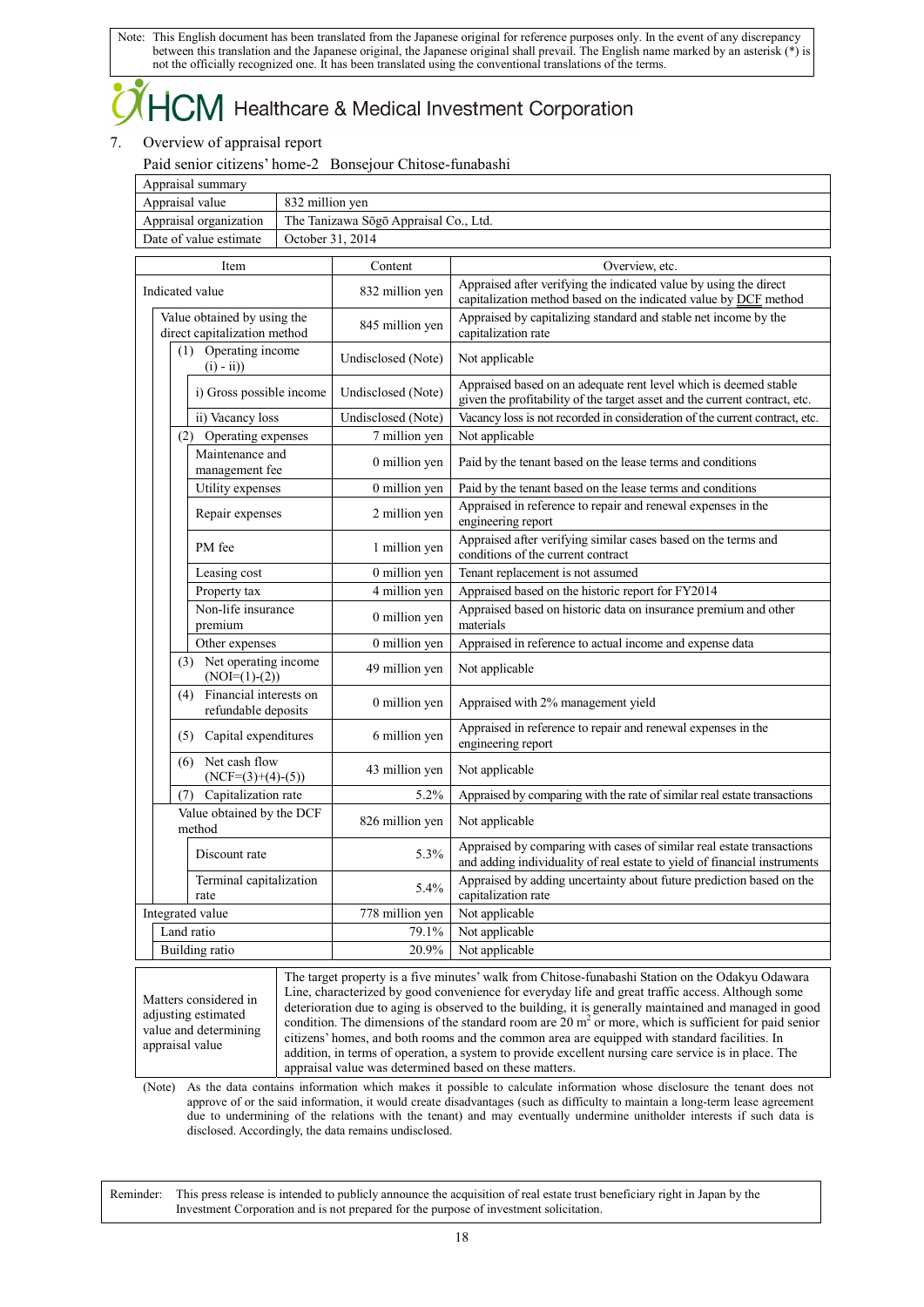## CM Healthcare & Medical Investment Corporation

Paid senior citizens' home-3 Bonsejour Hino

| Appraisal summary      |                                       |
|------------------------|---------------------------------------|
| Appraisal value        | 732 million ven                       |
| Appraisal organization | The Tanizawa Sōgō Appraisal Co., Ltd. |
| Date of value estimate | October 31, 2014                      |

| Item                                                                   | Content            | Overview, etc.                                                                                                                                     |
|------------------------------------------------------------------------|--------------------|----------------------------------------------------------------------------------------------------------------------------------------------------|
| Indicated value                                                        | 732 million yen    | Appraised after verifying the indicated value by using the direct<br>capitalization method based on the indicated value by DCF method              |
| Value obtained by using the<br>direct capitalization method            | 743 million yen    | Appraised by capitalizing standard and stable net income by the<br>capitalization rate                                                             |
| (1) Operating income<br>$(i) - ii)$                                    | Undisclosed (Note) | Not applicable                                                                                                                                     |
| i) Gross possible income                                               | Undisclosed (Note) | Appraised based on an adequate rent level which is deemed stable<br>given the profitability of the target asset and the current contract, etc.     |
| ii) Vacancy loss                                                       | Undisclosed (Note) | Vacancy loss is not recorded in consideration of the current contract, etc.                                                                        |
| (2) Operating expenses                                                 | 5 million yen      | Not applicable                                                                                                                                     |
| Maintenance and<br>management fee                                      | 0 million yen      | Paid by the tenant based on the lease terms and conditions                                                                                         |
| Utility expenses                                                       | 0 million yen      | Paid by the tenant based on the lease terms and conditions                                                                                         |
| Repair expenses                                                        | 2 million yen      | Appraised in reference to repair and renewal expenses in the<br>engineering report                                                                 |
| PM fee                                                                 | 0 million yen      | Appraised after verifying similar cases based on the terms and<br>conditions of the current contract                                               |
| Leasing cost                                                           | 0 million yen      | Tenant replacement is not assumed                                                                                                                  |
| Property tax                                                           | 2 million yen      | Appraised based on the historic report for FY2014                                                                                                  |
| Non-life insurance<br>premium                                          | 0 million yen      | Appraised based on historic data on insurance premium and other<br>materials                                                                       |
| Other expenses                                                         | 0 million yen      | Appraised in reference to actual income and expense data                                                                                           |
| (3) Net operating income<br>$(NOI=(1)-(2))$                            | 43 million yen     | Not applicable                                                                                                                                     |
| Financial interests on<br>(4)<br>refundable deposits                   | 0 million yen      | Appraised with 2% management yield                                                                                                                 |
| Capital expenditures<br>(5)                                            | 4 million yen      | Appraised in reference to repair and renewal expenses in the<br>engineering report                                                                 |
| Net cash flow<br>(6)<br>$(NCF=(3)+(4)-(5))$                            | 40 million yen     | Not applicable                                                                                                                                     |
| Capitalization rate<br>(7)                                             | 5.4%               | Appraised by comparing with the rate of similar real estate<br>transactions                                                                        |
| Value obtained by the DCF<br>method                                    | 727 million yen    | Not applicable                                                                                                                                     |
| Discount rate                                                          | 5.5%               | Appraised by comparing with cases of similar real estate transactions<br>and adding individuality of real estate to yield of financial instruments |
| Terminal capitalization<br>rate                                        | 5.6%               | Appraised by adding uncertainty about future prediction based on the<br>capitalization rate                                                        |
| Integrated value                                                       | 678 million yen    | Not applicable                                                                                                                                     |
| Land ratio                                                             | 73.8%              | Not applicable                                                                                                                                     |
| Building ratio                                                         | 26.2%              | Not applicable                                                                                                                                     |
| $M_{\rm{eff}}$ and $\sim$ $\sim$ $\sim$ $\sim$ $1.4$ and $\sim$ $\sim$ |                    | The target property is a four minutes' walk from Mogusaen Station on the Keio Line, characterized                                                  |

Matters considered in adjusting estimated value and determining appraisal value

by good traffic access and a convenient living environment and is located in a relatively quiet residential area with many single-family houses. Although some deterioration due to aging is observed to the building, it is generally maintained and managed in good condition. Rooms and the common area are both equipped with excellent facilities, and there is a leafy garden in the common area where residents can feel the seasons. The appraisal value was determined based on these matters.

(Note) As the data contains information which makes it possible to calculate information whose disclosure the tenant does not approve of or the said information, it would create disadvantages (such as difficulty to maintain a long-term lease agreement due to undermining of the relations with the tenant) and may eventually undermine unitholder interests if such data is disclosed. Accordingly, the data remains undisclosed.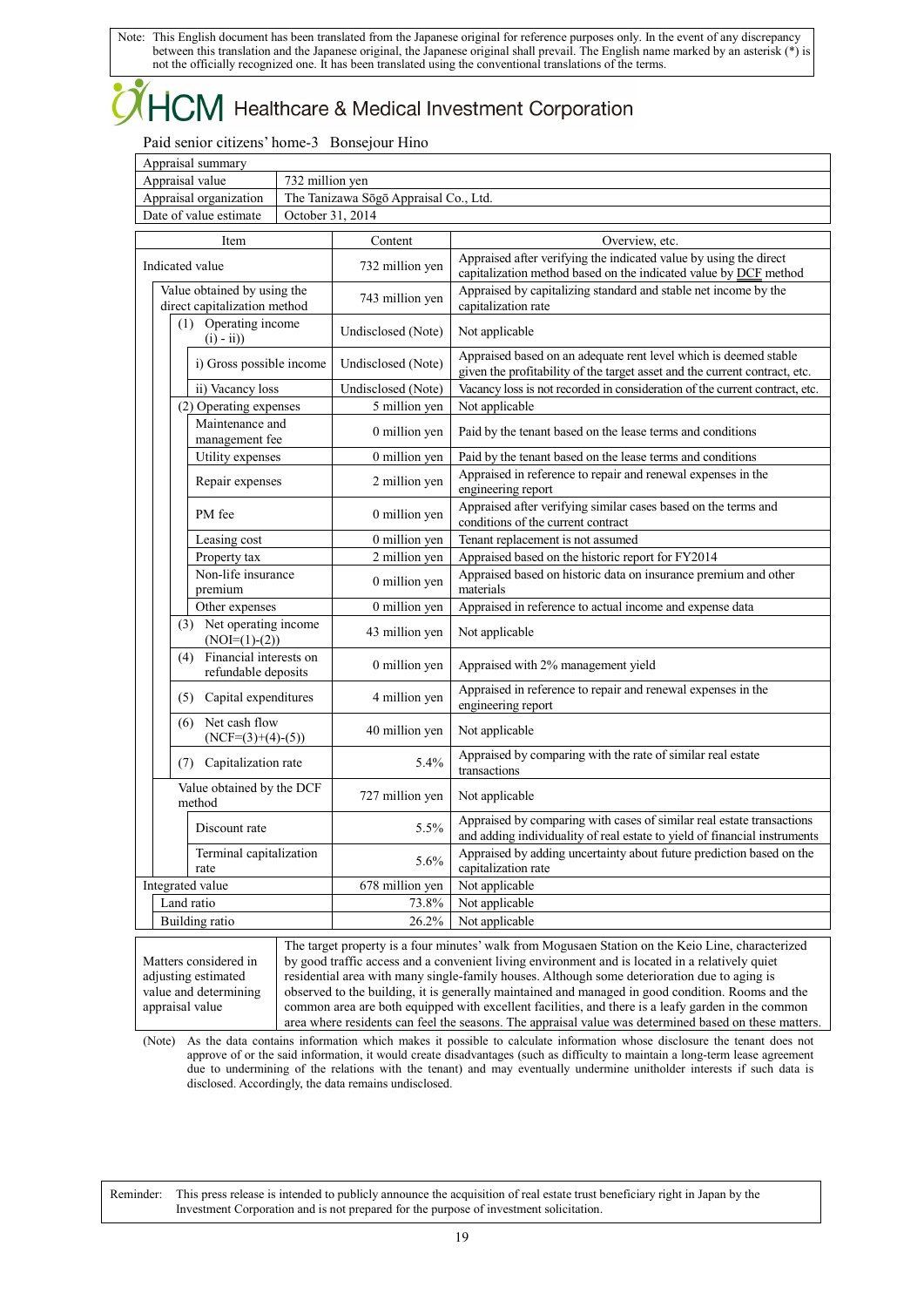## 

Paid senior citizens' home-4 Bonsejour Musashi-shinjo

| Appraisal summary      |                                       |
|------------------------|---------------------------------------|
| Appraisal value        | 589 million ven                       |
| Appraisal organization | The Tanizawa Sōgō Appraisal Co., Ltd. |
| Date of value estimate | October 31. 2014                      |

| Item                                                        | Content            | Overview, etc.                                                                                                                                                                                                                                                                                              |
|-------------------------------------------------------------|--------------------|-------------------------------------------------------------------------------------------------------------------------------------------------------------------------------------------------------------------------------------------------------------------------------------------------------------|
| Indicated value                                             | 589 million yen    | Appraised after verifying the indicated value by using the direct<br>capitalization method based on the indicated value by DCF method                                                                                                                                                                       |
| Value obtained by using the<br>direct capitalization method | 597 million yen    | Appraised by capitalizing standard and stable net income by the<br>capitalization rate                                                                                                                                                                                                                      |
| (1) Operating income<br>$(i) - ii)$                         | Undisclosed (Note) | Not applicable                                                                                                                                                                                                                                                                                              |
| i) Gross possible income                                    | Undisclosed (Note) | Appraised based on an adequate rent level which is deemed stable<br>given the profitability of the target asset and the current contract, etc.                                                                                                                                                              |
| ii) Vacancy loss                                            | Undisclosed (Note) | Vacancy loss is not recorded in consideration of the current contract, etc.                                                                                                                                                                                                                                 |
| (2) Operating expenses                                      | 4 million yen      | Not applicable                                                                                                                                                                                                                                                                                              |
| Maintenance and<br>management fee                           | 0 million yen      | Paid by the tenant based on the lease terms and conditions                                                                                                                                                                                                                                                  |
| Utility expenses                                            | 0 million yen      | Paid by the tenant based on the lease terms and conditions                                                                                                                                                                                                                                                  |
| Repair expenses                                             | 2 million yen      | Appraised in reference to repair and renewal expenses in the<br>engineering report                                                                                                                                                                                                                          |
| PM fee                                                      | 0 million yen      | Appraised after verifying similar cases based on the terms and<br>conditions of the current contract                                                                                                                                                                                                        |
| Leasing cost                                                | 0 million yen      | Tenant replacement is not assumed                                                                                                                                                                                                                                                                           |
| Property tax                                                | 2 million yen      | Appraised based on the historic report for FY2014                                                                                                                                                                                                                                                           |
| Non-life insurance<br>premium                               | 0 million yen      | Appraised based on historic data on insurance premium and other<br>materials                                                                                                                                                                                                                                |
| Other expenses                                              | 0 million yen      | Appraised in reference to actual income and expense data                                                                                                                                                                                                                                                    |
| (3) Net operating income<br>$(NOI=(1)-(2))$                 | 36 million yen     | Not applicable                                                                                                                                                                                                                                                                                              |
| Financial interests on<br>(4)<br>refundable deposits        | 0 million yen      | Appraised with 2% management yield                                                                                                                                                                                                                                                                          |
| (5) Capital expenditures                                    | 4 million yen      | Appraised in reference to repair and renewal expenses in the<br>engineering report                                                                                                                                                                                                                          |
| Net cash flow<br>(6)<br>$(NCF=(3)+(4)-(5))$                 | 33 million yen     | Not applicable                                                                                                                                                                                                                                                                                              |
| Capitalization rate<br>(7)                                  | 5.6%               | Appraised by comparing with the rate of similar real estate<br>transactions                                                                                                                                                                                                                                 |
| Value obtained by the DCF<br>method                         | 585 million yen    | Not applicable                                                                                                                                                                                                                                                                                              |
| Discount rate                                               | 5.7%               | Appraised by comparing with cases of similar real estate transactions<br>and adding individuality of real estate to yield of financial instruments                                                                                                                                                          |
| Terminal capitalization<br>rate                             | 5.8%               | Appraised by adding uncertainty about future prediction based on the<br>capitalization rate                                                                                                                                                                                                                 |
| Integrated value                                            | 586 million yen    | Not applicable                                                                                                                                                                                                                                                                                              |
| Land ratio                                                  | 77.5%              | Not applicable                                                                                                                                                                                                                                                                                              |
| Building ratio                                              | 22.5%              | Not applicable                                                                                                                                                                                                                                                                                              |
| Matters considered in<br>adjusting estimated                |                    | The target property is a 15 minutes' walk from Musashi-shinjo Station on the JR Nanbu Line and is<br>located in a relatively quiet residential area with many single-family houses and low-to-mid-rise<br>apartments. Although some deterioration due to aging is observed to the building, it is generally |

maintained and managed in good condition. In addition, while the dimensions of the room are  $13 \text{ m}^2$ which is relatively small, and rooms are equipped with excellent facilities, and there are great facilities for common use. In terms of operation, a system to provide excellent nursing care service is in place. The appraisal value was determined based on these matters.

(Note) As the data contains information which makes it possible to calculate information whose disclosure the tenant does not approve of or the said information, it would create disadvantages (such as difficulty to maintain a long-term lease agreement due to undermining of the relations with the tenant) and may eventually undermine unitholder interests if such data is disclosed. Accordingly, the data remains undisclosed.

Reminder: This press release is intended to publicly announce the acquisition of real estate trust beneficiary right in Japan by the Investment Corporation and is not prepared for the purpose of investment solicitation.

value and determining appraisal value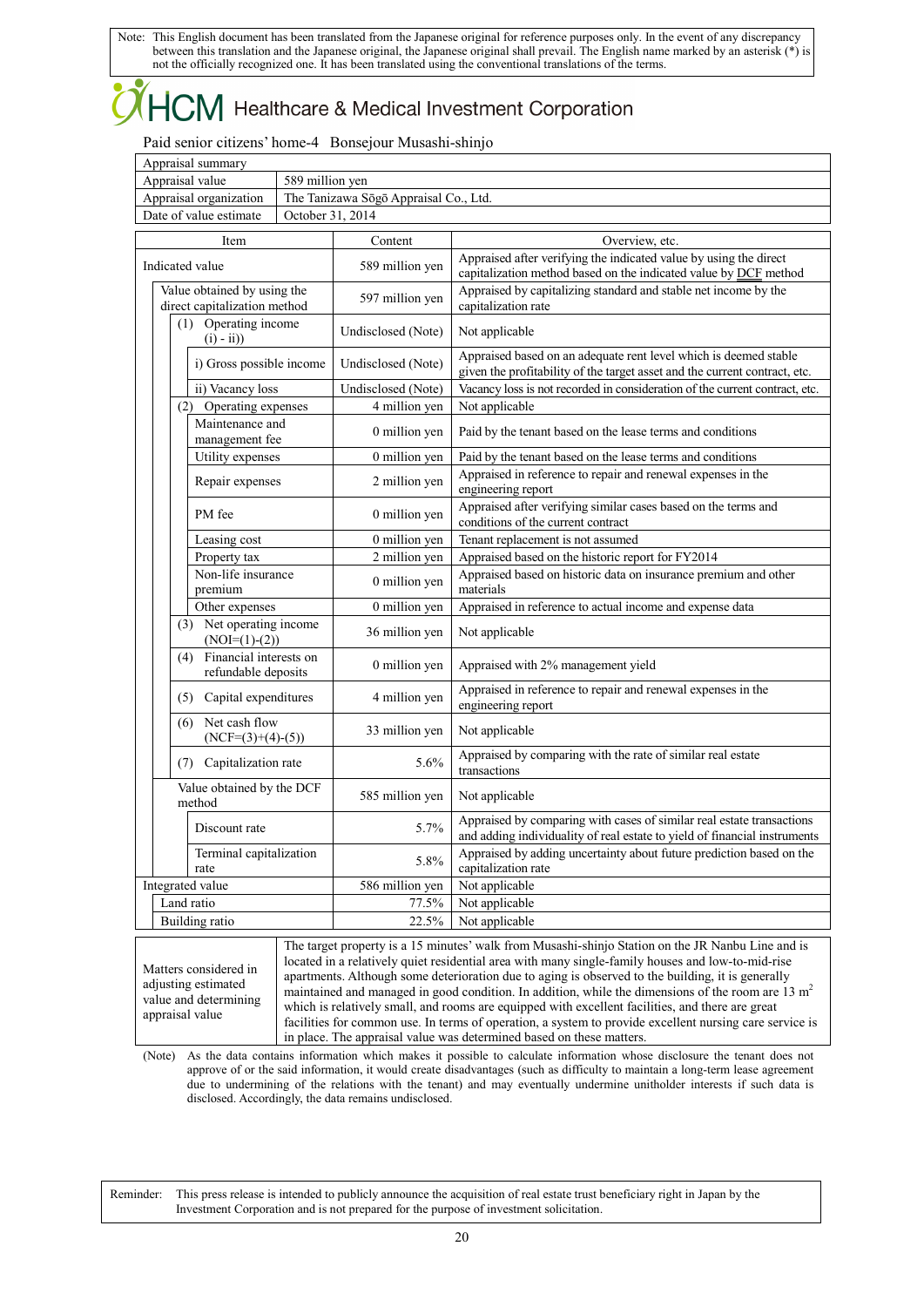## $\mathsf{CM}$  Healthcare & Medical Investment Corporation

Paid senior citizens' home-5 Bonsejour Hadanoshibusawa

| Appraisal summary      |                                       |
|------------------------|---------------------------------------|
| Appraisal value        | 766 million yen                       |
| Appraisal organization | The Tanizawa Sōgō Appraisal Co., Ltd. |
| Date of value estimate | October 31, 2014                      |

| Item                                                        | Content            | Overview, etc.                                                                                                                                                                                                                                                                                     |
|-------------------------------------------------------------|--------------------|----------------------------------------------------------------------------------------------------------------------------------------------------------------------------------------------------------------------------------------------------------------------------------------------------|
| Indicated value                                             | 766 million yen    | Appraised after verifying the indicated value by using the direct<br>capitalization method based on the indicated value by DCF method                                                                                                                                                              |
| Value obtained by using the<br>direct capitalization method | 776 million yen    | Appraised by capitalizing standard and stable net income by the<br>capitalization rate                                                                                                                                                                                                             |
| (1) Operating income<br>$(i) - ii)$                         | Undisclosed (Note) | Not applicable                                                                                                                                                                                                                                                                                     |
| i) Gross possible income                                    | Undisclosed (Note) | Appraised based on an adequate rent level which is deemed stable<br>given the profitability of the target asset and the current contract, etc.                                                                                                                                                     |
| ii) Vacancy loss                                            | Undisclosed (Note) | Vacancy loss is not recorded in consideration of the current contract, etc.                                                                                                                                                                                                                        |
| (2) Operating expenses                                      | 6 million yen      | Not applicable                                                                                                                                                                                                                                                                                     |
| Maintenance and<br>management fee                           | 0 million yen      | Paid by the tenant based on the lease terms and conditions                                                                                                                                                                                                                                         |
| Utility expenses                                            | 0 million yen      | Paid by the tenant based on the lease terms and conditions                                                                                                                                                                                                                                         |
| Repair expenses                                             | 2 million yen      | Appraised in reference to repair and renewal expenses in the<br>engineering report                                                                                                                                                                                                                 |
| PM fee                                                      | 0 million yen      | Appraised after verifying similar cases based on the terms and<br>conditions of the current contract                                                                                                                                                                                               |
| Leasing cost                                                | 0 million yen      | Tenant replacement is not assumed                                                                                                                                                                                                                                                                  |
| Property tax                                                | 4 million yen      | Appraised based on the historic report for FY2014                                                                                                                                                                                                                                                  |
| Non-life insurance<br>premium                               | 0 million yen      | Appraised based on historic data on insurance premium and other<br>materials                                                                                                                                                                                                                       |
| Other expenses                                              | 0 million yen      | Appraised in reference to actual income and expense data                                                                                                                                                                                                                                           |
| (3) Net operating income<br>$(NOI=(1)-(2))$                 | 47 million yen     | Not applicable                                                                                                                                                                                                                                                                                     |
| Financial interests on<br>(4)<br>refundable deposits        | 0 million yen      | Appraised with 2% management yield                                                                                                                                                                                                                                                                 |
| Capital expenditures<br>(5)                                 | 4 million yen      | Appraised in reference to repair and renewal expenses in the<br>engineering report                                                                                                                                                                                                                 |
| Net cash flow<br>(6)<br>$(NCF=(3)+(4)-(5))$                 | 43 million yen     | Not applicable                                                                                                                                                                                                                                                                                     |
| (7)<br>Capitalization rate                                  | 5.6%               | Appraised by comparing with the rate of similar real estate transactions                                                                                                                                                                                                                           |
| Value obtained by the DCF<br>method                         | 761 million yen    |                                                                                                                                                                                                                                                                                                    |
| Discount rate                                               | 5.7%               | Appraised by comparing with cases of similar real estate transactions<br>and adding individuality of real estate to yield of financial instruments                                                                                                                                                 |
| Terminal capitalization<br>rate                             | 5.8%               | Appraised by adding uncertainty about future prediction based on the<br>capitalization rate                                                                                                                                                                                                        |
| Integrated value                                            | 712 million yen    | Not applicable                                                                                                                                                                                                                                                                                     |
| Land ratio                                                  | 44.2%              | Not applicable                                                                                                                                                                                                                                                                                     |
| <b>Building</b> ratio                                       | 55.8%              | Not applicable                                                                                                                                                                                                                                                                                     |
| Matters considered in                                       |                    | The target property is a 10 minutes' walk from Shibusawa Station on the Odakyu Odawara Line<br>characterized by good traffic access and a nice residential environment, and is located in a quiet<br>residential area with many single-family houses and low-to-mid-rise anartments. Although some |

adjusting estimated value and determining appraisal value

residential area with many single-family houses and low-to-mid-rise apartments. Although some deterioration due to aging is observed to the building, it is generally maintained and managed in good condition. Rooms are equipped with excellent facilities, and there are great facilities for common use. In terms of operation, a system to provide excellent nursing care service is in place. The appraisal value was determined based on these matters.

(Note) As the data contains information which makes it possible to calculate information whose disclosure the tenant does not approve of or the said information, it would create disadvantages (such as difficulty to maintain a long-term lease agreement due to undermining of the relations with the tenant) and may eventually undermine unitholder interests if such data is disclosed. Accordingly, the data remains undisclosed.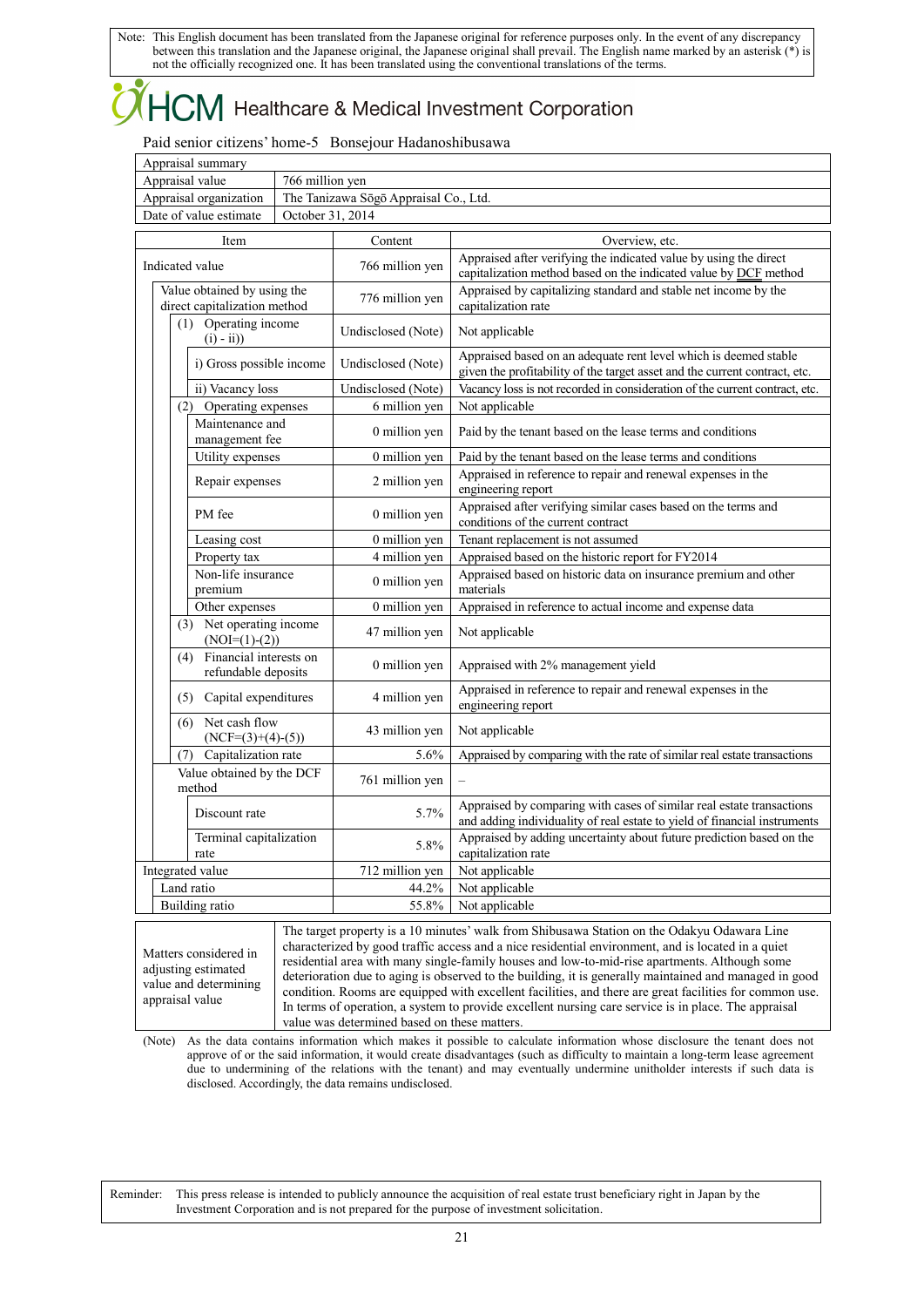## CM Healthcare & Medical Investment Corporation

Paid senior citizens' home-6 Medical Home Bonsejour Komaki

| Appraisal summary      |                                       |
|------------------------|---------------------------------------|
| Appraisal value        | .310 million ven                      |
| Appraisal organization | The Tanizawa Sōgō Appraisal Co., Ltd. |
| Date of value estimate | October 31, 2014                      |

| Item                                                                                     | Content            | Overview, etc.                                                                                                                                                                                                                                                                                                                                                                                                                                                                                                                                                                                                                                                 |
|------------------------------------------------------------------------------------------|--------------------|----------------------------------------------------------------------------------------------------------------------------------------------------------------------------------------------------------------------------------------------------------------------------------------------------------------------------------------------------------------------------------------------------------------------------------------------------------------------------------------------------------------------------------------------------------------------------------------------------------------------------------------------------------------|
| Indicated value                                                                          | 1,310 million yen  | Appraised after verifying the indicated value by using the direct<br>capitalization method based on the indicated value by DCF method                                                                                                                                                                                                                                                                                                                                                                                                                                                                                                                          |
| Value obtained by using the<br>direct capitalization method                              | 1,330 million yen  | Appraised by capitalizing standard and stable net income by the<br>capitalization rate                                                                                                                                                                                                                                                                                                                                                                                                                                                                                                                                                                         |
| (1) Operating income<br>$(i) - ii)$                                                      | Undisclosed (Note) | Not applicable                                                                                                                                                                                                                                                                                                                                                                                                                                                                                                                                                                                                                                                 |
| i) Gross possible income                                                                 | Undisclosed (Note) | Appraised based on an adequate rent level which is deemed stable<br>given the profitability of the target asset and the current contract, etc.                                                                                                                                                                                                                                                                                                                                                                                                                                                                                                                 |
| ii) Vacancy loss                                                                         | Undisclosed (Note) | Vacancy loss is not recorded in consideration of the current contract, etc.                                                                                                                                                                                                                                                                                                                                                                                                                                                                                                                                                                                    |
| (2) Operating expenses                                                                   | 16 million yen     | Not applicable                                                                                                                                                                                                                                                                                                                                                                                                                                                                                                                                                                                                                                                 |
| Maintenance and<br>management fee                                                        | 0 million yen      | Paid by the tenant based on the lease terms and conditions                                                                                                                                                                                                                                                                                                                                                                                                                                                                                                                                                                                                     |
| Utility expenses                                                                         | 0 million yen      | Paid by the tenant based on the lease terms and conditions                                                                                                                                                                                                                                                                                                                                                                                                                                                                                                                                                                                                     |
| Repair expenses                                                                          | 6 million yen      | Appraised in reference to repair and renewal expenses in the<br>engineering report                                                                                                                                                                                                                                                                                                                                                                                                                                                                                                                                                                             |
| PM fee                                                                                   | 0 million yen      | Appraised after verifying similar cases based on the terms and<br>conditions of the current contract                                                                                                                                                                                                                                                                                                                                                                                                                                                                                                                                                           |
| Leasing cost                                                                             | 0 million yen      | Tenant replacement is not assumed                                                                                                                                                                                                                                                                                                                                                                                                                                                                                                                                                                                                                              |
| Property tax                                                                             | 9 million yen      | Appraised based on the historic report for FY2014                                                                                                                                                                                                                                                                                                                                                                                                                                                                                                                                                                                                              |
| Non-life insurance<br>premium                                                            | 0 million yen      | Appraised based on historic data on insurance premium and other<br>materials                                                                                                                                                                                                                                                                                                                                                                                                                                                                                                                                                                                   |
| Other expenses                                                                           | 0 million yen      | Appraised in reference to actual income and expense data                                                                                                                                                                                                                                                                                                                                                                                                                                                                                                                                                                                                       |
| (3) Net operating income<br>$(NOI=(1)-(2))$                                              | 92 million yen     | Not applicable                                                                                                                                                                                                                                                                                                                                                                                                                                                                                                                                                                                                                                                 |
| Financial interests on<br>(4)<br>refundable deposits                                     | 1 million yen      | Appraised with 2% management yield                                                                                                                                                                                                                                                                                                                                                                                                                                                                                                                                                                                                                             |
| Capital expenditures<br>(5)                                                              | 13 million yen     | Appraised in reference to repair and renewal expenses in the<br>engineering report                                                                                                                                                                                                                                                                                                                                                                                                                                                                                                                                                                             |
| Net cash flow<br>(6)<br>$(NCF=(3)+(4)-(5))$                                              | 80 million yen     | Not applicable                                                                                                                                                                                                                                                                                                                                                                                                                                                                                                                                                                                                                                                 |
| Capitalization rate<br>(7)                                                               | 6.1%               | Appraised by comparing with the rate of similar real estate<br>transactions                                                                                                                                                                                                                                                                                                                                                                                                                                                                                                                                                                                    |
| Value obtained by the DCF<br>method                                                      | 1,300 million yen  | Not applicable                                                                                                                                                                                                                                                                                                                                                                                                                                                                                                                                                                                                                                                 |
| Discount rate                                                                            | $6.2\%$            | Appraised by comparing with cases of similar real estate transactions<br>and adding individuality of real estate to yield of financial instruments                                                                                                                                                                                                                                                                                                                                                                                                                                                                                                             |
| Terminal capitalization<br>rate                                                          | 6.3%               | Appraised by adding uncertainty about future prediction based on the<br>capitalization rate                                                                                                                                                                                                                                                                                                                                                                                                                                                                                                                                                                    |
| Integrated value                                                                         | 1,270 million yen  | Not applicable                                                                                                                                                                                                                                                                                                                                                                                                                                                                                                                                                                                                                                                 |
| Land ratio                                                                               | 48.6%              | Not applicable                                                                                                                                                                                                                                                                                                                                                                                                                                                                                                                                                                                                                                                 |
| <b>Building</b> ratio                                                                    | 51.4%              | Not applicable                                                                                                                                                                                                                                                                                                                                                                                                                                                                                                                                                                                                                                                 |
| Matters considered in<br>adjusting estimated<br>value and determining<br>appraisal value |                    | The target property is close to a bus station although the closest train station is quite a distance away.<br>It has a wonderful natural environment as it is close to a park and surrounded by roads that are lined<br>with greenery. As for the building, the dimensions of the room (single occupancy) range from 23 $m2$<br>to $27 \text{ m}^2$ , relatively large for paid senior citizens' homes. The common area is enhanced, and the<br>facility grade is competitive compared to other properties. In addition, in terms of operation, excellent<br>medical and welfare services are provided which match the needs of users. The appraisal value was |

(Note) As the data contains information which makes it possible to calculate information whose disclosure the tenant does not approve of or the said information, it would create disadvantages (such as difficulty to maintain a long-term lease agreement due to undermining of the relations with the tenant) and may eventually undermine unitholder interests if such data is disclosed. Accordingly, the data remains undisclosed.

Reminder: This press release is intended to publicly announce the acquisition of real estate trust beneficiary right in Japan by the Investment Corporation and is not prepared for the purpose of investment solicitation.

determined based on these matters.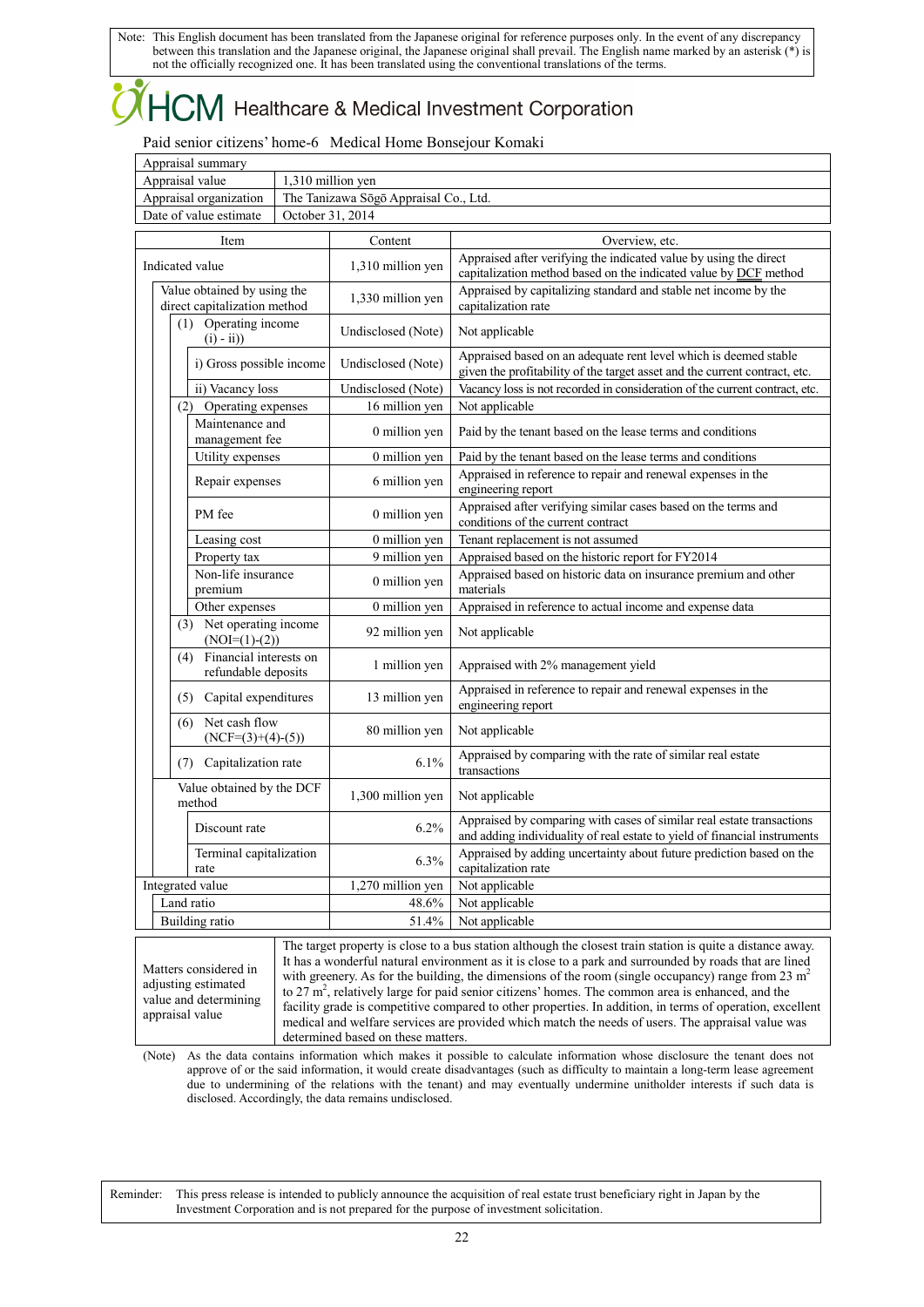## $+C\!M$  Healthcare & Medical Investment Corporation

### 8. Overview of operator

Benesse Style Care Co., Ltd.

| Address<br>Name and position of<br>representative<br>1.<br>2. | Shinjuku Monolith Building, 2-3-1, Nishi-Shinjuku, Shinjuku-ku, Tokyo<br>Representative Director, Shinya Takiyama<br>Paid senior citizens' homes business and other services for the elderly such as nursing care<br>Management of welfare facilities for the elderly as stipulated by the Act on Social<br>Welfare for the Elderly<br>In-home elderly support service as stipulated by the Act on Social Welfare for the                                                                                                                                                                                                                                                                                                                                                                                                                                                                                                                                                                                                                                                                                                                                                                                                                                                                                                                                                                                                                                                                                                                                                                                                                                                                                                                                                                                                                                                                                                                                                                                                                                                                                                                                                                                                                                                                                                                                                                                                                                                                                                                                                                                                                                                    |
|---------------------------------------------------------------|------------------------------------------------------------------------------------------------------------------------------------------------------------------------------------------------------------------------------------------------------------------------------------------------------------------------------------------------------------------------------------------------------------------------------------------------------------------------------------------------------------------------------------------------------------------------------------------------------------------------------------------------------------------------------------------------------------------------------------------------------------------------------------------------------------------------------------------------------------------------------------------------------------------------------------------------------------------------------------------------------------------------------------------------------------------------------------------------------------------------------------------------------------------------------------------------------------------------------------------------------------------------------------------------------------------------------------------------------------------------------------------------------------------------------------------------------------------------------------------------------------------------------------------------------------------------------------------------------------------------------------------------------------------------------------------------------------------------------------------------------------------------------------------------------------------------------------------------------------------------------------------------------------------------------------------------------------------------------------------------------------------------------------------------------------------------------------------------------------------------------------------------------------------------------------------------------------------------------------------------------------------------------------------------------------------------------------------------------------------------------------------------------------------------------------------------------------------------------------------------------------------------------------------------------------------------------------------------------------------------------------------------------------------------------|
|                                                               |                                                                                                                                                                                                                                                                                                                                                                                                                                                                                                                                                                                                                                                                                                                                                                                                                                                                                                                                                                                                                                                                                                                                                                                                                                                                                                                                                                                                                                                                                                                                                                                                                                                                                                                                                                                                                                                                                                                                                                                                                                                                                                                                                                                                                                                                                                                                                                                                                                                                                                                                                                                                                                                                              |
|                                                               |                                                                                                                                                                                                                                                                                                                                                                                                                                                                                                                                                                                                                                                                                                                                                                                                                                                                                                                                                                                                                                                                                                                                                                                                                                                                                                                                                                                                                                                                                                                                                                                                                                                                                                                                                                                                                                                                                                                                                                                                                                                                                                                                                                                                                                                                                                                                                                                                                                                                                                                                                                                                                                                                              |
| 3.<br>4.<br>5.<br>6.<br>7.<br>Details of businesses           | Elderly<br>In-home long-term nursing care support as stipulated by the Long-Term Care Insurance<br>Act<br>In-home service as stipulated by the Long-Term Care Insurance Act<br>Community-based service as stipulated by the Long-Term Care Insurance Act<br>Preventive long-term nursing care service as stipulated by the Long-Term Care<br><b>Insurance Act</b><br>8. Community-based preventive long-term nursing care service as stipulated by the<br>Long-Term Care Insurance Act<br>9. Preventive long-term nursing care support as stipulated by the Long-Term Care<br><b>Insurance Act</b><br>10. Undertaking of comprehensive support project as stipulated by the Long-Term Care<br>Insurance Act and undertaking of other municipal projects based on the Act<br>11. Sale, lease and rental of assistive products and equipment for nursing care<br>12. Design and construction of housing equipped with facilities and structure necessary to<br>care for the aged and the physically challenged<br>13. Provision of courses and training to support qualification acquisition and skill acquirement<br>for nursing care and nursing<br>14. Provision of training sessions and correspondence education to acquire qualification for<br>nursing care and welfare<br>15. Creation and sale of educational materials such as books and videos for nursing care and<br>welfare<br>16. Provision of information and consulting service on medical service, nursing care and<br>welfare<br>17. Management of rental apartments<br>18. Medical insurance and nursing care insurance billing and collection of out-of-pocket<br>expenses<br>19. Undertaking of administrative work of medical institutions<br>20. Formulation and implementation of product promotion strategies for medical service and<br>nursing care business<br>21. Dealings, exchange, lease, and brokerage thereof; and owning, management, utilization,<br>architectural design and surveillance of real estate<br>22. Maintenance and management of buildings<br>23. Rental of real estate and personal property (excluding expendables other than medical<br>supplies and nursing care products)<br>24. Undertaking of recruitment and training of personnel for medical service and nursing care<br>business<br>25. Selection of outsourcing company for cleaning, food service, linen supply service and<br>elevator maintenance and undertaking of operational management thereof<br>26. Adjustment of working schedule and payroll management of staff engaged in medical<br>service and nursing care<br>27. Undertaking of risk management for medical service and nursing care business |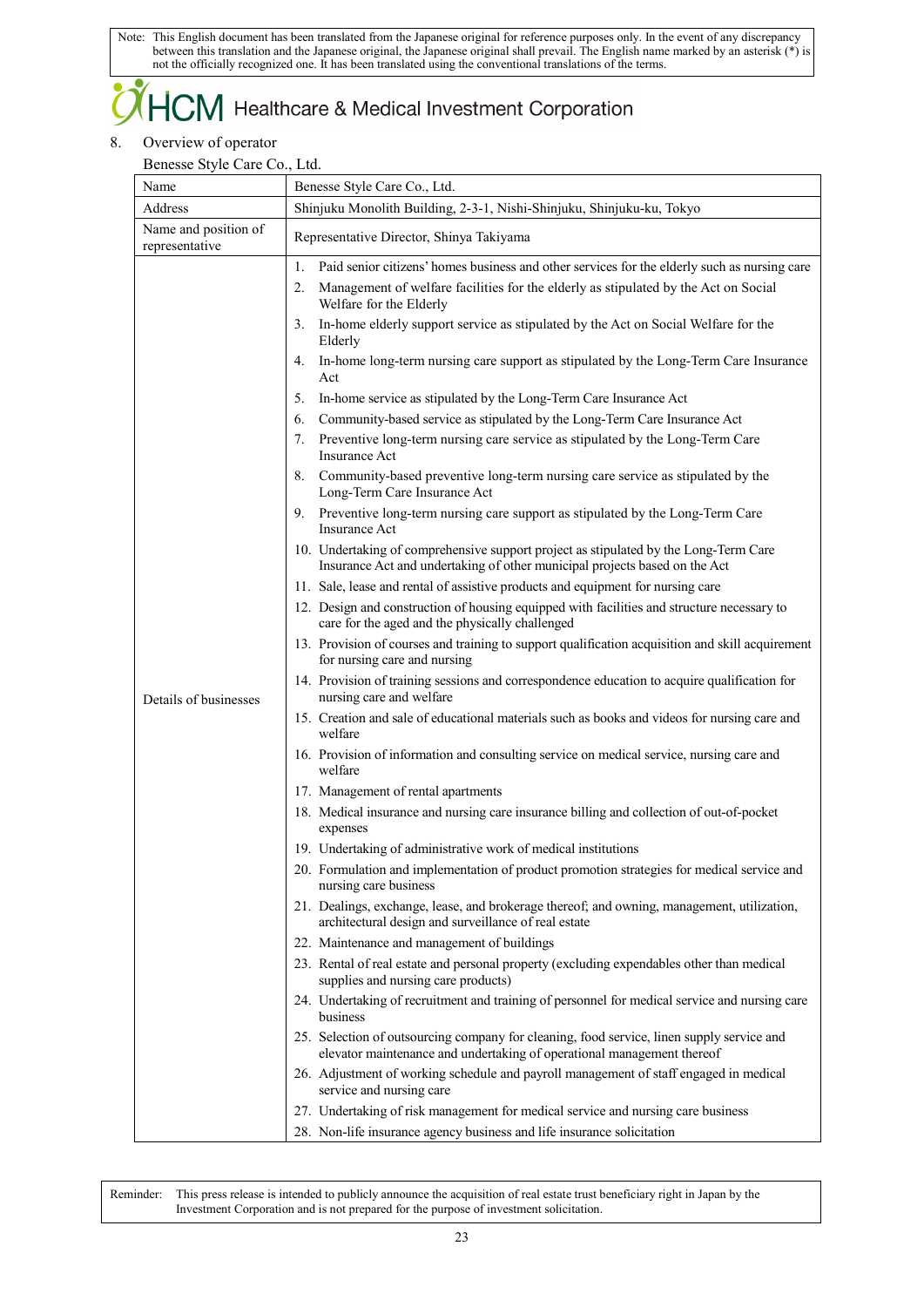|                               | $\widetilde{O}$ $\overline{H}$ CM Healthcare & Medical Investment Corporation                                                                    |  |  |  |  |  |  |
|-------------------------------|--------------------------------------------------------------------------------------------------------------------------------------------------|--|--|--|--|--|--|
|                               | 29. Undertaking of planning and implementation of PR activities                                                                                  |  |  |  |  |  |  |
|                               | 30. Undertaking of asset management and investment                                                                                               |  |  |  |  |  |  |
|                               | 31. Undertaking of administrative work for nursing care business                                                                                 |  |  |  |  |  |  |
|                               | 32. Dispatch, referral and placement of workers                                                                                                  |  |  |  |  |  |  |
|                               | 33. Operation of nurseries and day-care centers                                                                                                  |  |  |  |  |  |  |
|                               | 34. In-home nursing care service based on the Physically Disabled Persons Welfare Act                                                            |  |  |  |  |  |  |
|                               | 35. In-home nursing care service based on the Act for the Welfare of Mentally Retarded<br>Persons                                                |  |  |  |  |  |  |
|                               | 36. In-home nursing care service based on the Child Welfare Act                                                                                  |  |  |  |  |  |  |
|                               | 37. Welfare service for persons with disabilities as stipulated by the Services and Supports for<br>Persons with Disabilities Act                |  |  |  |  |  |  |
|                               | 38. Sale of daily necessities and miscellaneous goods and furniture                                                                              |  |  |  |  |  |  |
|                               | 39. Sale of fresh food, preserved food, processed food, soft drinks, preference beverages and<br>seasonings                                      |  |  |  |  |  |  |
|                               | 40. All other businesses incidental and related to any of the businesses above                                                                   |  |  |  |  |  |  |
| Capital stock                 | 100 million yen (as of October 31, 2014)                                                                                                         |  |  |  |  |  |  |
| Founded                       | September 7, 1995                                                                                                                                |  |  |  |  |  |  |
|                               | Relations between the Investment Corporation, the Asset Management Company and seller                                                            |  |  |  |  |  |  |
| Capital relations             | There are no capital relations that should be noted between the Investment Corporation, the<br>Asset Management Company and the seller.          |  |  |  |  |  |  |
| Personal affairs<br>relations | There are no personal affairs relations that should be noted between the Investment<br>Corporation, the Asset Management Company and the seller. |  |  |  |  |  |  |
| Business relations            | There are no business relations that should be noted between the Investment Corporation or<br>the Asset Management Company and the seller.       |  |  |  |  |  |  |
| Status of related<br>party    | The company is not a related party of the Investment Corporation and the Asset<br>Management Company.                                            |  |  |  |  |  |  |

- \* Where to distribute this material: Kabuto Club, Press Club of MLIT and Construction Trade Journal Press Club of MLIT
- \* Website of the Investment Corporation: http://www.hcm3455.co.jp

<Accompanying material>

| Reference material 1 | Overview of appraisal report                        |
|----------------------|-----------------------------------------------------|
|                      | Reference material 2 Overview of engineering report |
| Reference material 3 | List of portfolio of the Investment Corporation     |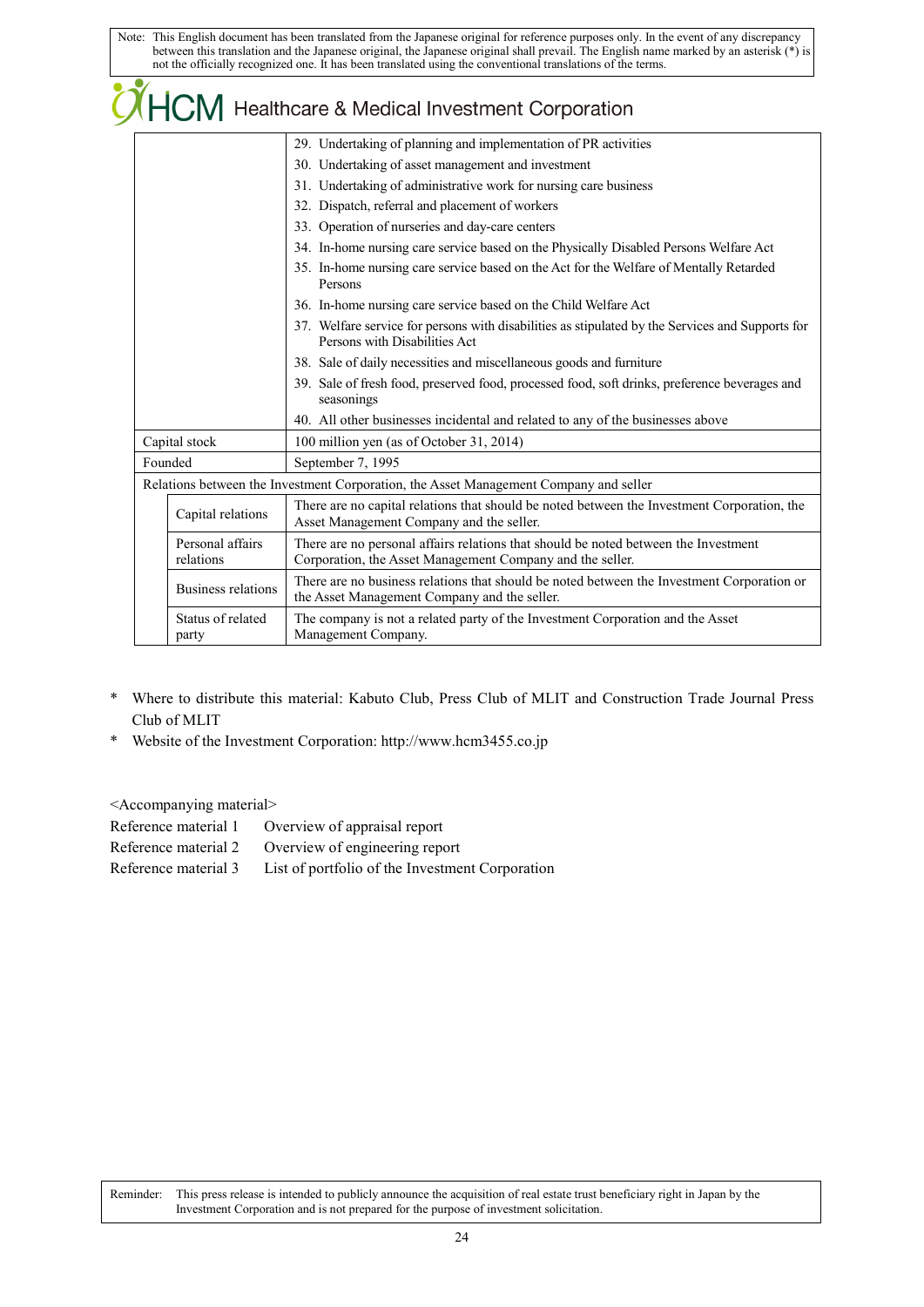# $\sum$ M Healthcare & Medical Investment Corporation

Reference material 1 Overview of appraisal report

The Investment Corporation has obtained a real estate appraisal report on the respective asset that has been (or is to be) acquired from any of Rich Appraisal Institute Co., Ltd., The Tanizawa Sōgō Appraisal Co., Ltd. or Japan Real Estate Institute.

An overview of the real estate appraisal report of the respective asset, that has been (or is to be) acquired by the Investment Corporation, has been obtained with October 31, 2014 as the date of value estimate is as follows. The real estate appraisal report only states judgments and opinions of the appraiser as of a specific point in time and does not guarantee the appropriateness, accuracy and feasibility of transactions at the presented appraisal value. Rich Appraisal Institute Co., Ltd., The Tanizawa Sōgō Appraisal Co., Ltd. and Japan Real Estate Institute which appraised the properties have no special interest in the Investment Corporation.

|                                       | Property                                          | Appraisal<br>organization                         | Appraisal<br>value<br>(million | Overview of appraisal report (Note 1) |                                |                           |                                     |                                            |                           |                                | Appraisal           |
|---------------------------------------|---------------------------------------------------|---------------------------------------------------|--------------------------------|---------------------------------------|--------------------------------|---------------------------|-------------------------------------|--------------------------------------------|---------------------------|--------------------------------|---------------------|
| Property<br>number                    |                                                   |                                                   |                                | Direct capitalization<br>method       |                                | DCF method                |                                     |                                            | Integrated                | Appraisal                      | <b>NOI</b><br>yield |
|                                       |                                                   |                                                   | yen)<br>(Note 1)               | Value<br>(million<br>yen)             | Capitalization<br>rate $(\% )$ | Value<br>(million<br>yen) | Discount<br>rate $(\%)$<br>(Note 2) | Terminal<br>capitalization<br>rate $(\% )$ | value<br>(million<br>yen) | <b>NOI</b><br>(million<br>yen) | $(\%)$<br>(Note 3)  |
| Paid senior<br>citizens'<br>home-1    | <b>AQUAMARINE</b><br>Nishinomiyahama              | Rich<br>Appraisal<br>Institute Co.,<br>Ltd.       | 2,030                          | 2,040                                 | 5.7                            | 2,030                     | 5.4                                 | 5.9                                        | 1,930                     | 120                            | 6.1                 |
| Paid senior<br>citizens'<br>home-2    | Bonsejour<br>Chitose-funabashi                    | The<br>Tanizawa<br>Sōgō<br>Appraisal<br>Co., Ltd. | 832                            | 845                                   | 5.2                            | 826                       | 5.3                                 | 5.4                                        | 778                       | 49                             | 5.9                 |
| Paid senior<br>citizens'<br>home-3    | <b>Bonsejour Hino</b>                             | The<br>Tanizawa<br>Sōgō<br>Appraisal<br>Co., Ltd. | 732                            | 743                                   | 5.4                            | 727                       | 5.5                                 | 5.6                                        | 678                       | 43                             | 6.0                 |
| Paid senior<br>citizens'<br>home-4    | Bonsejour<br>Musashi-shinjo                       | The<br>Tanizawa<br>Sōgō<br>Appraisal<br>Co., Ltd. | 589                            | 597                                   | 5.6                            | 585                       | 5.7                                 | 5.8                                        | 586                       | 36                             | 6.2                 |
| Paid senior<br>citizens'<br>home-5    | <b>Bonsejour</b><br>Hadanoshibusawa               | The<br>Tanizawa<br>Sōgō<br>Appraisal<br>Co., Ltd. | 766                            | 776                                   | 5.6                            | 761                       | 5.7                                 | 5.8                                        | 712                       | 47                             | 6.4                 |
| Paid senior<br>citizens'<br>home-6    | <b>Medical Home</b><br><b>Bonsejour</b><br>Komaki | The<br>Tanizawa<br>Sōgō<br>Appraisal<br>Co., Ltd. | 1,310                          | 1,330                                 | 6.1                            | 1,300                     | 6.2                                 | 6.3                                        | 1,270                     | 92                             | 7.3                 |
| Paid senior<br>citizens'<br>home-7    | <b>ASHEIM</b><br>Hikarigaoka                      | Japan Real<br>Estate<br>Institute                 | 1,440                          | 1,440                                 | 5.3                            | 1,440                     | 5.0                                 | 5.4                                        | 1,600                     | 76                             | 5.5                 |
| Paid senior<br>citizens'<br>home-8    | <b>ASHEIM</b><br>Bunkyohakusan                    | Japan Real<br>Estate<br>Institute                 | 1,490                          | 1,510                                 | 4.8                            | 1,470                     | 4.6                                 | 5.0                                        | 1,320                     | 72                             | 5.0                 |
| Paid senior<br>citizens'<br>home-9    | <b>RESTVILLA</b><br>Machidaonoji                  | Japan Real<br>Estate<br>Institute                 | 3,670                          | 3,710                                 | 5.1                            | 3,630                     | 4.9                                 | 5.3                                        | 3,050                     | 191                            | 5.3                 |
| Paid senior<br>citizens'<br>$home-10$ | <b>RESTVILLA</b><br>Azamino                       | Japan Real<br>Estate<br>Institute                 | 3,080                          | 3,110                                 | 4.9                            | 3,040                     | 4.7                                 | 5.1                                        | 1,840                     | 158                            | 5.2                 |
| Paid senior<br>citizens'<br>home-11   | <b>SAWAYAKA</b><br>Tachibanakan                   | Japan Real<br>Estate<br>Institute                 | 1,550                          | 1,560                                 | 5.7                            | 1,530                     | 5.5                                 | 5.9                                        | 1,220                     | 95                             | 6.2                 |
| Paid senior<br>citizens'<br>home-12   | <b>SAWAYAKA</b><br>Mekarikan                      | Japan Real<br>Estate<br>Institute                 | 1,430                          | 1,440                                 | 5.8                            | 1,420                     | 5.6                                 | 6.0                                        | 773                       | 87                             | 6.3                 |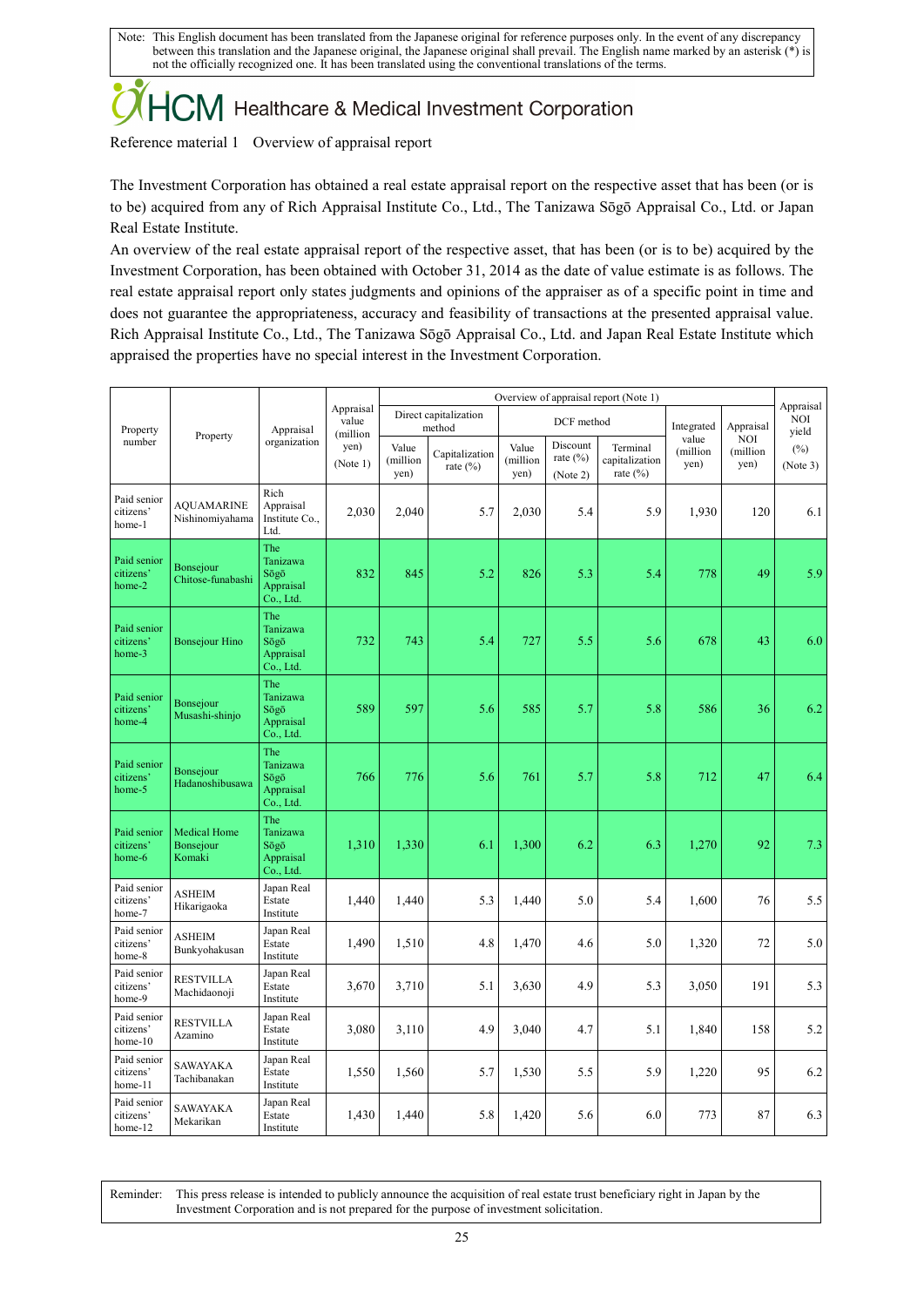| <b>710 IVIII</b>                                         |                                   |                                   |                                                    |                                       |                               |                            |                                      |                                           |                           |                          |                                  |
|----------------------------------------------------------|-----------------------------------|-----------------------------------|----------------------------------------------------|---------------------------------------|-------------------------------|----------------------------|--------------------------------------|-------------------------------------------|---------------------------|--------------------------|----------------------------------|
|                                                          |                                   |                                   |                                                    | Overview of appraisal report (Note 1) |                               |                            |                                      |                                           |                           |                          |                                  |
| Property<br>number                                       | Property                          | Appraisal<br>organization         | Appraisal<br>value<br>(million<br>yen)<br>(Note 1) | Direct capitalization<br>method       |                               | DCF method                 |                                      |                                           | Integrated                | Appraisal                | Appraisal<br><b>NOI</b><br>yield |
|                                                          |                                   |                                   |                                                    | Value<br>(million<br>yen)             | Capitalization<br>rate $(\%)$ | Value<br>(million)<br>yen) | Discount<br>rate $(\% )$<br>(Note 2) | Terminal<br>capitalization<br>rate $(\%)$ | value<br>(million<br>yen) | NOI<br>(million)<br>yen) | $(\%)$<br>(Note 3)               |
| Paid senior<br>citizens'<br>home-13                      | <b>SAWAYAKA</b><br>Tagawakan      | Japan Real<br>Estate<br>Institute | 403                                                | 406                                   | 5.9                           | 400                        | 5.7                                  | 6.1                                       | 375                       | 25                       | 6.6                              |
| Paid senior<br>citizens'<br>home-14                      | <b>GOOD TIME</b><br>HOME Fudo-mae | Japan Real<br>Estate<br>Institute | 1,780                                              | 1,800                                 | 4.8                           | 1,760                      | 4.6                                  | 5.0                                       | 1,650                     | 92                       | 5.2                              |
| Service-out<br>fitted<br>housing for<br>the<br>elderly-1 | <b>CAMILLE</b><br>Awajiekimae     | Japan Real<br>Estate<br>Institute | 2,010                                              | 2,020                                 | 5.6                           | 1,990                      | 5.4                                  | 5.8                                       | 1,780                     | 115                      | 5.9                              |
| Service-out<br>fitted<br>housing for<br>the<br>elderly-2 | <b>CAMILLE</b><br>Kobekamisawa    | Japan Real<br>Estate<br>Institute | 1,240                                              | 1,250                                 | 5.6                           | 1,230                      | 5.4                                  | 5.8                                       | 1,070                     | 71                       | 5.9                              |
| Total                                                    |                                   |                                   | 24,352                                             | 24,577                                | -                             | 24,139                     | $\overline{\phantom{0}}$             | -                                         | 20,632                    | 1,376                    | 5.8                              |

CHCM Healthcare & Medical Investment Corporation

(Note 1) Figures are based on the appraisal report with October 31, 2014 as the date of value estimate.

(Note 2) "Discount rate" represents a yield used to discount net cash flow during an analysis period and terminal value at the end of an analysis period back to present value, and figures used by the respective appraisal organization are shown.

(Note 3) "Appraisal NOI yield" is calculated by the formula below and rounded down to one decimal place. In the column of total appraisal NOI yield, the average appraisal NOI yield is shown which is calculated by dividing the total appraisal NOI of the respective asset (to be) required by the total acquisition (planned) price (rounded down to one decimal place). Appraisal NOI yield = Appraisal NOI of the respective asset (to be) acquired/Acquisition (planned) price of the respective asset (to be) acquired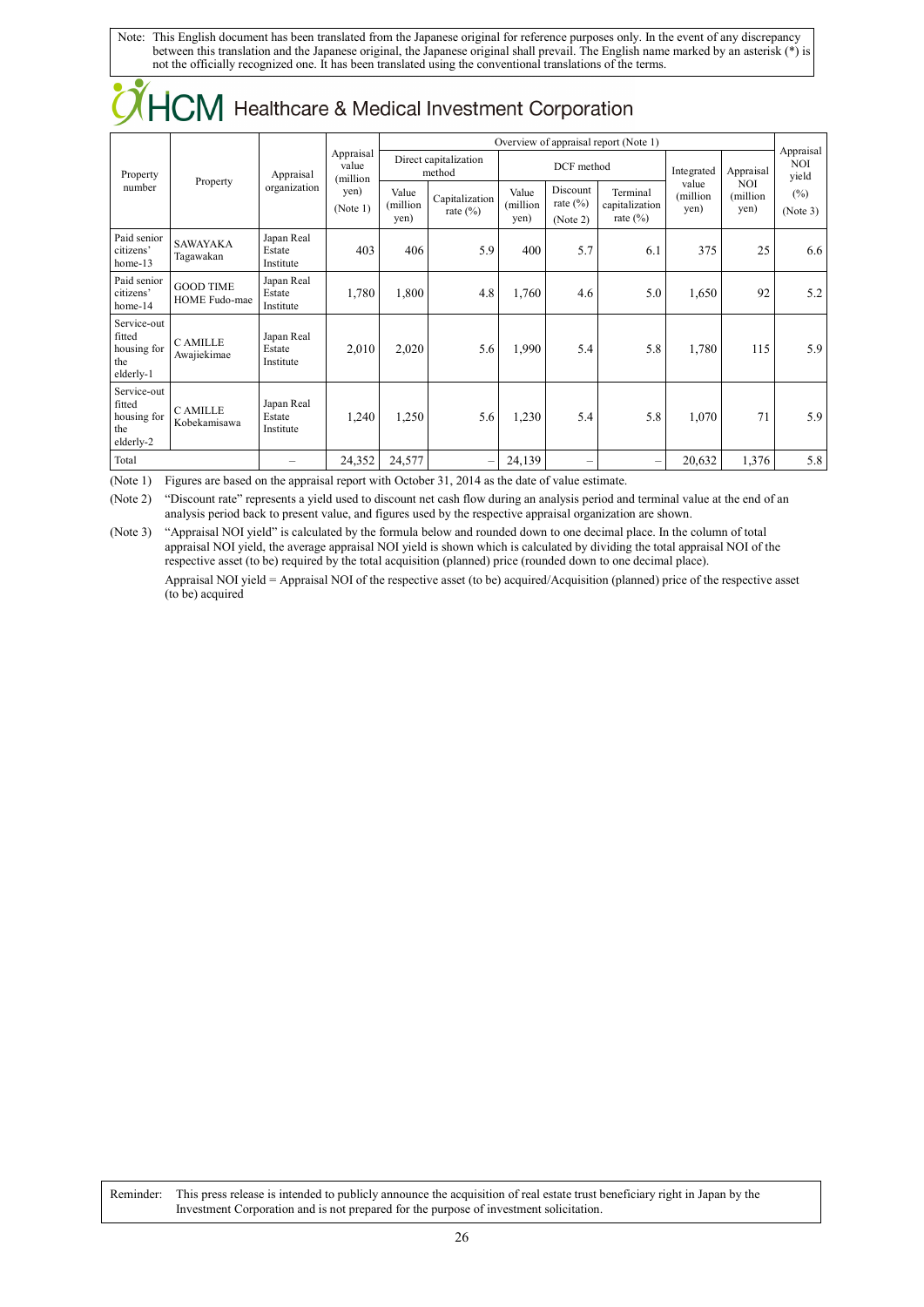# 

Reference material 2 Overview of engineering report

The Investment Corporation has obtained an engineering report for assets (to be) acquired concerning building inspection, building assessment, compliance with the relevant laws and regulations, evaluation of repair expenses, diagnosis of environment risk and assessment of earthquake risk from either Tokio Marine & Nichido Risk Consulting Co., Ltd. or Deloitte Tohmatsu Property Risk Solution Co., Ltd. The engineering report only states opinions of the presenter, and the Investment Corporation does not guarantee the accuracy thereof. Tokio Marine & Nichido Risk Consulting Co., Ltd. and Deloitte Tohmatsu Property Risk Solution Co., Ltd. have no special interest in the Investment Corporation.

| Property                                              |                                         | Building research                                     | Replacement<br>value           |                       | Repair expenses at the time of research<br>(thousand yen) (Note 1) | PML                   | Date of<br>research |                                 |
|-------------------------------------------------------|-----------------------------------------|-------------------------------------------------------|--------------------------------|-----------------------|--------------------------------------------------------------------|-----------------------|---------------------|---------------------------------|
| number                                                | Property                                | organization                                          | (thousand yen)<br>(Notes 1, 2) | Emergency<br>(Note 3) | Short-term<br>(Note 3)                                             | Long-term<br>(Note 3) | (%)<br>(Note 4)     | (year and<br>month)<br>(Note 5) |
| Paid senior<br>citizens'<br>home-1                    | <b>AQUAMARINE</b><br>Nishinomiyahama    | Deloitte Tohmatsu Property<br>Risk Solution Co., Ltd. | 1,011,170                      | $\mathbf{0}$          | $\mathbf{0}$                                                       | 94,270                | 8.5                 | January<br>2015                 |
| Paid senior<br>citizens'<br>home-2                    | <b>Bonsejour</b><br>Chitose-funabashi   | Tokio Marine & Nichido Risk<br>Consulting Co., Ltd.   | 528,400                        | $\mathbf{0}$          | $\mathbf{0}$                                                       | 91,873                | 5.4                 | January<br>2015                 |
| Paid senior<br>citizens'<br>home-3                    | <b>Bonsejour Hino</b>                   | Tokio Marine & Nichido Risk<br>Consulting Co., Ltd.   | 398,100                        | $\theta$              | $\boldsymbol{0}$                                                   | 63,570                | 14.0                | January<br>2015                 |
| Paid senior<br>citizens'<br>home-4                    | <b>Bonsejour</b><br>Musashi-shinjo      | Tokio Marine & Nichido Risk<br>Consulting Co., Ltd.   | 352,100                        | 500                   | $\overline{0}$                                                     | 44,646                | 12.3                | January<br>2015                 |
| Paid senior<br>citizens <sup>'</sup><br>home-5        | Bonsejour<br>Hadanoshibusawa            | Tokio Marine & Nichido Risk<br>Consulting Co., Ltd.   | 737,000                        | $\theta$              | $\boldsymbol{0}$                                                   | 72,033                | 18.2                | January<br>2015                 |
| Paid senior<br>citizens'<br>home-6                    | <b>Medical Home</b><br>Bonsejour Komaki | Tokio Marine & Nichido Risk<br>Consulting Co., Ltd.   | 1,701,200                      | $\overline{0}$        | $\mathbf{0}$                                                       | 217,018               | 4.3                 | January<br>2015                 |
| Paid senior<br>citizens'<br>home-7                    | ASHEIM<br>Hikarigaoka                   | Tokio Marine & Nichido Risk<br>Consulting Co., Ltd.   | 746,500                        | $\mathbf{0}$          | $\mathbf{0}$                                                       | 40,329                | 4.8                 | January<br>2015                 |
| Paid senior<br>citizens'<br>home-8                    | <b>ASHEIM</b><br>Bunkyohakusan          | Tokio Marine & Nichido Risk<br>Consulting Co., Ltd.   | 549,200                        | $\mathbf{0}$          | $\mathbf{0}$                                                       | 23,282                | 3.0                 | September<br>2014               |
| Paid senior<br>citizens'<br>home-9                    | <b>RESTVILLA</b><br>Machidaonoji        | Tokio Marine & Nichido Risk<br>Consulting Co., Ltd.   | 1,647,300                      | 100                   | $\boldsymbol{0}$                                                   | 100,489               | 5.7                 | September<br>2014               |
| Paid senior<br>citizens'<br>home-10                   | <b>RESTVILLA</b><br>Azamino             | Tokio Marine & Nichido Risk<br>Consulting Co., Ltd.   | 1,195,600                      | $\mathbf{0}$          | $\mathbf{0}$                                                       | 91,853                | 5.9                 | October<br>2014                 |
| Paid senior<br>citizens'<br>home-11                   | SAWAYAKA<br>Tachibanakan                | Tokio Marine & Nichido Risk<br>Consulting Co., Ltd.   | 1,464,300                      | $\boldsymbol{0}$      | $\boldsymbol{0}$                                                   | 98,612                | 3.7                 | September<br>2014               |
| Paid senior<br>citizens'<br>home-12                   | <b>SAWAYAKA</b><br>Mekarikan            | Tokio Marine & Nichido Risk<br>Consulting Co., Ltd.   | 912,200                        | $\mathbf{0}$          | $\mathbf{0}$                                                       | 69,005                | 2.7                 | September<br>2014               |
| Paid senior<br>citizens'<br>home-13                   | <b>SAWAYAKA</b><br>Tagawakan            | Tokio Marine & Nichido Risk<br>Consulting Co., Ltd.   | 439,000                        | $\theta$              | $\boldsymbol{0}$                                                   | 37,007                | 1.2                 | September<br>2014               |
| Paid senior<br>citizens'<br>home-14                   | <b>GOOD TIME</b><br>HOME Fudo-mae       | Tokio Marine & Nichido Risk<br>Consulting Co., Ltd.   | 777,100                        | 50                    | $\mathbf{0}$                                                       | 101,331               | 11.1                | September<br>2014               |
| Service-outfit<br>ted housing<br>for the<br>elderly-1 | <b>CAMILLE</b><br>Awajiekimae           | Deloitte Tohmatsu Property<br>Risk Solution Co., Ltd. | 1,283,730                      | $\mathbf{0}$          | $\mathbf{0}$                                                       | 50,210                | 6.8                 | December<br>2014                |
| Service-outfit<br>ted housing<br>for the<br>elderly-2 | C AMILLE<br>Kobekamisawa                | Deloitte Tohmatsu Property<br>Risk Solution Co., Ltd. | 806,540                        | $\mathbf{0}$          | $\boldsymbol{0}$                                                   | 40,130                | 4.4                 | November<br>2014                |
| Total                                                 |                                         | $\overline{\phantom{a}}$                              | 14.549.440                     | 650                   | $\mathbf{0}$                                                       | 1,235,658             | 2.6                 | $\overline{\phantom{a}}$        |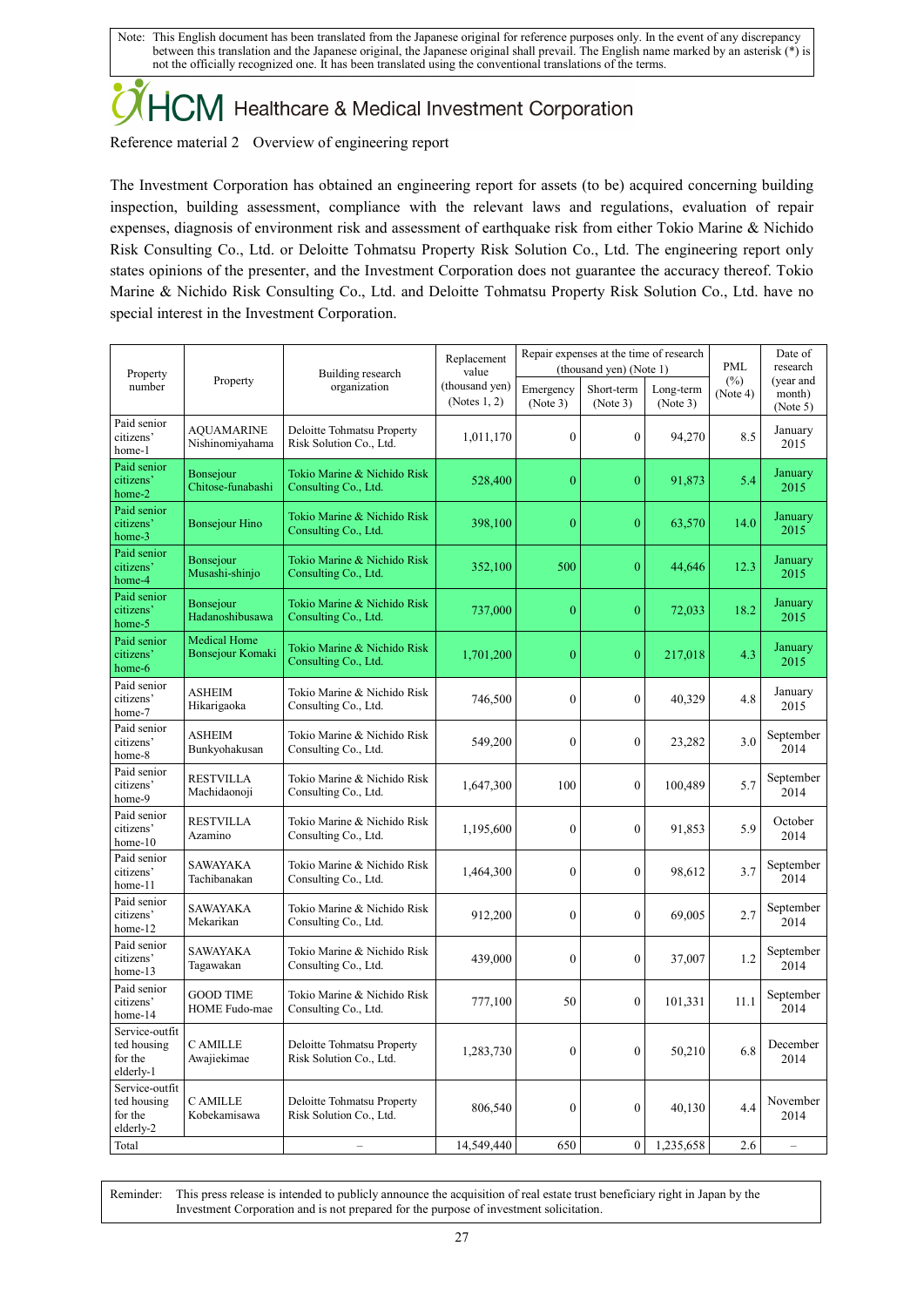## M Healthcare & Medical Investment Corporation

- (Note 1) For "Replacement value" and "Repair expenses," figures less than a unit are rounded down.
- (Note 2) For "Replacement value," figures net of consumption tax and local consumption tax are shown which are included in the engineering report of the respective asset (to be) acquired.
- (Note 3) For "Emergency," estimate expenses are shown which will be required to repair, renew or correct legally non-compliant items confirmed in a document check and on-site investigation. For "Short-term," repair expenses estimated by the respective research company as of the investigation are shown which will become necessary within one year. For "Long-term," total repair and renewal expenses estimated by the respective research company as of the investigation for the next 10 to 15 years (varies by research company) are shown.
- (Note 4) In the column of total "PML," PML for the entire portfolio (portfolio PML) of the assets (to be) acquired is shown based on the "Earthquake Risk Research Portfolio Analysis Report for 16 Properties" of Tokio Marine & Nichido Risk Consulting Co., Ltd. as of January 2015.
- (Note 5) "Date of research (year and month)" is the date of preparation of the engineering report of the respective asset (to be) acquired.